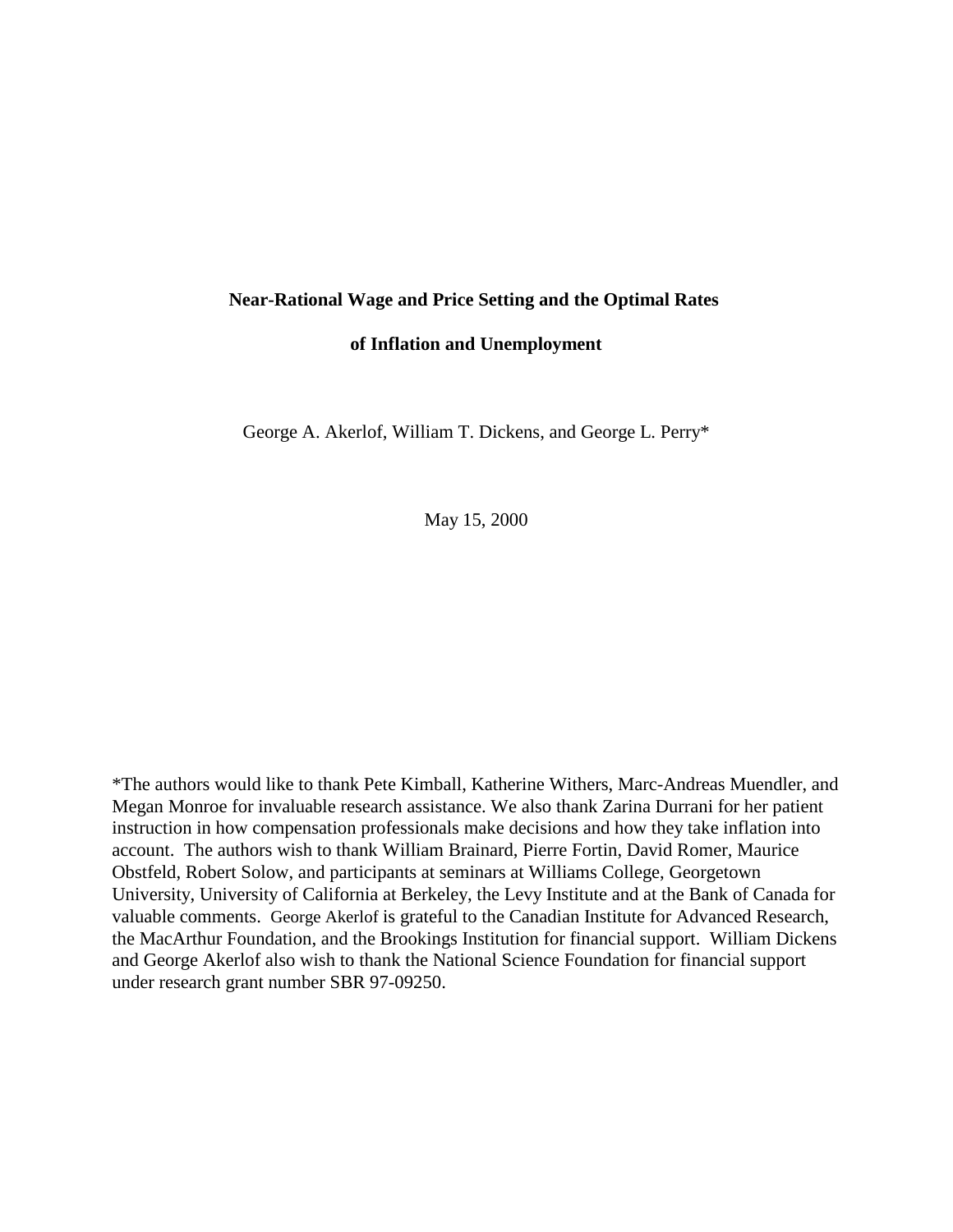# **Near-Rational Wage and Price Setting and the Optimal Rates of Inflation and Unemployment**

George A. Akerlof, William T. Dickens, and George L. Perry

Over thirty years ago, in his Presidential Address to the American Economic Association, Milton Friedman [1968] asserted that in the long run the Phillips Curve was vertical at a natural rate of unemployment that could be identified by the behavior of inflation.<sup>1</sup> Unemployment below the natural rate would generate accelerating inflation—above it, accelerating deflation. Five years later the New Classical economists posed a further challenge to the stabilization orthodoxy of the day. In their models with rational expectations, not only was monetary policy unable to alter the long term level of unemployment, it could not even contribute to stabilization around the natural rate (see, for example, Lucas [1973], Sargent [1973)].) The New Keynesian Economics has shown that even with rational expectations small amounts of wage and price stickiness permit a stabilizing monetary policy.<sup>2</sup> But the idea of a natural unemployment rate that is invariant to inflation still characterizes macro modeling and informs policy making.

The familiar empirical counterpart to the theoretical natural rate is the nonaccelerating inflation rate of unemployment, or NAIRU. Phillips curves embodying a NAIRU are estimated using lagged inflation as a proxy for inflationary expectations. NAIRU models appear in most textbooks and estimates of the NAIRU—which is assumed to be relatively constant—are widely used by economic forecasters, policy analysts and policy makers. However the inadequacy of such models has been demonstrated forcefully in recent years as low and stable rates of inflation

<sup>&</sup>lt;sup>1</sup>Also see Phelps [1968] for analysis very similar to that of Friedman.

<sup>&</sup>lt;sup>2</sup>See Akerlof and Yellen (1985) and Mankiw (1985).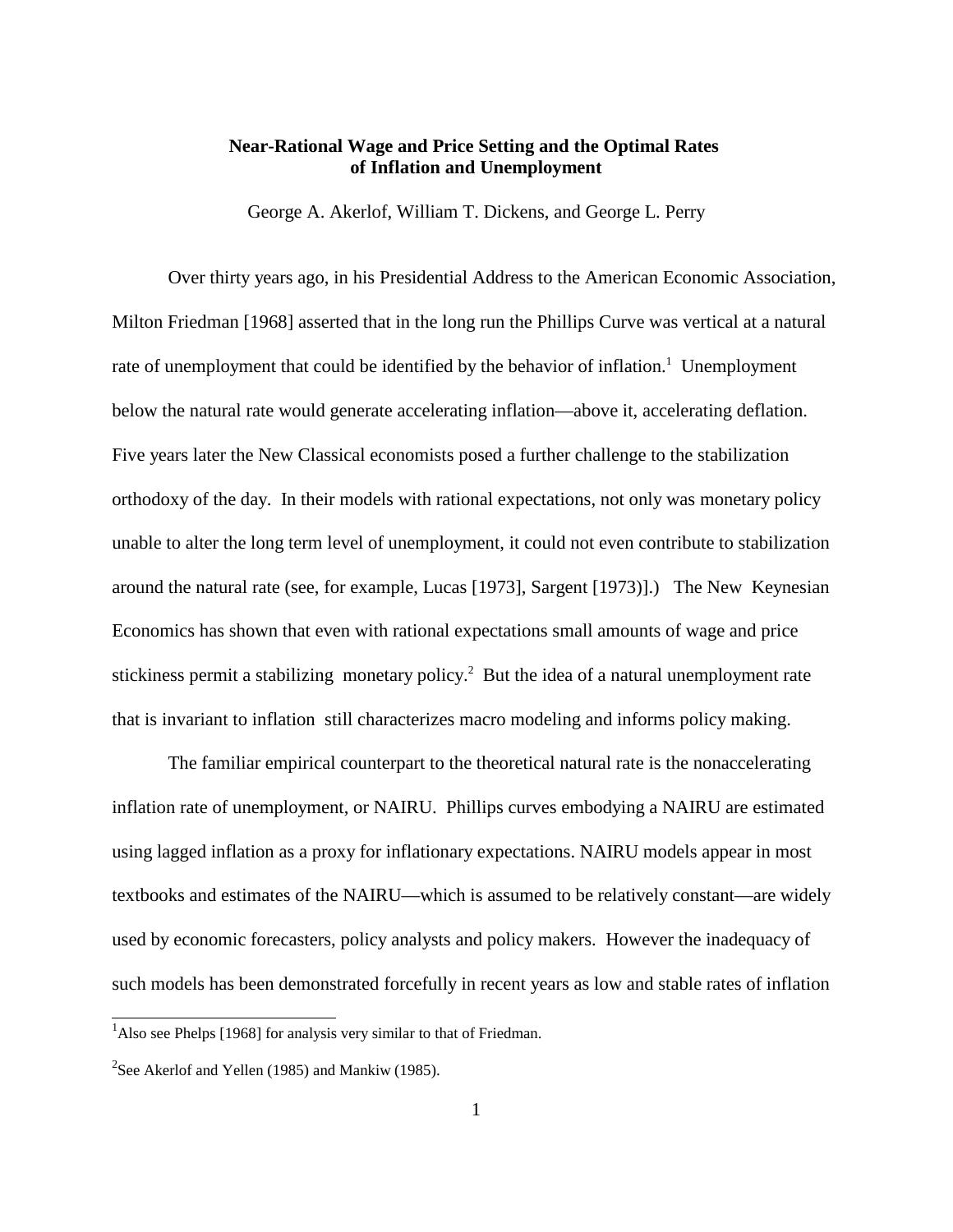have coexisted with a wide range of unemployment rates. If there is a single relatively constant natural rate we should have seen inflation slowing significantly when unemployment was above that rate and rising when it was below. Instead, the inflation rate has remained fairly steady with annual CPI-U inflation ranging from 1.6 percent to 3.0 percent since 1992 while the annual unemployment rate has ranged from 6.8 to 3.9 percent. In this paper we present a model that can accommodate relatively constant inflation over a wide range of unemployment rates.

Another motivation is a recent finding by William Brainard and George Perry (2000). They estimate a Phillips Curve in which all the parameters are allowed to vary over time and find that the coefficient on the proxy for expected inflation in the Phillips Curve has changed considerably while other parameters of that model have been relatively constant. In particular, Brainard and Perry found that the coefficient on expected inflation was initially low in the 50's and 60's, grew in the 70's, and has fallen since then. The model we present below can explain both why the coefficient on expected inflation might be expected to change over time and, to some extent, the time pattern of changes observed by Brainard and Perry.

Our paper also allows an interpretation of the findings of King and Watson (1994) and Fair (2000). Both find a long-run trade-off between inflation and unemployment. In addition, King and Watson find that the amount of inflation that must be tolerated to obtain a given reduction of unemployment rose considerably after 1970. Our model allows a trade-off, but only at low rates of inflation such as those that prevailed in the 50s, 60s and 90s. At higher rates of inflation no trade-off is apparent.

Much of the empirical controversy surrounding the relationship between inflation and unemployment has focused on how people form expectations. This may be neither the most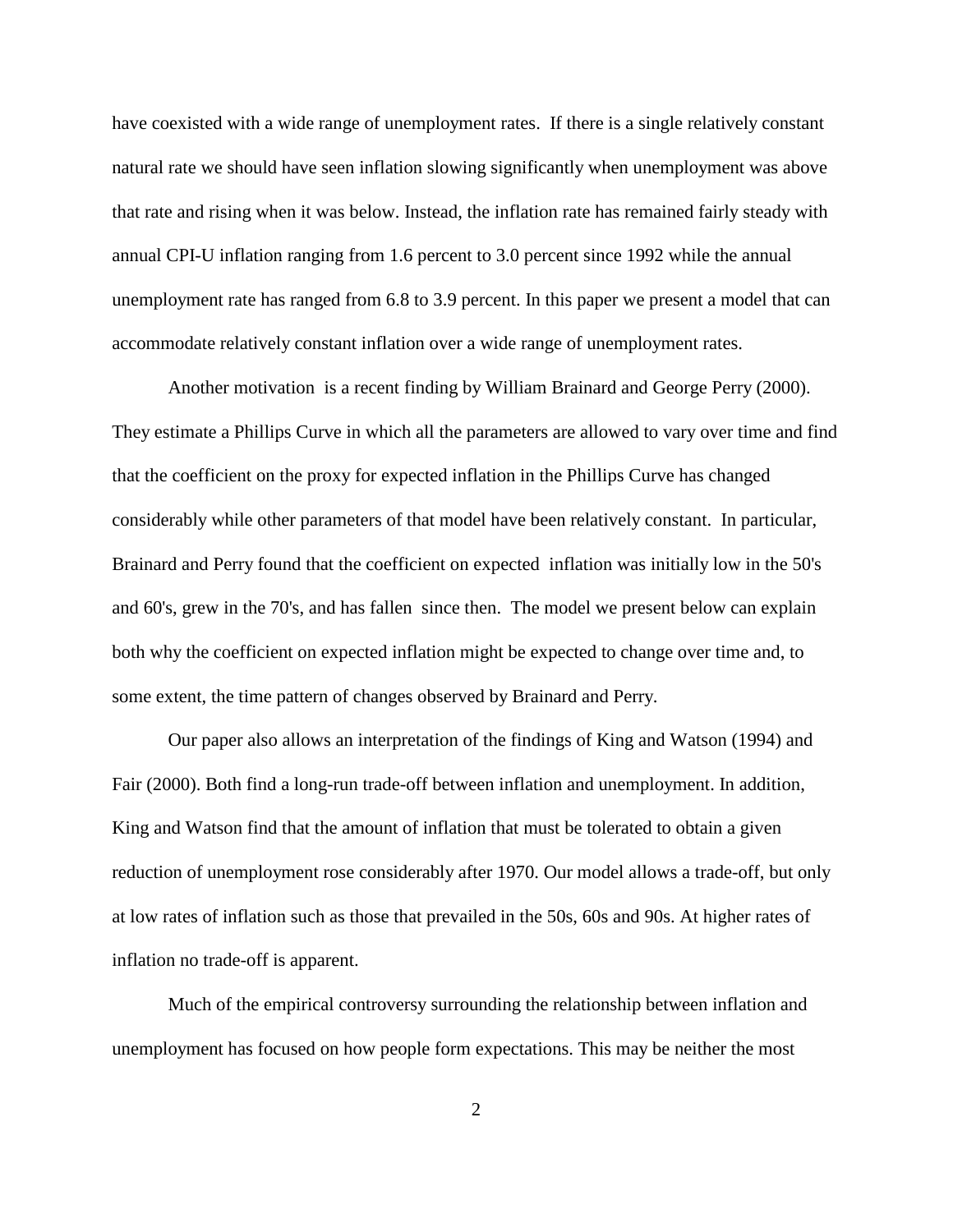important theoretical or empirical issue. Instead, this paper suggests that it is not how people form expectations, but how they use them—even whether they use them at all that is the issue. Economists typically assume that economic agents make the best possible use of the information available to them. In contrast, psychologists who study how people make decisions have a different view. They see individuals as acting like intuitive scientists, who base their decisions on simplified abstract models (see Nisbett and Ross [1980]). But these simple intuitive models can be misleading -- sometimes they are incorrect. Psychologists have studied the use of the simplified abstractions, often called mental frames or decision heuristics, and the mistakes that result from them. Economists should not assume absence of cognitive error in economic decisions; nor should they assume that their own models and those of the public exactly coincide.

We propose that there are three important ways in which the treatment of inflation by real world economic agents diverges from the treatment assumed in economic models. First, when inflation is low, a significant number of people may ignore inflation when setting wages and prices. Second, even when they take it into account, they may not treat it as economists would assume. In particular, we hypothesize that the informal use of inflationary expectations in wage and price decisions leads to less than complete projection of anticipated inflation, with consequences for the aggregate relation between inflation and unemployment. Finally, we believe that workers have a different view of inflation from that of trained economists. Workers see inflation as increasing prices and reducing their real earnings and they do not fully, if at all, appreciate that inflation increases the nominal demand for their services. Thus they have a tendency to view the nominal wage increases they receive at low rates of inflation as a sign that their work is appreciated and to be happier in their jobs as a result. They may also be unaware of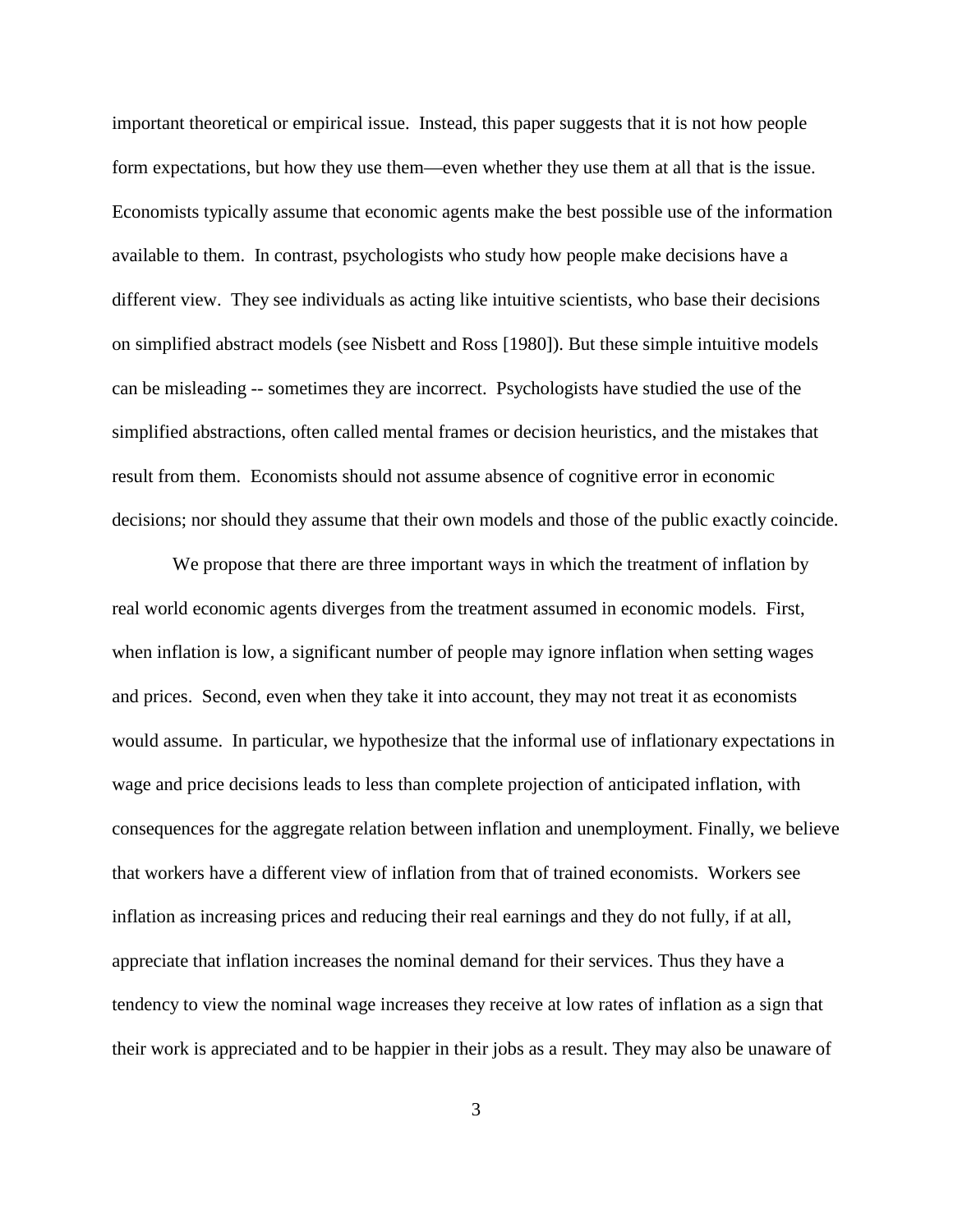the extent to which inflation is increasing the pay available to them in alternative jobs. Even fully rational employers, who must solve the typical efficiency wage problem, can exploit workers' misperceptions by giving nominal wage increases that are less than what would be required if workers fully incorporated inflation into their mental frames.

If *any* of these three departures from the fully rational use of information on inflation are important, then at low rates of inflation prices and wages will be set consistently lower relative to nominal aggregate demand than they would be at zero inflation. As a result, operating the macro economy with a low but positive rate of inflation will permit a higher level of output and employment to be sustained. We will show that at low rates of inflation the behaviors that we posit, which depart from the fully rational decisions of typical economic models, impose very small costs on those who practice them. Since there may be subjective or objective costs associated with fully rational behavior, or because implementing fully rational behavior may require overcoming some perception threshold or behavioral inertia, it is plausible that these small costs may not be enough to induce rational behavior on the part of all economic agents. However, if inflation increases, the costs of being less than perfectly rational about it will also rise, and people will switch their behavior to take inflation into full account. Thus while increasing inflation modestly above zero will permit lower unemployment, there is a rate of inflation above which the sustainable unemployment rate rises as more and more people adopt fully rational behavior. This rate of inflation thus minimizes the sustainable rate of unemployment and yields maximum employment and output. With monopolistically competitive firms and with efficiency wages, workers and firms will be better off at these higher levels of employment and output. The owners of the firms will have higher profits; the workers will have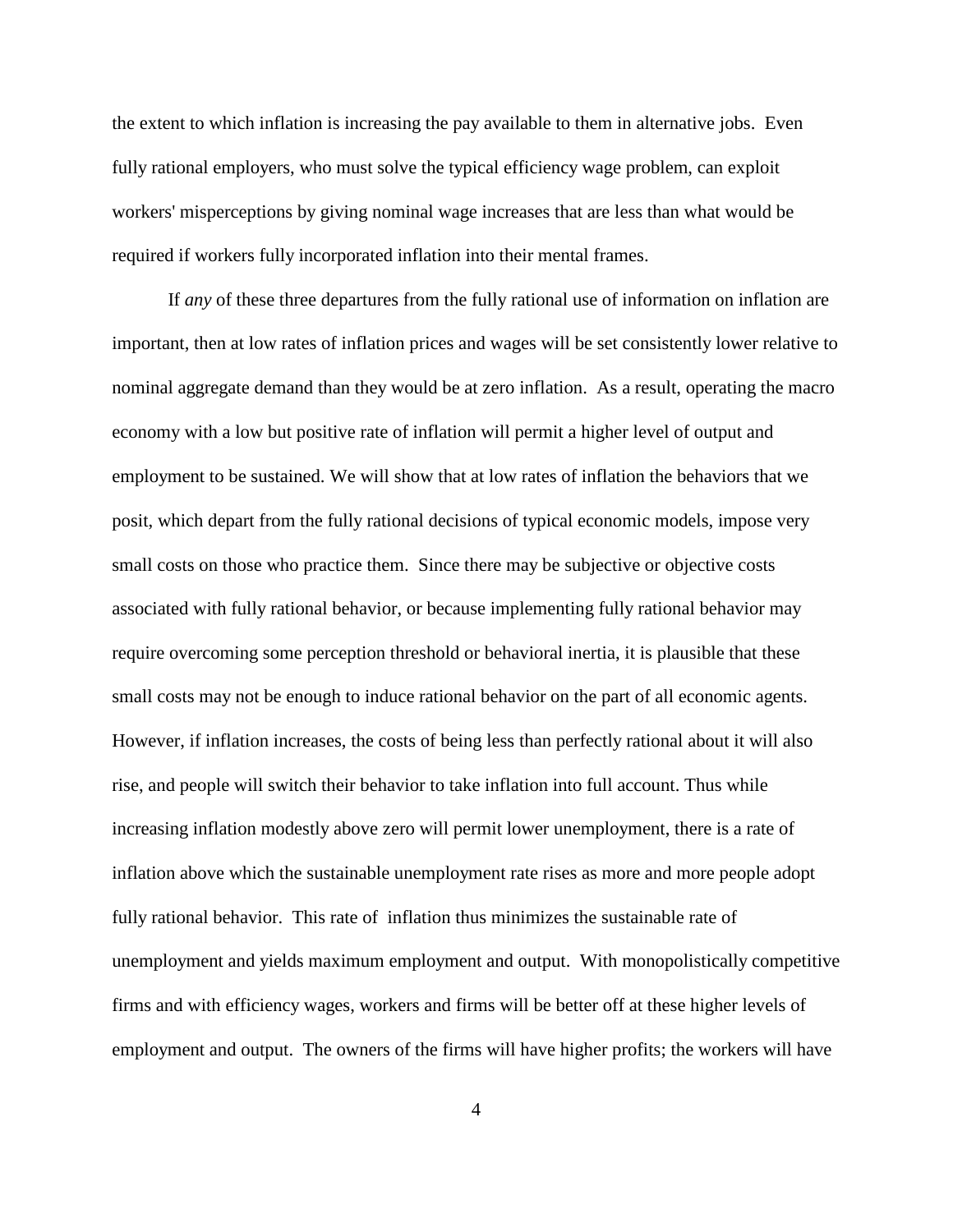jobs they were willing to accept. In our model this minimum sustainable rate is also the optimal unemployment rate.

The remainder of the paper proceeds in three steps. First, we describe departures from perfect rationality at low rates of inflation and present some evidence that supports our view. Second, we formally derive our model of near-rational wage and price setting, show that the costs of near rationality are small, derive a short and long-run Phillips Curve from the model, and present a calibration exercise that shows that, even when only a fraction of wages and prices are influenced by near-rational behavior, there can still be substantial long-run gains in employment from moderate, rather than very low or zero, inflation. Finally, we estimate the theoretical model using post-war quarterly US data. The results support the theoretical model and are surprisingly robust.

## **Near-Rational Behavior Towards Inflation**

As noted above, psychologists and economists who study decision-making approach it differently. Psychologists have identified many ways in which real world decision making departs from economic rationality. Here we describe three ways in which we suspect behavior towards inflation departs from the economist's rational model.

First, psychologists suggest that decision makers—far from making the best use of available information—readily ignore potentially relevant considerations and discard potentially relevant information in order to simplify their decision problems. Kahneman and Tversky [1979]

5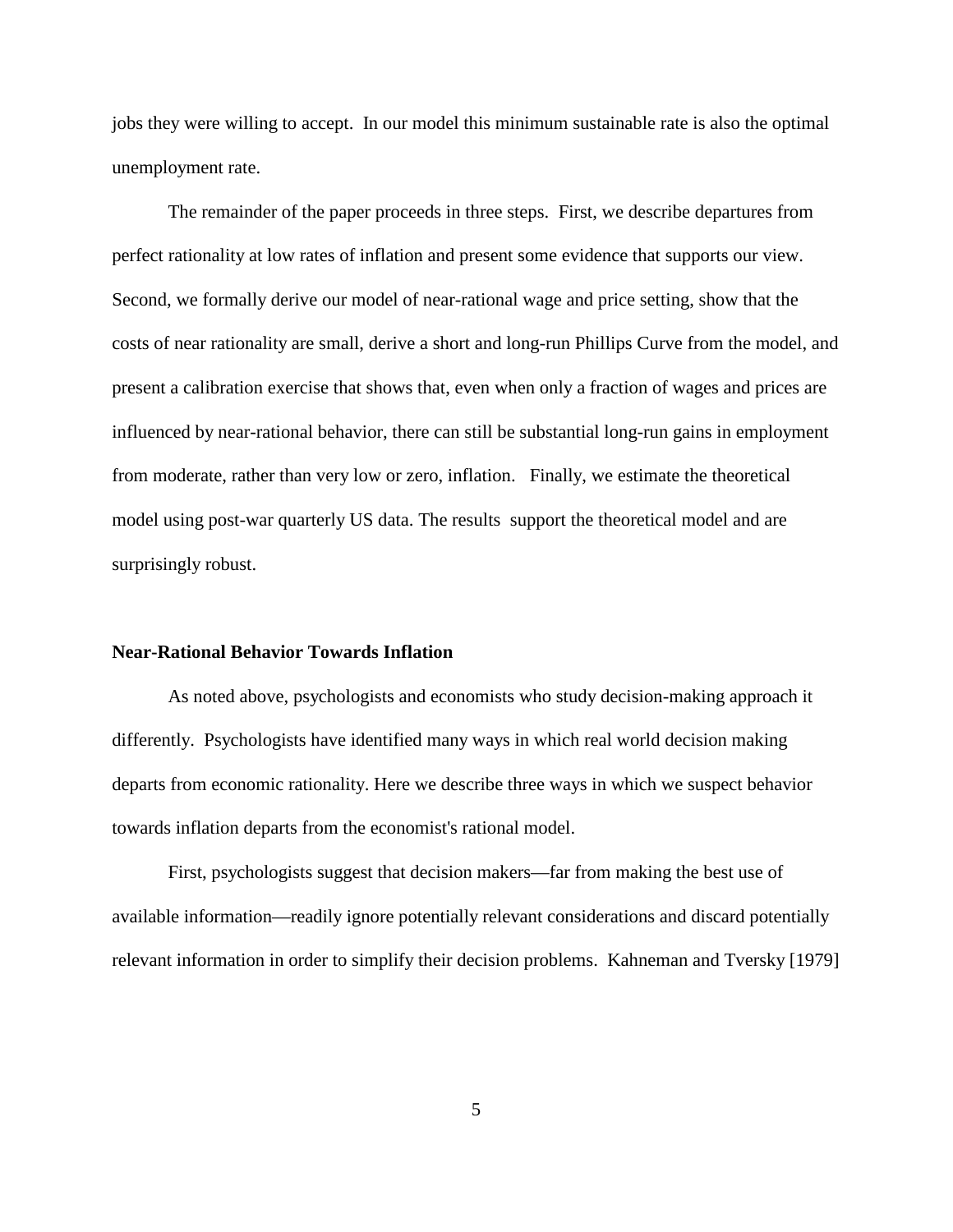have dubbed this behavior editing.<sup>3</sup> When people "edit" decision problems they rule out less important considerations in order to concentrate on the few factors that matter most. In this regard, real world decision makers are no different from academic economists when they construct models: unimportant factors are ignored in order to concentrate on important factors. In addition to the study of the cognitive process of editing, there is a related literature in the psychology of perception that suggests that items must reach a threshold of salience before they are even perceived (See Gleitman (1996)). Thus, when inflation is low it may beat most a marginal factor in wage and price decisions, and decision makers may ignore it entirely.

We know of no strong evidence either for or against the view that some wage and price setters ignore inflation<sup>4</sup>, but several before us have suggested the occurrence of such behavior. For example, Eckstein and Brinner (1972) based their model of a shifting Phillips Curve on the assumption that inflationary expectations mattered more in determining inflation in the 1970s

 $3$ Kunreuther (1978) has used the phenomena of editing to explain why many people do not buy disaster insurance very low probability events are ignored in decision making. His book presents the results of experiments that demonstrate the phenomena of editing (pp 165-186).

<sup>&</sup>lt;sup>4</sup>Direct attempts to assess the effects of forecast inflation on wage setting have ignored the indirect effects of inflation through other information that will be correlated with inflation. Such information includes the wages and prices of competitive and complementary goods and factors. Thus the findings that wage and price setters seem to put little weight on inflation (Blinder *et al.* (1998), Levine (1993)) are inconclusive. For this reason we made our own attempt to solicit such information. We sent an e-mail questionnaire to randomly selected members of the American Compensation Association asking them to recommend wage and salary increases in hypothetical situations varying by respondent in a number of different dimensions. The respondents were given the type of information that personnel executives typically use to make recommendations for wage and salary changes. This information included the wage and salary increases of other firms in their labor market over the past year, the desired relative wage and salary position of their firm, expected wage and salary increases of other firms in their labor market for the next year, the increase in the CPI, the difficulty of hiring and retention, their firm's expected net revenue growth relative to that of their industry and relative to that of the economy as a whole. The mean of expected wage increases by other firms in the sample was increased one-for-one with the rate of inflation. The total effect of changes in inflation on wage and salary increases by individual firms can be seen by regressing the recommended wage and salary increases on the expected wage and salary increases of others and the CPI. The point estimate of the change caused by a one-point change in the CPI in the wages of an individual firm, given that that firm's changes are representative of other firms facing the same increase in the CPI, is .738. This estimate is obtained by dividing the coefficient on the CPI by one minus the coefficient on the expected wage increases of other firms. Unfortunetly, this estimate has a very high standard error so we cannot rule out the possibility that the impact of in increase in expected CPI inflation on wage inflation would be one for one, but the point estimates is suggest of our view.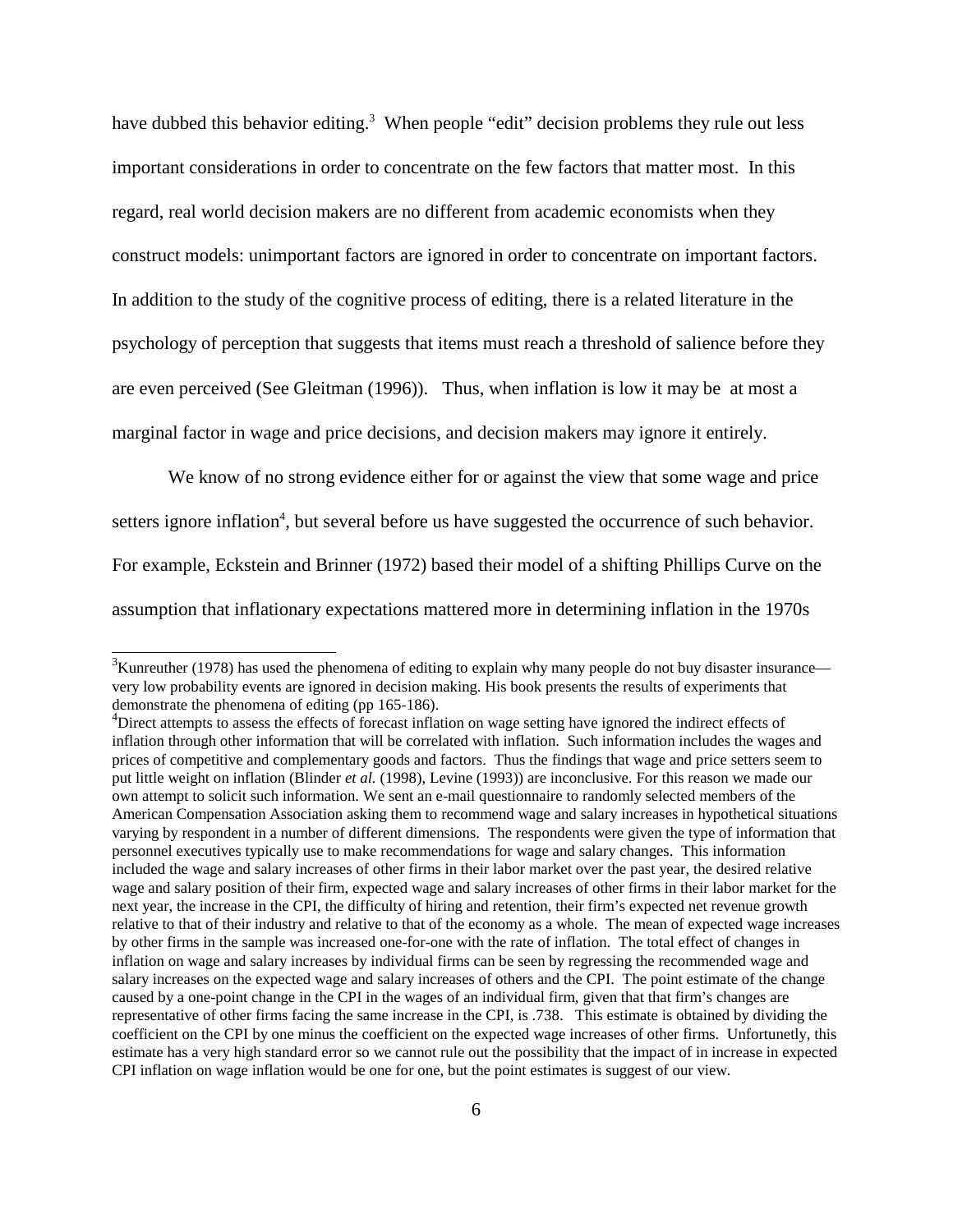than in the 1960s. One major macroeconomics textbook [Blanchard (1999, pp.153-154)] describes the Post War United States Phillips Curve by an early period of low inflation, which was ignored by wage and price setters, and a later period of high inflation, when the coefficient on last period's inflation was close to one. Two of the officials who over the past five years have been most responsible for obtaining the Federal Reserve' s goal of price stability have also suggested the possibility of inflation-editing. Former Fed Vice Chairman Alan Blinder, in company with coauthors, Canetti, Lebow and Rudd (1998), has theorized:

A businessman who cannot keep infinite amounts of information in his head may worry about a few important things and ignore the rest. And when nationwide inflation is low, it may be a good candidate for being ignored. Indeed, one prominent definition of 'price stability' is inflation so low that it ceases to be a factor in influencing decisions.

Senate testimony of Federal Reserve Chairman Alan Greenspan seems to suggest a similar view—that at low rates of inflation economic agents may simply ignore it:

By price stability I mean a situation in which households and businesses in making their savings and investment decisions can safely *ignore* the possibility of sustained, generalized price increases or decreases." [See Greenspan (1988, p. 611), italics added].

Second, even when people pay attention to inflation they may not use expectations as economists typically assume. If economic agents used a formal procedure to make wage and price decisions they would first use available information to determine a desired real wage or price change and then add in the amount of inflation they expect between the time they are making the decision and some time during the period over which they expect the price or wage to be in effect. But if they make the decisions intuitively -- subjectively considering a number of factors including inflation simultaneously — there is no reason to expect that the projection will give the appropriate weight to inflation. One decision heuristic, suggested to us by interviews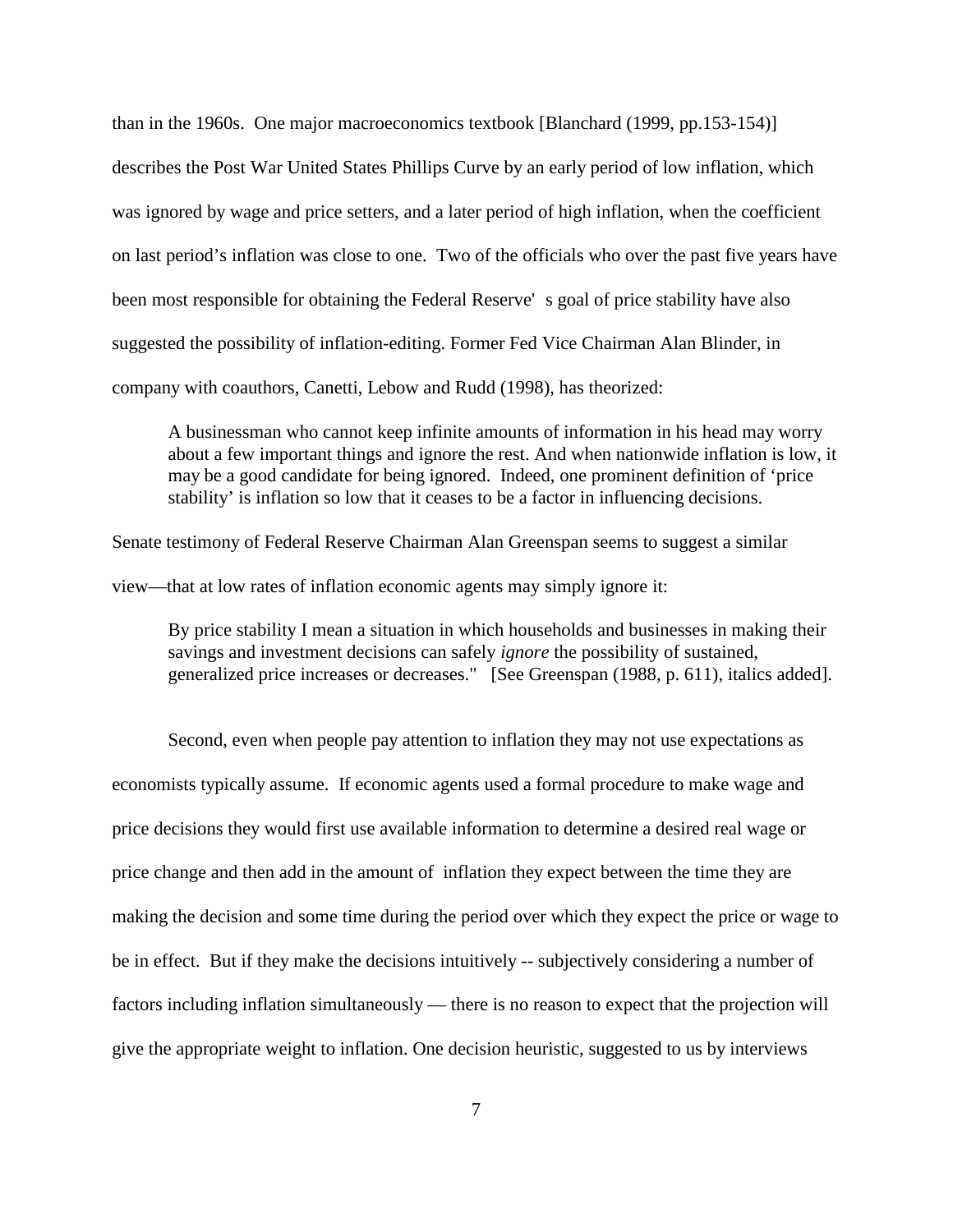with compensation professionals, is that information on inflation may simply be averaged along with other factors to arrive at a nominal wage or price increase. This would mean that an increase in inflation would lead to the setting of a higher wage or price, but the effect would be less than one-for-one. Thus less than complete weighting of inflation is the second departure from full rationality that may influence the relationship between inflation and unemployment.

In fact, textbooks for compensation professionals warn against using the formal procedure that economists would imagine was standard. For example, Milkovich and Newman [1984] warn their readers against granting automatic wage and salary increases, including those for the cost of living. Such automatic grants, they say, reduce the funds available to reward employees for performance. Similar thoughts are expressed in the *Handbook* (Rock and Berger [1991], p556 ) of the influential Hay Group of compensation consultants, in which managers are advised to "avoid linking salary movement to changes in the cost of living, because this creates entitlement and reduces the amount of money available to differentiate for performance."

The third important departure from the hyper-rational model comes from the way workers perceive inflation. Shiller (1997) has documented very large differences between the intuitive models of inflation used by the lay public, most of whom are wage and salary recipients, and the mental accounting of economists who study the effects of inflation scientifically. Wage and salary earners systematically underestimate the effects of inflation on the wages that their employers will want to pay them, even in questionnaires where the effects of inflation are quite explicit, so that it is highly unlikely that inflation is ignored. As a consequence, and especially at moderate rates of inflation when real wages are not perceptibly eroded, workers' job satisfaction may be enhanced by nominal wage increases even if they fail to fully reflect inflation.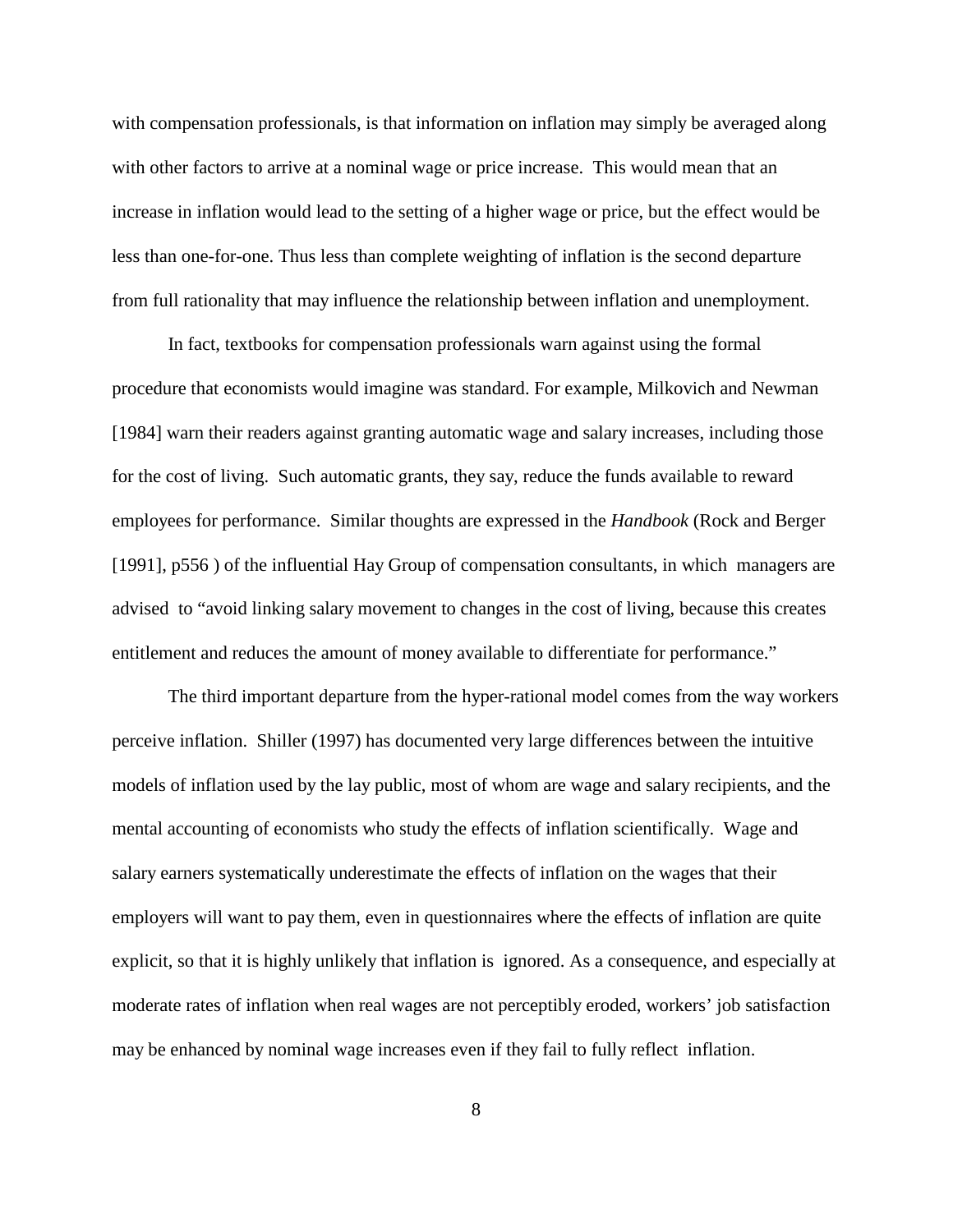There is considerable evidence for this reaction on the part of workers. Economists see inflation as induced by changes in the money supply and thus as having a uniform effect on nominal wages and other prices so that inflation causes no change in real income. In his questionnaire study Shiller has shown that, in contrast, the public has no such expectations. For example, when asked "to imagine how things would be different if the United States had experienced higher inflation over the last five years" (Shiller, 1997, p.21) only 31 percent of his non-economist subjects believed that their nominal income would have been higher than in the absence of inflation. When asked "to evaluate [a variety] of theories about [how] the effects of general inflation on wages and salary relates to your own experience and your own job," 60 percent of economists, but only 11 percent of the general public elected that "competition among employers will cause my pay to be bid up. I could get outside offers from other employers, and so, to keep me my employer will have to raise my pay too." A popular answer for the general public (26 percent), in contrast to economists (4 percent), was:"the price increase will create extra profits for my employer who can now sell output for more; there will be no effect on my pay." (Shiller, 1997, pp.31-32)

The preceding response suggests that the public fails to understand inflation as a general equilibrium phenomena. They believe that inflation will make them poorer because it bids up the prices of the goods they consume, but they fail to appreciate fully, if at all, that inflation will also bid up the prices of other competing factors and other competing workers, thereby resulting in a rise in their own wages and salaries. Thus, according to Shiller (p. 29), the "biggest gripe about inflation" expressed by 77 percent of the general public (but for only 12 percent of economists) was that inflation "hurts my real buying power. It makes me poorer."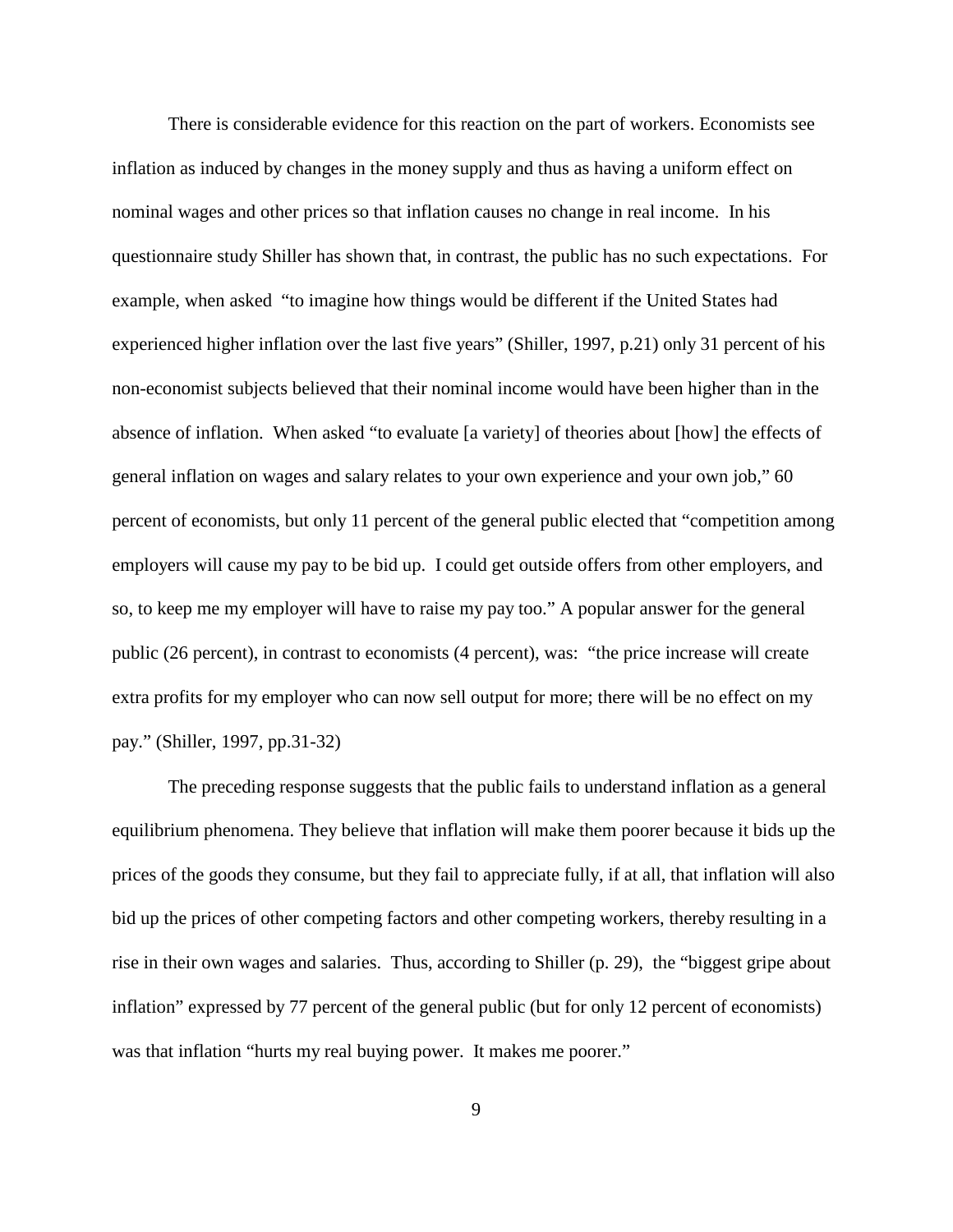Economists should not be surprised that individuals underestimate the effect of inflation on the demand for their own services. One of the most significant differences between trained economists and the lay public is economists' greater appreciation of general equilibrium. The cognitive difficulty of general equilibrium has been indicated by the fact, noted by the Commission on Graduate Education, that even economics graduate students do not give the correct explanation for why barbers' wages, in the technically-stagnant hair-cutting industry, have risen over the past century [Krueger, 1991, p. 1044]. If economics graduate students fail to appreciate the effects on barbers' opportunity costs from wage increases due to productivity change outside the hair-cutting industry, it would be a stretch to expect the lay public to see that as inflation rises the demand for their services (in nominal dollars) will similarly rise with it.

Findings by Shafir, Diamond and Tversky are consistent with those of Shiller. In one vignette, which they related to respondents, Shafir *et al* draw the contrast between Ann, with a 2 percent nominal salary increase at zero inflation and Barbara, with a 5 percent nominal salary increase at 4 percent inflation. Most respondents correctly identified that Ann would be better off economically, but they also said that Barbara would be happier and less likely to leave her job. This reaction to the vignette suggests that respondents have not *ignored* the inflation, as they would with editing—otherwise Ann would be judged better off economically. But the other answers, favoring Barbara, suggest that they may also underestimate the effect that inflation will have on Barbara's other alternatives thus leading them to conclude that she will be happier and less likely to quit her job.

Unfortunately, the authors have not probed the reasons why respondents believed Barbara should be happier than Ann, but they are responding as if the inflation has not increased her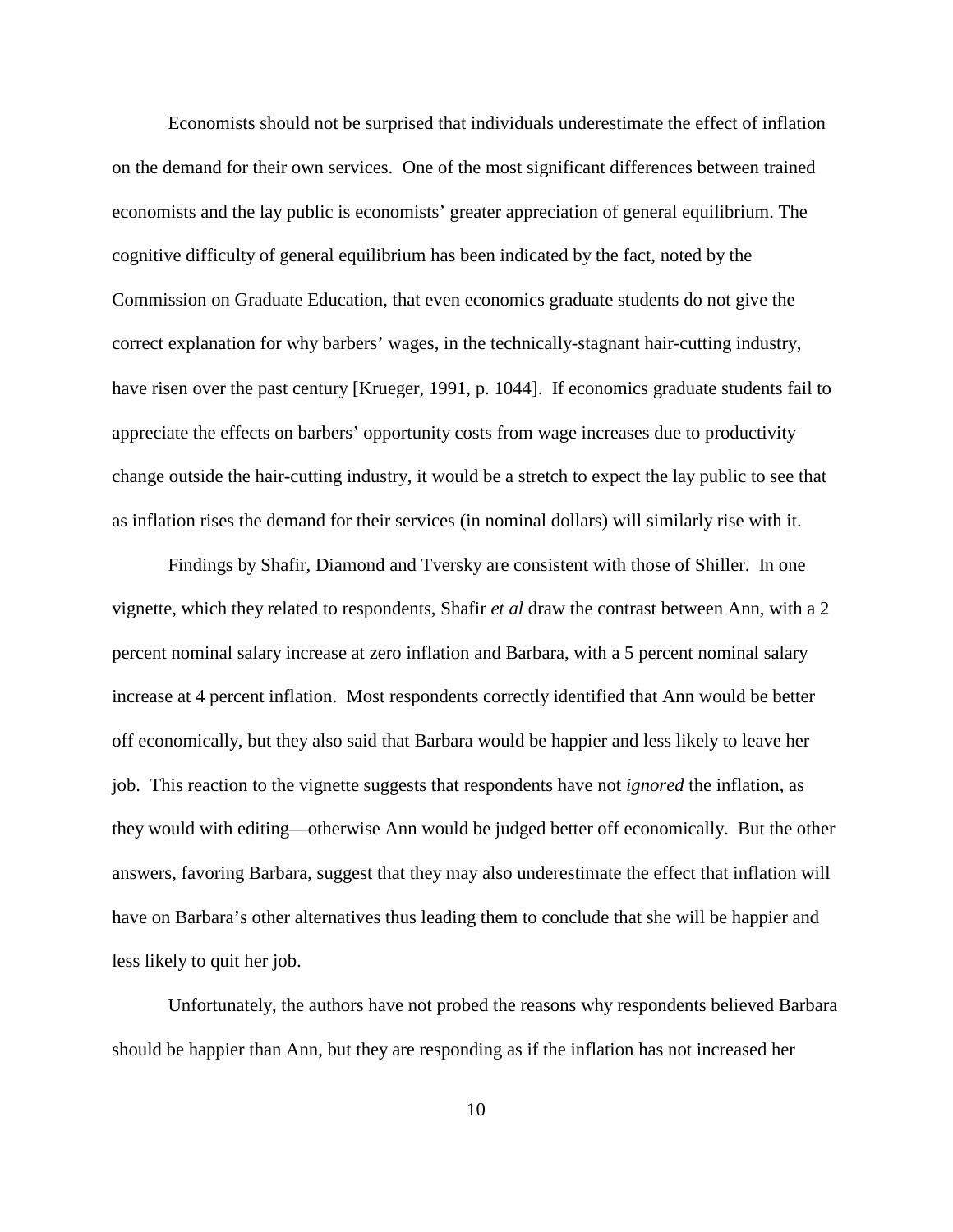alternatives by an equal amount. If the wages that she could get on the outside as well as all of the prices that she would be paying had increased by 4 percent then Barbara should be less happy than Ann and also more likely to leave. Our model of inflation, however, suggests a good reason why Barbara should feel happier than Ann and be less likely to quit her job: she does not feel that her alternatives improve at the rate of inflation. Another question by Shiller suggests that the responses obtained to this vignette reflect the true opinion of the American public. He found (p.37) that about half of the US general public — but only 8 percent of economists — think that they would feel more job satisfaction "if their pay went up....even if prices went up as much."

Neither the vignette by Shafir *et al* nor Shiller's question deals with the possibility, perhaps on the mind of the public, that the inflation is caused by a supply shock that decreases the real demand for workers rather than a money-neutral demand shock which leaves all demands unchanged in real terms.Of course, if that is really what is on the mind of the public, even when there is a persistent demand induced increase in the rate of inflation, then workers will still have higher job satisfaction with some small amount of inflation than with no inflation.<sup>5</sup> This then is

<sup>&</sup>lt;sup>5</sup>The behavior of COLA clauses is consistent with increasing attention being paid to inflation at higher levels, but there are also other explanations for this phenomenon. As inflation rose in the 1970s and 1980s coverage of union workers by COLA's in the United States increased. In the late 1960s about one quarter of workers involved in collective bargains were covered by COLA clauses; for the inflationary decade from 1975 to 1985 about 60 percent of workers were covered by COLA clauses (Hendricks and Kahn, 1985, 36-37). As inflation fell in the late 1980s the fraction covered fell to 40 percent in 1990 (Holland, 1995, p.176). Such inflation sensitivity of COLAs is consistent with our basic idea that wage and price setters tend to ignore inflation in their wage and price setting when inflation is low, but tend to take it into account in their wage and price setting as inflation rises. But this evidence has at least two other explanations. It is well known (see Ball, Mankiw, and Romer, 1988, p. 56) that the variance of inflation increases with the level. COLAs may increase at higher levels of inflation as insurance against this variance. Furthermore, if at higher rates of inflation a greater fraction of inflation is due to monetary rather than to real shocks, more contracts will be indexed at higher than at lower rates of inflation (see Gray, 1978).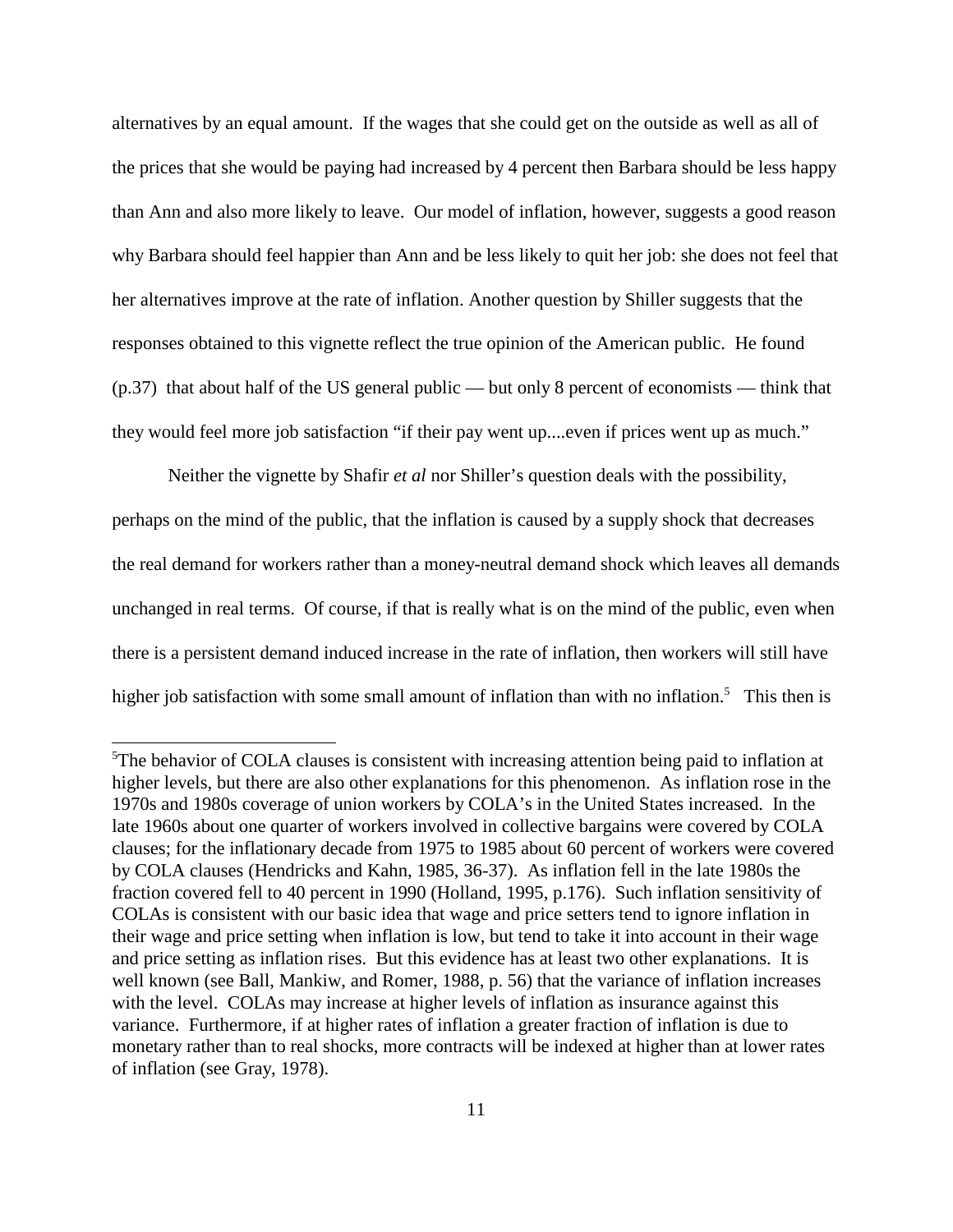the third way in which we think that near rationality may impact the relation between inflation and unemployment. If higher job satisfaction at low rates of inflation leads to higher morale, less shirking, higher productivity and less turnover, then firms face a different efficiency wage constraint at low rates of inflation than they face at either zero inflation or at high rates of inflation when workers' attitudes towards inflation may become more rational.

## **A Simple Model of Near-Rational Wage and Price Setting**

We now present a simple formal model of the economy that incorporates the behavioral insights we have just described. In the model, some firms' wage and price setters may ignore inflation or firms may be aware of inflation but use it as only one of several factors in setting wages and prices, thus under-weighting it relative to behavior assumed in hyper-rational models. And workers themselves may ignore or under-weight inflation when considering their satisfaction at their current jobs, which in turn affects their productivity. The net effect on unit labor costs of this behavior by workers may or may not be fully factored into firms' wage setting. While the implications of our model for the behavior of the macro economy is not affected by this aspect of firms' behavior, we formally consider the case where firms do not correctly anticipate the effects on worker satisfaction and productivity because this case permits a simple derivation of the profit shortfall a firm experiences from less than fully rational behavior.

The easiest place to begin the model is with its macroeconomic behavior. Income is determined by the quantity theory equation,

$$
\overline{p}Y = M,
$$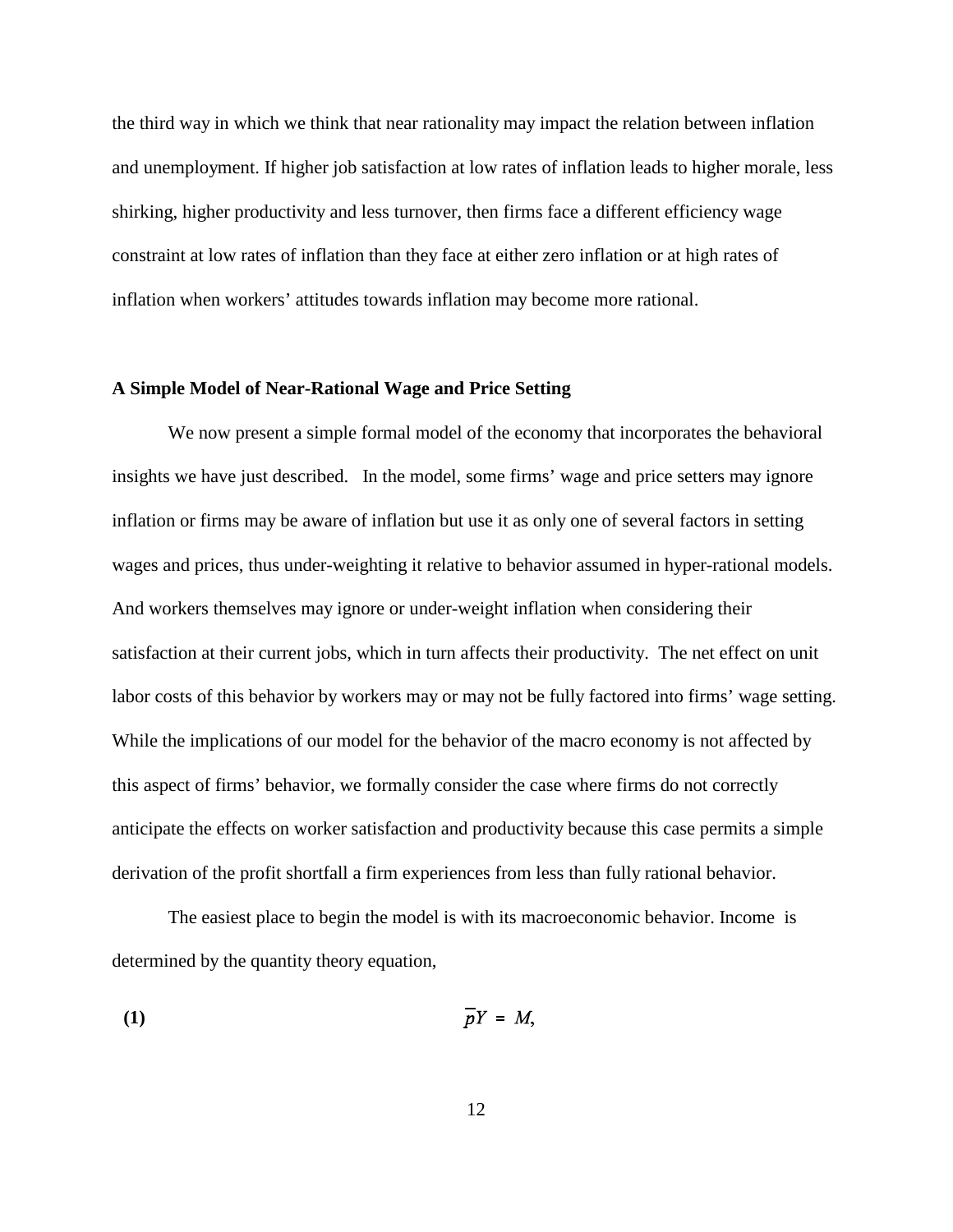where *Y* is real income,  $\bar{p}$  is the average price level in the economy, and *M* is the money supply. The usual constant of such quantity theory equations has been normalized to one by choice of units.

The microeconomics of this economy begins with the boiler plate for models with monopolistically competitive firms. There are *n* firms in this economy. They divide up the total aggregate demand,  $M/\bar{p}$ , according to the relative prices for their respective goods, so that the demand for the output of an individual firm is of the form:

(2) 
$$
\frac{1}{n} \frac{M}{\overline{p}} \left(\frac{p}{\overline{p}}\right)^{-\beta}
$$

where *p* is the price charged by a firm for its own product.

This takes us to the first innovation of the model, which occurs in the formulation of productivity and its effect on wages. All of these firms will pay an efficiency wage, which minimizes the unit labor cost of production. Productivity (and also turnover costs) in each firm depends upon the morale of its workers. That morale, in turn, depends upon workers' conception of their outside opportunities, which has two major determinants. The first of these is the rate of unemployment, which determines how easy it would be for an individual worker to obtain another job. The higher the unemployment rate the lower will be the opportunity cost of workers and therefore the higher the morale inside the firm. The second determinant of morale is the workers' perception of the gap between their wage at their own firm and of the wage outside the firm. That perception depends upon the wage being paid by the worker's current firm and her reference wage, which gives her perception of the wages of other workers. Thus the productivity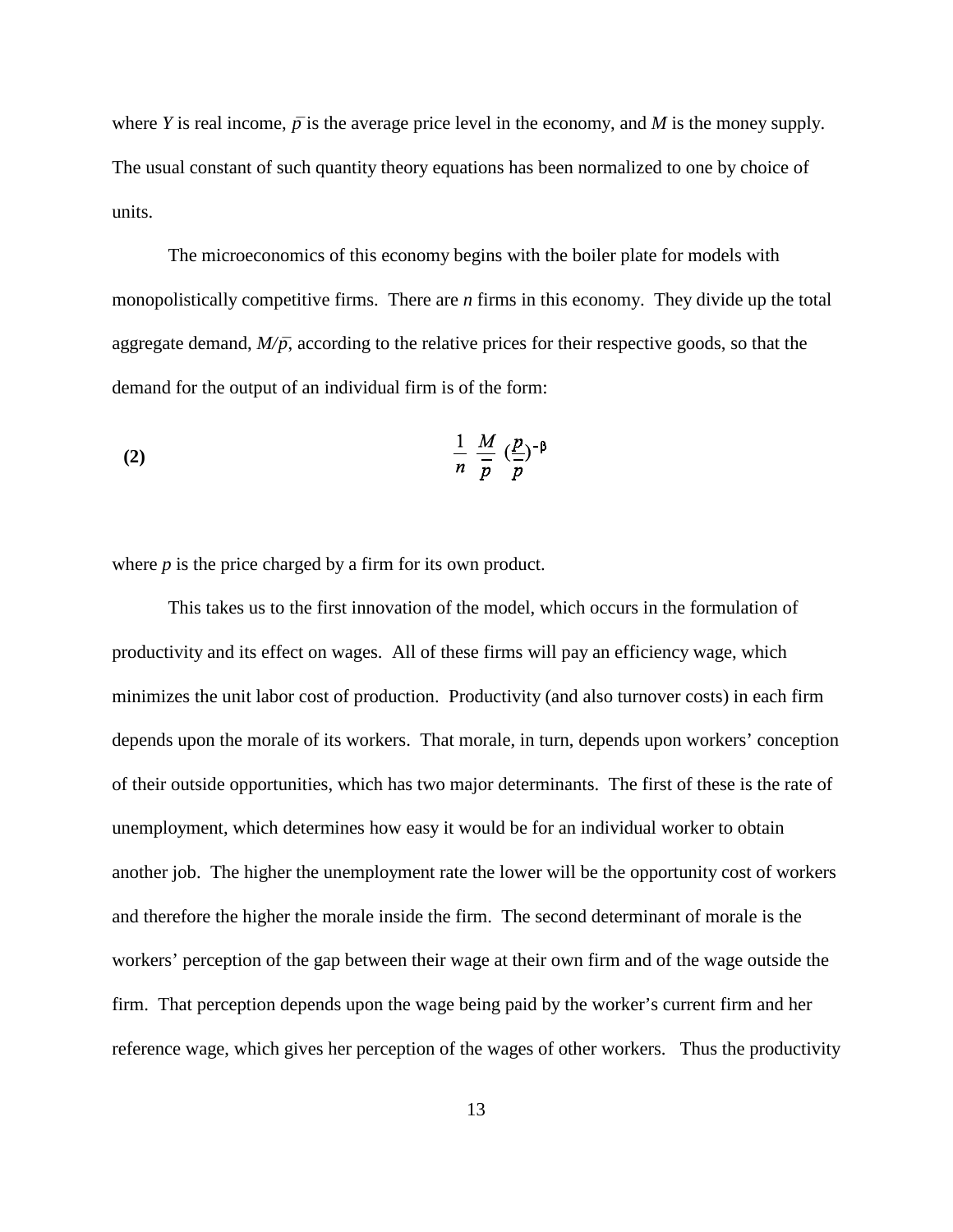of the firm will depend also upon both the wage it pays as well as the level of unemployment. For convenience we shall give productivity the following functional form:

(3) 
$$
P = -A + B \left(\frac{w}{w^R}\right)^{\alpha} + C u,
$$

where *P* denotes labor productivity, w is the wage paid by the firm,  $w^R$  is the reference wage of its workers and *u* is the aggregate unemployment rate.  $\alpha$  is chosen in the range  $0 < \alpha < 1$ .

Firms set both prices and wages one period ahead. In so doing they project the effects of inflation on the reference wages of their workers. These reference wages, of course determine the level of wages that a firm should be paying. Totally rational firms will incorporate all of their expected inflation into the reference wage  $w^R$ . In contrast, near-rational firms—and, similarly, fully rational firms whose workers under-weight inflation in  $w^R$ —will incorporate only a fraction of inflation, *a*, into their projections of inflation. When *a* is zero inflation is totally ignored. In the intermediate range,  $0 < a < 1$ , it is merely underestimated. Thus the reference wage for fully rational workers for the joint wage and price decisions of fully rational firms is

$$
w_r^R = \overline{w}_{-1} (1 + \pi^e),
$$

where  $\bar{w}_{-1}$  is the average wage paid to all workers in the previous period, and  $\pi^e$  is the expected rate of price inflation. The reference wage for the wage and price setting decision by near-rational firms, which are engaging in cognitive error, will analogously be:

$$
w_{nr}^R = \overline{w}_{-1} \ (1 + a \ \pi^e),
$$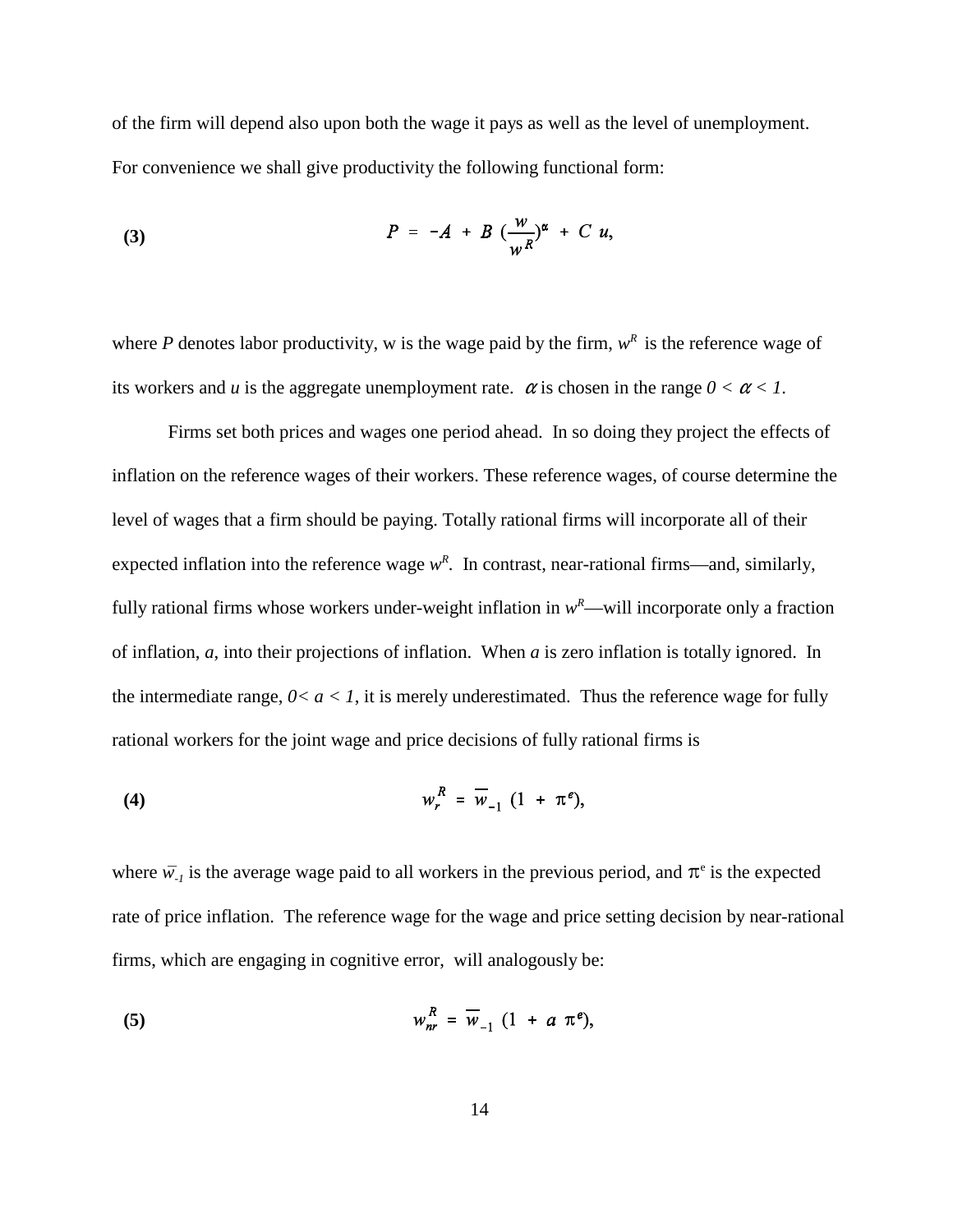(5) also describes the reference wage for the near-rational employees.

The profit-maximizing choice of the price for both the rational and for the near-rational firm will take the following form. In both cases the prices will be a mark-up over wages,

(6) 
$$
p_j = m \frac{w_j}{P_j}, \qquad \text{where } j = r, nr
$$

where *j* refers both to rational and near-rational firms,. The mark-up factor *m* will be  $\beta/(\beta-1)$ .

These maximizing firms will, in turn, establish their wages as a multiple of their respective reference wages, which will differ for rational and for near-rational firms. The efficiency wage paid by each firm-type will minimize its respective unit labor costs, *w<sup>j</sup> /Pj* . Accordingly, each type of firm will choose, respectively,

(7) 
$$
w_j = \left(\frac{A - Cu}{B (1 - \alpha)}\right)^{1/\alpha} w_j^R, \qquad j = r, nr.
$$

Near-rational firms set wages that are different from those of fully rational firms, but the difference does not cumulate. The wages of near rational firms are reset relative to their respective reference wage in each and every period. The reference wages for rational and nearrational firms, which are both rising with inflation, differ only by the fraction  $(1+(1 - a) \pi^e)/(1 + a)$  $\pi$ <sup>e</sup>). As a result, the difference between wages at the two types of firms will not grow large; indeed, they will be fairly small at low and moderate levels of inflation.

The profits of each type of firm will be revenues net of labor costs. Given the demand function for firms' product (2) and their labor productivity (3), the profits for the two types of firms will be, respectively,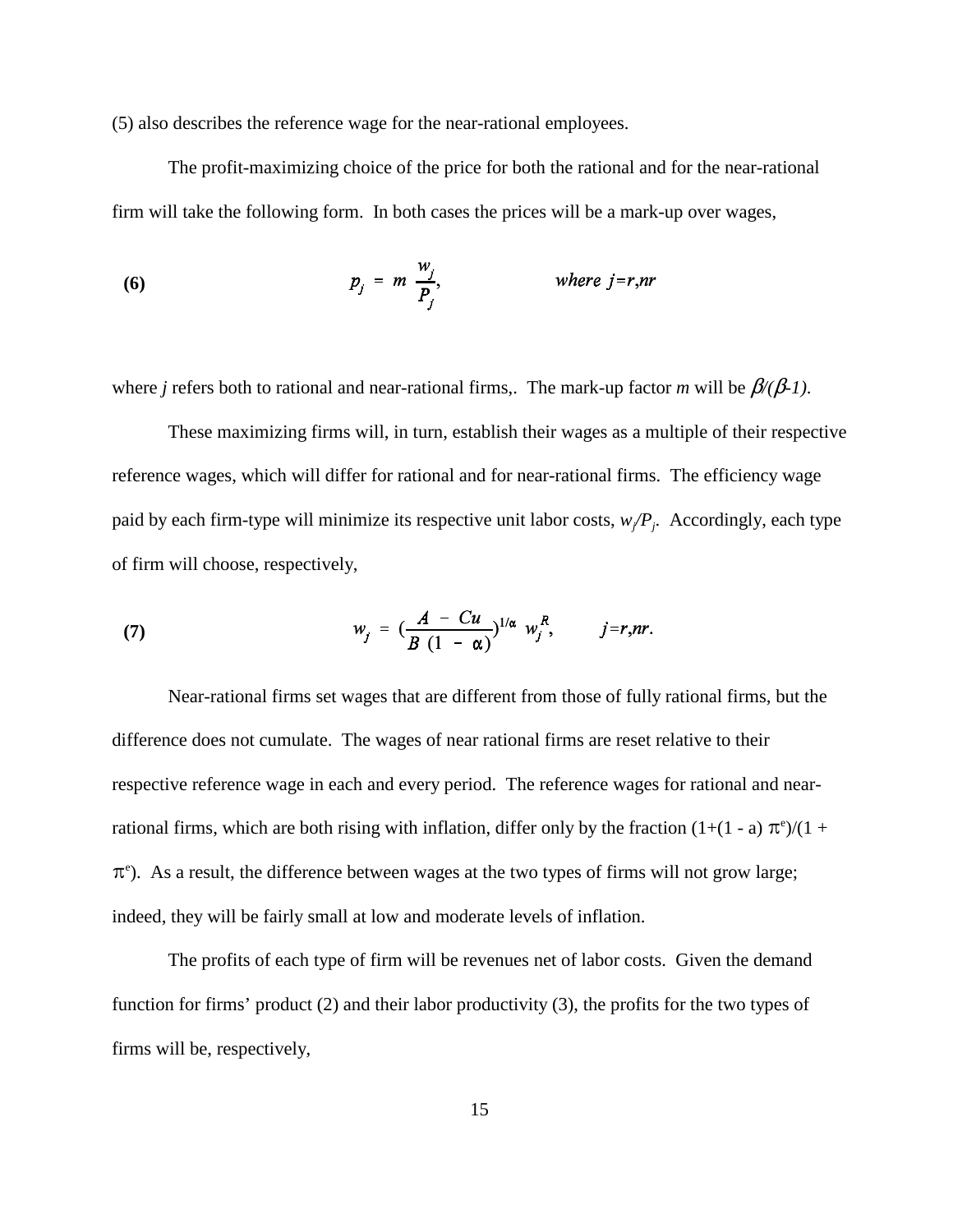(8) 
$$
\frac{1}{n} \frac{M}{\overline{p}} [p_j (\frac{p_j}{\overline{p}})^{-\beta} - (\frac{p_j}{\overline{p}})^{-\beta} \frac{w_j}{P_j}] \qquad j=r, nr.
$$

So far the model has described the case where the firm ignores or under-weights inflation, and also the case where the firm is rational, but workers' reference wages are under-indexed. Both situations will give us similar Phillips Curves. In one case near-rational firms will be switching to true rationality as their costs from near rationality mount with high inflation, in the other case the workers will eventually curb their mis-perceptions as inflation rises. But the two hypotheses are slightly different, and at this point we shall take the junction that analyzes the model where the near-rational firms fail to fully take account of inflation in forming  $w^R$ . This route permits an evaluation of the losses by near-rational firms from their failure to correctly perceive the effects of inflation.

Each of the terms  $p_j$ ,  $w_j$ , and  $P_j$  is known relative to the value of the average wage  $\bar{w_j}$ , from (3), (4), (5), (6) and (7) so it is possible to evaluate the relative profits of rational and near-rational firms. Using the profit function (8) along with the assumption that both rational and near-rational firms have correct expectations about inflation, yields a formula for the relative profits of the two types of firm.<sup>6</sup> The relative increase in profits that a near-rational firm could make by becoming a rational firm is given by the loss function (9),

$$
L = 1 - \left(\frac{\alpha z}{z^{\alpha} - 1 + \alpha}\right)^{1-\beta}
$$

where z is the ratio  $(1 + a\pi)/(1 + \pi)$ . Equation (9) has three implications for this paper, which we

<sup>&</sup>lt;sup>6</sup>A slightly more complicated formula will give the relative profits when  $\pi$  is different from  $\pi$ <sup>e</sup>.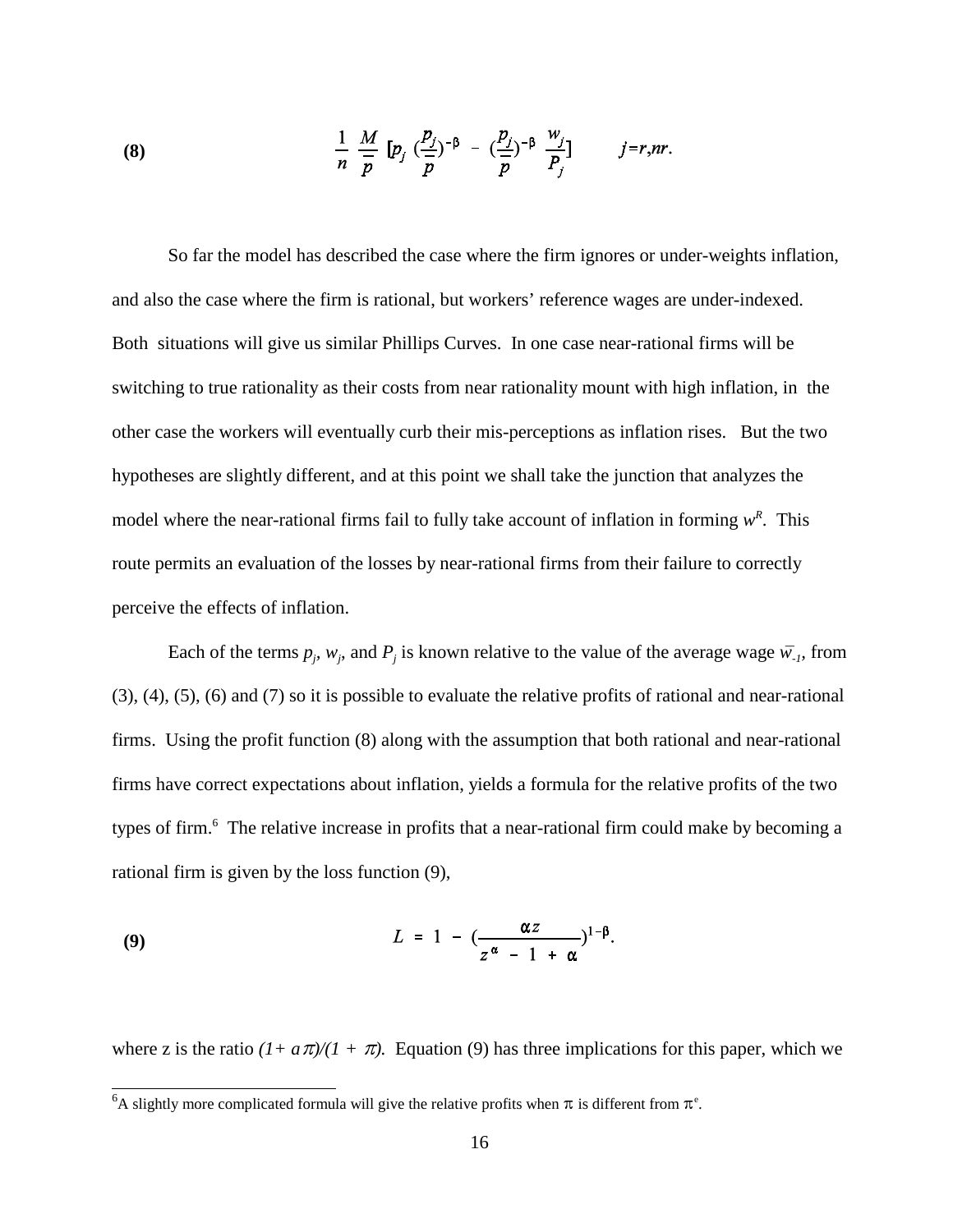shall explore in turn.

As the first implication of (9), those who fail to maximize profits either by ignoring inflation ( $a = 0$ ), or taking it into account only partially ( $0 \le a \le 1$ ), are near-rational. When  $\pi$  is zero the losses of such producers is zero, as can be seen by the fact that when  $\pi$  is zero, *z* is *1*. Thus according to (9) the losses from being near-rational when *z* is zero will also be zero. These losses will also continue to be small at low levels of inflation, near zero, since the derivative of (9) with respect to  $\pi$  is also zero when  $\pi$  is zero.

Secondly, (9) serves as the springboard for the completion of the model we will estimate below, which is based explicitly on the losses that are entailed from near-rational behavior. To complete the model it is assumed that firm wage and price setters are willing to tolerate losses relative to their profits, only up to a given threshold,  $\epsilon$ , before they will switch to fully rational behavior. We assume that these thresholds are normally distributed with mean  $\mu_{\epsilon}$  and standard deviation  $\sigma_{\epsilon}$ . The fraction of near-rational price setters accordingly will then be:

(10) 
$$
\frac{1 - \left[\frac{\alpha z}{z^{\alpha} - 1 + \alpha}\right]^{-\beta + 1} - \mu_{\epsilon}}{1 - \Phi\left[\frac{1 - \left[\frac{\alpha z}{z^{\alpha} - 1 + \alpha}\right]^{-\beta + 1} - \mu_{\epsilon}}{\sigma_{\epsilon}}\right]}
$$

where  $\Phi$  is the standard cumulative normal distribution, and  $\mu_{\epsilon}$  and  $\sigma_{\epsilon}$  are respectively the mean and standard deviation of the distribution of the thresholds  $\epsilon$ .

Finally, (9) also yields benchmark estimates of the size of losses because of near-rational behavior. Table 1 shows the fraction of the profits of the fully rational firm sacrificed by the nearrational firm at different rates of inflation for two different values of *a* and two different values of both  $\alpha$  and  $\beta$ .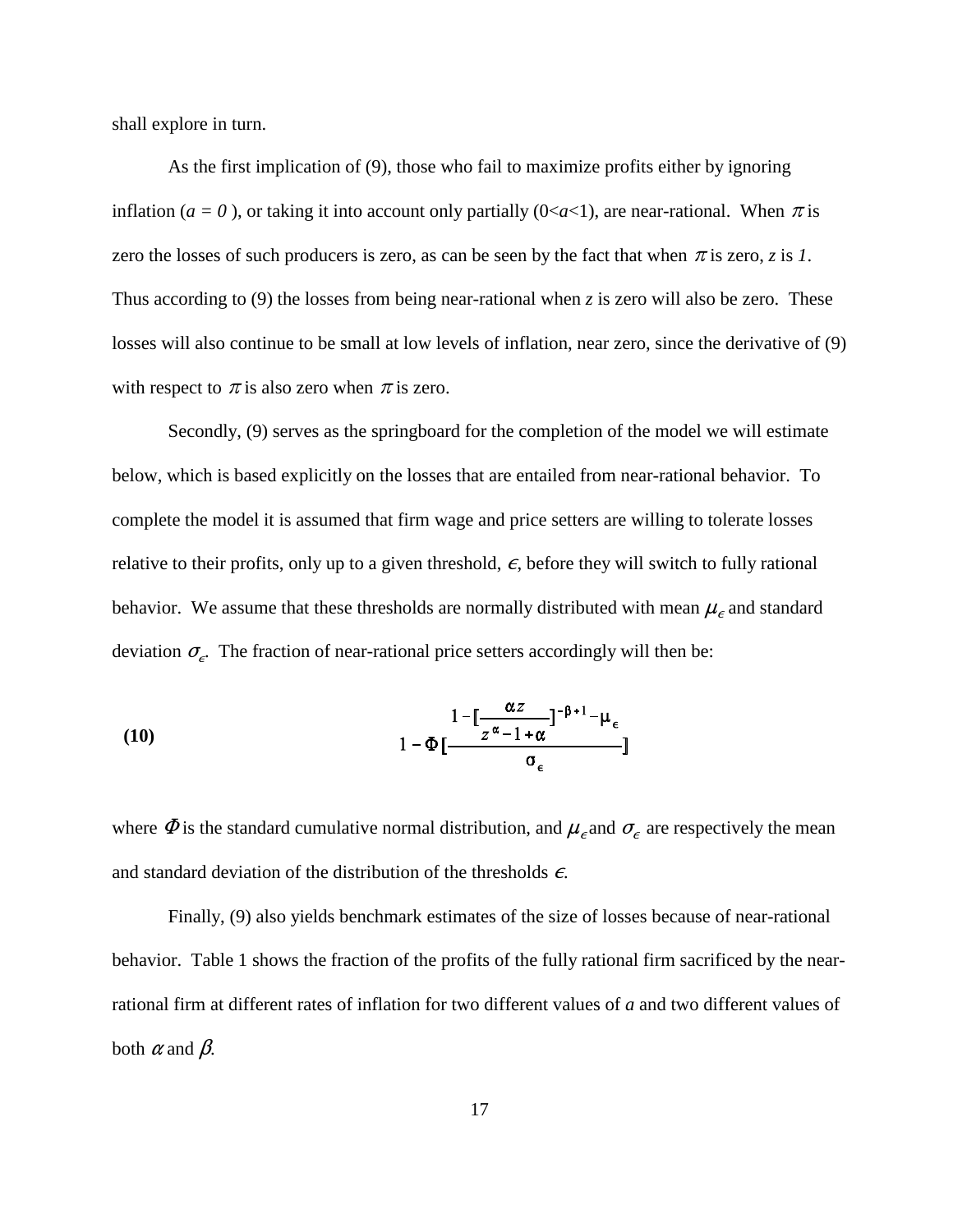| <b>Table 1</b><br>Percent of the Profits of a Fully Rational Firm Lost by<br>Near-Rational Behavior in the Treatment of Inflation |                                        |                |              |                |                                                    |                |              |                |  |  |
|-----------------------------------------------------------------------------------------------------------------------------------|----------------------------------------|----------------|--------------|----------------|----------------------------------------------------|----------------|--------------|----------------|--|--|
| Inflation<br>Rate                                                                                                                 | (Near-rational firms ignore inflation) | $a = 0$        |              |                | $a = .7$<br>(Near-rational firms weight inflation) |                |              |                |  |  |
|                                                                                                                                   | Elasticity of Demand $(\beta)$         |                |              |                | Elasticity of Demand $(\beta)$                     |                |              |                |  |  |
|                                                                                                                                   | 3                                      |                | 10           |                | 3                                                  |                | 10           |                |  |  |
|                                                                                                                                   | $\alpha = 1$                           | $\alpha = .75$ | $\alpha = 1$ | $\alpha = .75$ | $\alpha = 1$                                       | $\alpha = .75$ | $\alpha = 1$ | $\alpha = .75$ |  |  |
| 1%                                                                                                                                | .009%                                  | .002%          | .04%         | .01%           | .001%                                              | .000%          | .004%        | .001%          |  |  |
| 2%                                                                                                                                | .04%                                   | .01%           | .16%         | .04%           | .003%                                              | .001%          | .01%         | .004%          |  |  |
| 3%                                                                                                                                | .08%                                   | .02%           | .36%         | .10%           | .007%                                              | .002%          | .03%         | .01%           |  |  |
| 4%                                                                                                                                | .14%                                   | .04%           | .64%         | .18%           | .01%                                               | .003%          | .05%         | .02%           |  |  |
| 5%                                                                                                                                | .22%                                   | .06%           | 1.00%        | .27%           | .02%                                               | .005%          | .08%         | .02%           |  |  |
| 7%                                                                                                                                | .43%                                   | .12%           | 1.92%        | .53%           | .04%                                               | .01%           | .16%         | .04%           |  |  |
| 10%                                                                                                                               | .87%                                   | .24%           | 3.84%        | 1.06%          | .07%                                               | .02%           | .31%         | .09%           |  |  |

To put the values in table 1 in perspective, consider the findings of Leonard (1987) and Davis *et. al.* (1996) that the typical firm annually experiences shocks to demand that cause it to adjust its size up or down by roughly 10%. Failing to adjust capacity to accommodate such a shock would cost a firm 10% of its profits. Thus it does not seem hard to believe that for the typical firm, the issue of how to treat inflation in setting prices is far down the list of items demanding managerial attention—at least with inflation under 5%.

### *Implications for the Long-Run and the Short-Run Phillips Curve*

The model also allows easy derivation of both a short-run Phillips Curve with given expectations of price inflation and a long-run Phillips curve where actual and expected inflation must coincide.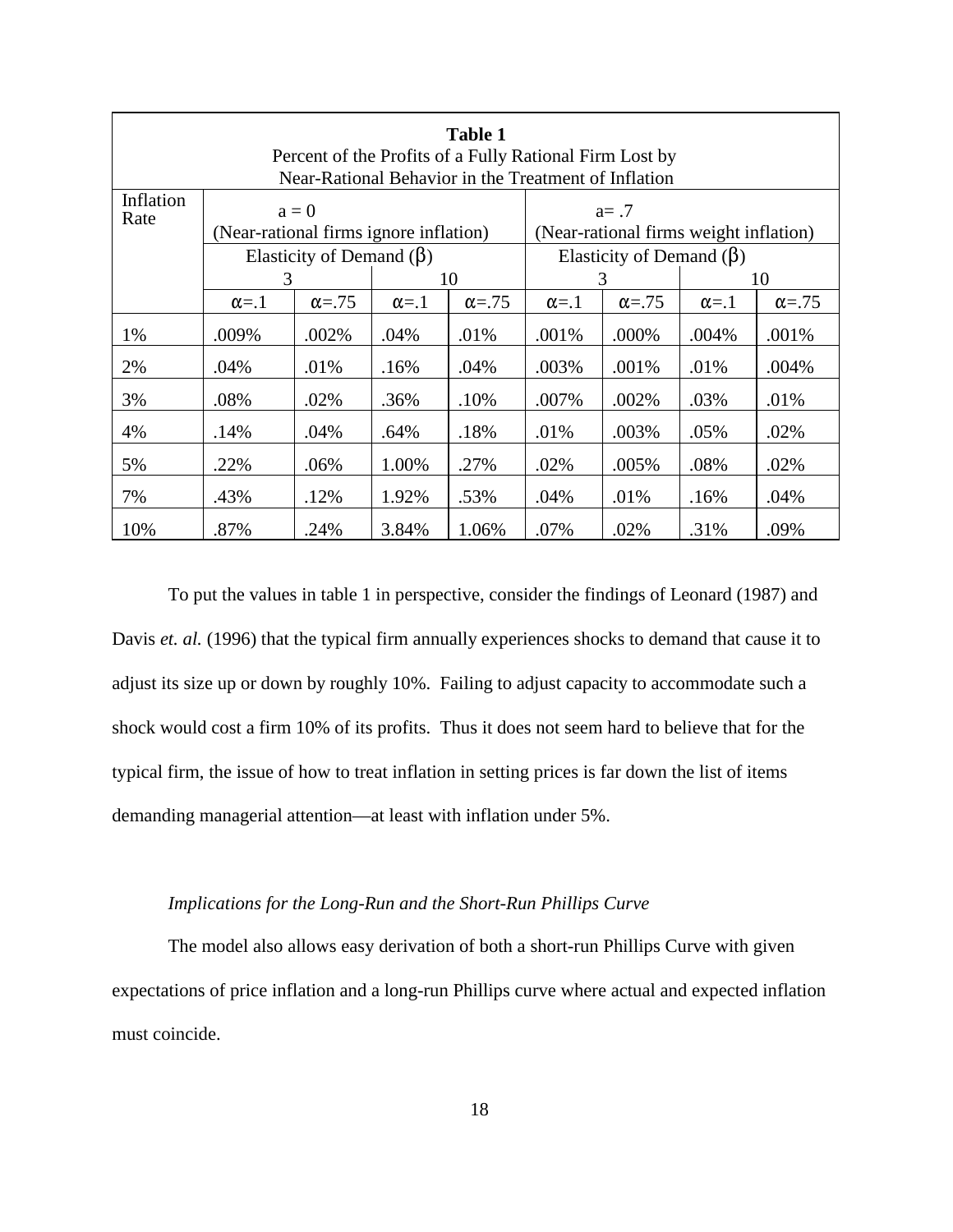The short-run wage-Phillips Curve is obtained from wage-setting behavior and the equation for the average wage. The average wage in this economy will be:

(11) 
$$
\overline{w} = \Phi w_r + (1 - \Phi) w_{nr}
$$

Using the wage setting behavior of the rational and near-rational firms,

(12) 
$$
\overline{w} = \Phi \left[ \frac{A - Cu}{B(1 - \alpha)} \right]^{1/\alpha} w_r^R + (1 - \Phi) \left[ \frac{A - Cu}{B(1 - \alpha)} \right]^{1/\alpha} w_{nr}^R
$$

which can be rewritten as,

(13) 
$$
\overline{w} = \Phi \left[ \frac{A - Cu}{B(1 - \alpha)} \right]^{1/\alpha} w_{-1} (1 + \pi^e) + (1 - \Phi) \left[ \frac{A - Cu}{B(1 - \alpha)} \right]^{1/\alpha} w_{-1} (1 + a\pi^e)
$$

using the definition of the reference wage. Dividing the left hand and the right hand side by  $\bar{w_1}$ and collecting terms yields the relation:

(14) 
$$
(1 + \pi_w) = \left[\frac{A - Cu}{B(1 - \alpha)}\right]^{1/\alpha} \left[1 + \Phi \pi^e + (1 - \Phi)a\pi^e\right],
$$

where  $\pi_{w}$  is the rate of wage inflation. Taking the logs of both the right hand side and the left hand side of (14), approximating *ln* (*1* +  $\pi_w$ ) by  $\pi_w$ , *ln* [*1* +  $\Phi \pi^e$  + ( *1* -  $\Phi$ ) *a*  $\pi^e$ )] by [ $\Phi$  + ( *1* - $\Phi$  *a*]  $\pi^e$ , and *ln* [A - Cu]/[B(1 -  $\alpha$ )]<sup>1/ $\alpha$ </sup> by its linear approximation, *d* - *e u*, yields the short-run wage-Phillips Curve: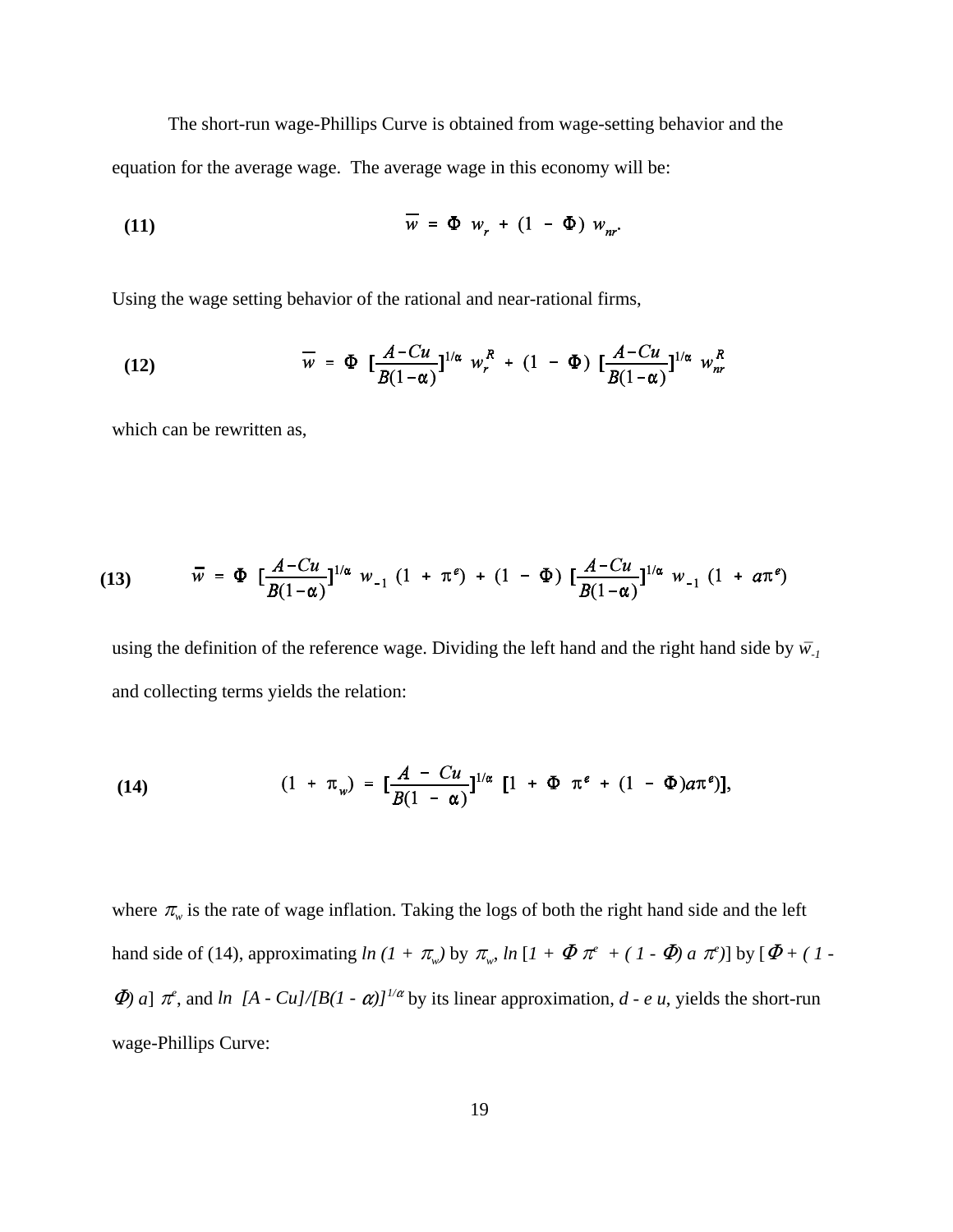(15) 
$$
\pi_w = d - e \ u + (1 - f) \ \pi^e
$$

where  $f = (1 - a)(1 - \Phi)$ .

A price Phillips Curve, which is similar to (15), can also be derived from the model. The slight difference between the price Phillips Curve implied by our model and the wage Phillips Curve (15) is the presence of a change in unemployment term in the price Phillips Curve. This term enters because changes in the unemployment rate will cause changes in productivity and hence, via (6), in the price/wage markups.<sup>7</sup> We take this into account when we estimate the model by allowing lags on the unemployment rate. The steady state Phillips Curves with constant unemployment will be unaffected by varying markups caused by varying unemployment.

The short-run Phillips Curve (15) should come as no surprise. If all inflation had been included in the mental frames of the firms, which are setting wages and prices in this model, then the coefficient f would be equal to zero. The near-rational firms, which constitute a fraction 1 -  $\Phi$ of all of the firms, ignore a fraction  $(1 - a)$  of inflation. As a consequence, the Phillips Curve  $(15)$ mimics the usual inflation-augmented Phillips Curve, but with a fraction  $(1 - a)(1 - \Phi)$  of the expected inflation ignored. Thus the Phillips Curve of the form (15) is not just an artifact of our illustrative model of price and wage setting. As long as a fraction of inflation is ignored or underweighted in near-rational wage and price setting, that fraction of inflation should fail to enter the inflation augmentation term. A whole spectrum of other models in which various combinations

 $T$ The price Phillips Curve will be of the form:

 $\pi = c - e u + f \pi^{e} + (1 - f) h \Delta u^{e}$ ,

where h = -C/[b(1 -  $\alpha$ )], u is current unemployment, and  $\Delta u^e$  is the expected change in unemployment.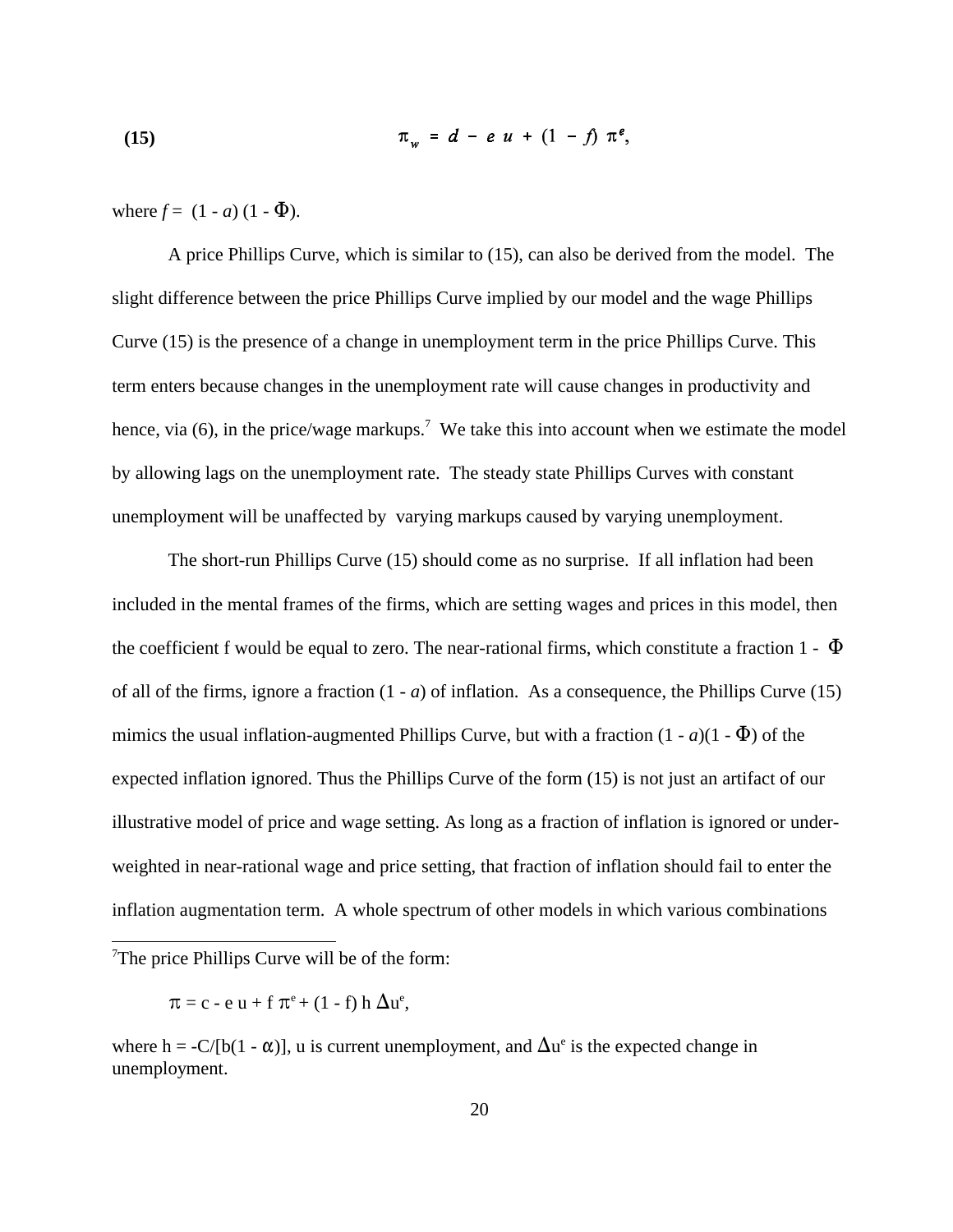of firms and workers are ignoring or underweighting inflation in their mental frames will yield similar results.

Using (15), the long-term Phillips Curve—where actual and expected inflation are equal will be:

$$
u^n - u = \frac{1}{e} f \pi.
$$

where  $u^n$  is the natural rate of unemployment if all firms are rational. Its value in this model is *d/e*.

The Phillips Curve (16) will be bowed out and then forward bending. At zero inflation  $\pi$ is zero and therefore unemployment is at the natural rate. At very high inflation all firms will have given up being near-rational. The losses from near-rational behavior will be sufficiently large that by (10),  $\Phi$  will be close to one—so that *f*, which is  $(I - \Phi)(I - a)$ , will be close to zero. Thus at both very high and very low inflation unemployment will be close to the natural rate, which is the level of unemployment that would occur if all firms were totally rational. At inflation above zero, unemployment will always be below the natural rate since *f* will always be positive.

Figure 1 portrays the rate of unemployment that corresponds to different levels of inflation in the long run with bench-mark parameters. We have assumed that near-rational firms completely ignore inflation *(a=0)*. We chose the parameters describing the distribution of  $\Phi$  so that at least  $\frac{1}{2}$ of all firms are always fully rational ( thus  $\mu_{\epsilon}$  is zero), and 95 percent of all firms are rational by the time inflation is 5 percent (which implied a value for  $\sigma_{\epsilon}$  of .002 or .2% of normal profits). We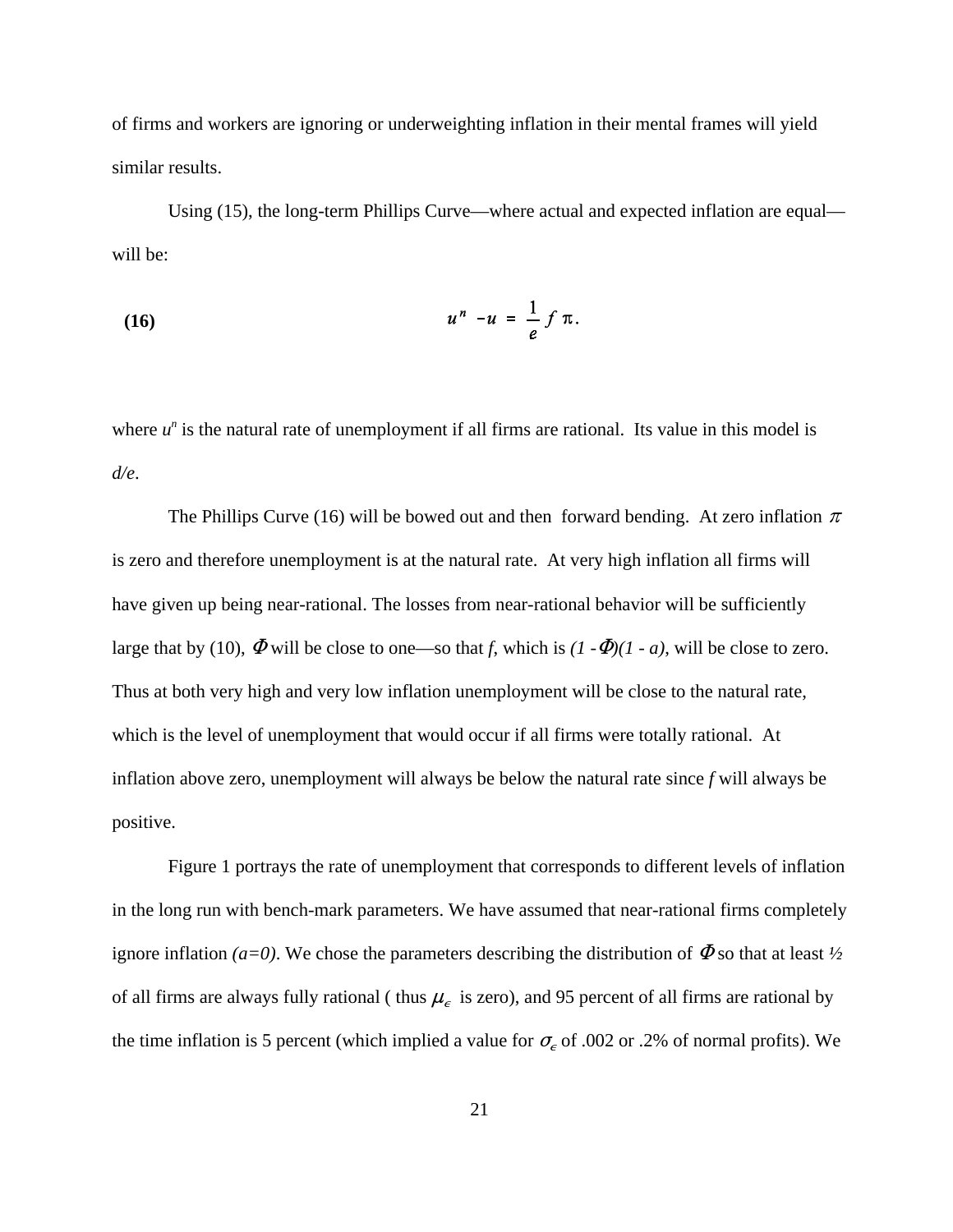also chose  $\alpha$  at .1 and an elasticity of demand ( $\beta$ ) of four, though as we will discuss below, these assumptions hardly matter at all for the shape of figure 1.

The optimal rate of inflation is the level that maximizes the product of f and  $\pi$ . This level of inflation, according to (16) will minimize unemployment. For the parameter values chosen to create figure 1 that inflation rate is 2.6%. At that rate of inflation the long-run equilibrium rate of unemployment is 1.7 percentage points lower than at either a rate of inflation of zero or a rate above 6 percent. 8

#### **[Figure 1 about here]**

Why does employment rise with inflation at low rates of inflation? In our model, inflation is not underestimated, but instead it is under weighted in the reference wage used for wage setting. This has the same consequences as underestimation. Near-rational firms either ignore or fail to fully project inflation so they set lower wages, and therefore also set lower prices, relative to nominal demand, than they would if they were fully rational. At these lower prices both output and employment will be higher. These higher levels would also occur in the slightly different version of the model in which workers' underestimate the impact of inflation.

In our model the level of inflation that yields the minimum obtainable unemployment rate

<sup>&</sup>lt;sup>8</sup>Interestingly, our choices of the values of the elasticity of demand ( $\beta$ ), and the curvature of the productivity function  $(a)$ , hardly matter for the shape of the curve in figure 1 or for the optimal rate of inflation and unemployment. Once we set the fraction of firms that are near-rational at two points we have described the curve for a given value of *a*. This result reflects a finding that will surface again later when we estimate the model, which is discussed in more detail in the next section—the loss function is very nearly approximated by a constant times the square of inflation so that the argument of the cumulative normal in our model can be very well approximated with two parameters.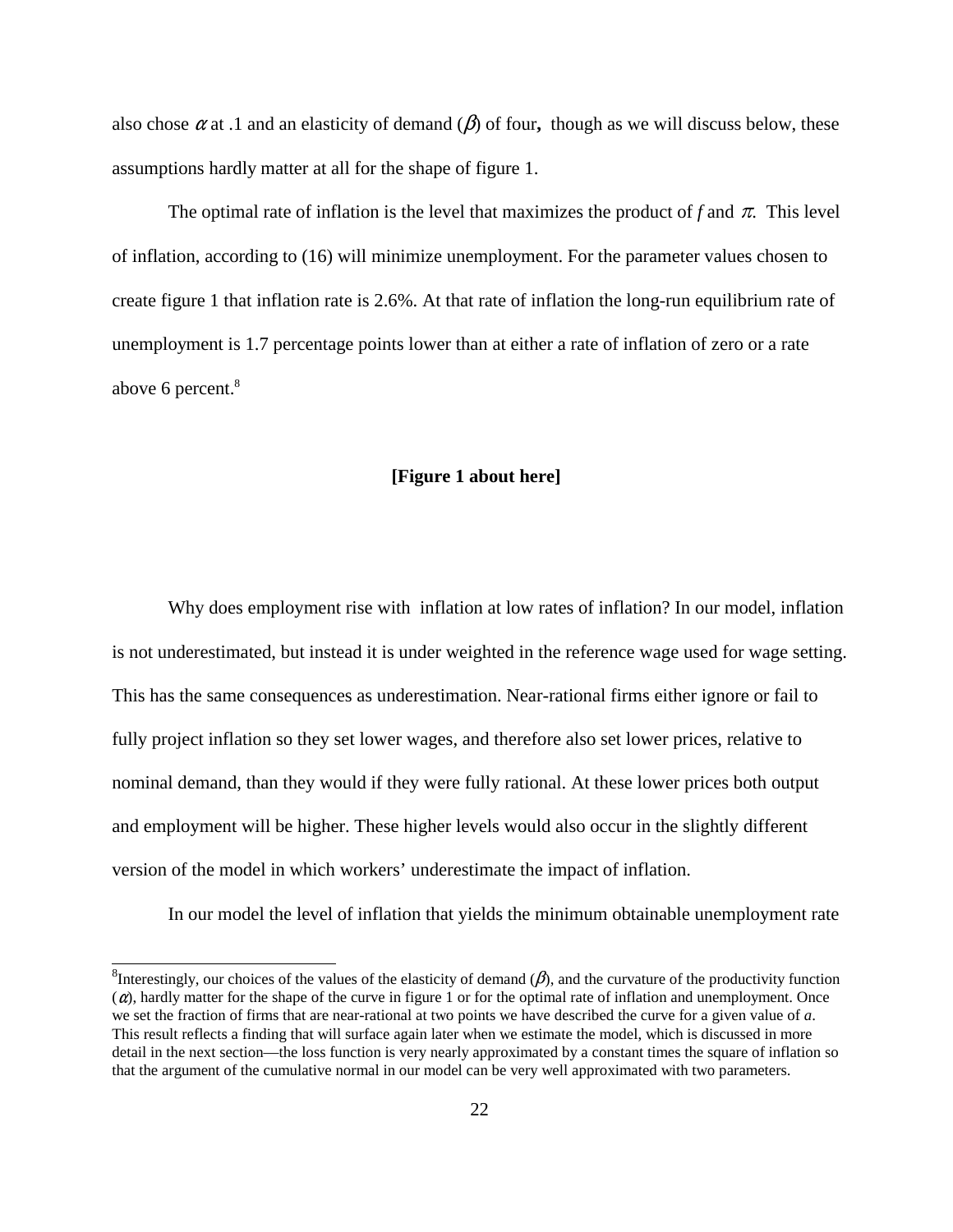will be the optimum. Since the firms are monopolistic competitors, producing more output increases the welfare of the owners of the firms. Also, with the labor market characterized by the payment of efficiency wages, unemployed workers are happy to supply more labor if it is demanded. Their welfare will be improved if they obtain work at the going wage, so workers, as well as owners of firms, will have increased welfare as employment increases. Our concept of the optimal rate of inflation ignores both the transactions (*e.g.* the so-called "shoe-leather") costs of higher inflation as well as the tax-distortion effects, both of which we consider to be small. $9$  It also ignores other considerations, such as inflation's redistributive effects, loss of confidence in the currency, effects on exchange rates, and the improved allocation of resources that results from small amounts of inflation in the presence of nominal wage and price rigidities**.** We continue to refer to the rate of inflation that minimizes the unemployment rate as the optimal rate below despite the uncertainty about what rate would be optimal in the broader context that included these considerations.

## **Empirical Evidence for Near-Rational Wage and Price Setting**

In this section we discuss three related types of evidence for the importance of the type of behavior we describe. We begin with a recounting of the findings of Brainard and Perry's recent analysis of a Phillips Curve model with time-varying parameters. We then do a simple exercise in

 $^{9}$ Feldstein (1997) has estimated very large deadweight losses from the tax distortions of going from zero to two percent inflation. His calculations omitted the tax sheltering of pension plans, 401k's, IRA's and other tax-saving devices. The deadweight losses will be almost zero for savers who fail to exhaust their possibilities for tax deferred savings. Kusko, Poterba, and Wilcox (1994) found only 1 percent of 401k participants in a medium-sized manufacturing plant were constrained, and, similarly, Papke (1995) found that less than 1 percent of contributions to 401(k) plans were in excess of \$5,000 in 1987. Feldstein's calculations were based on a model with no uncertaintyinduced precautionary savings. Independent of any considerations of tax sheltering, inclusion of such precautionary saving will likely reduce by almost 90% the estimates of the tax-distortion welfare loss.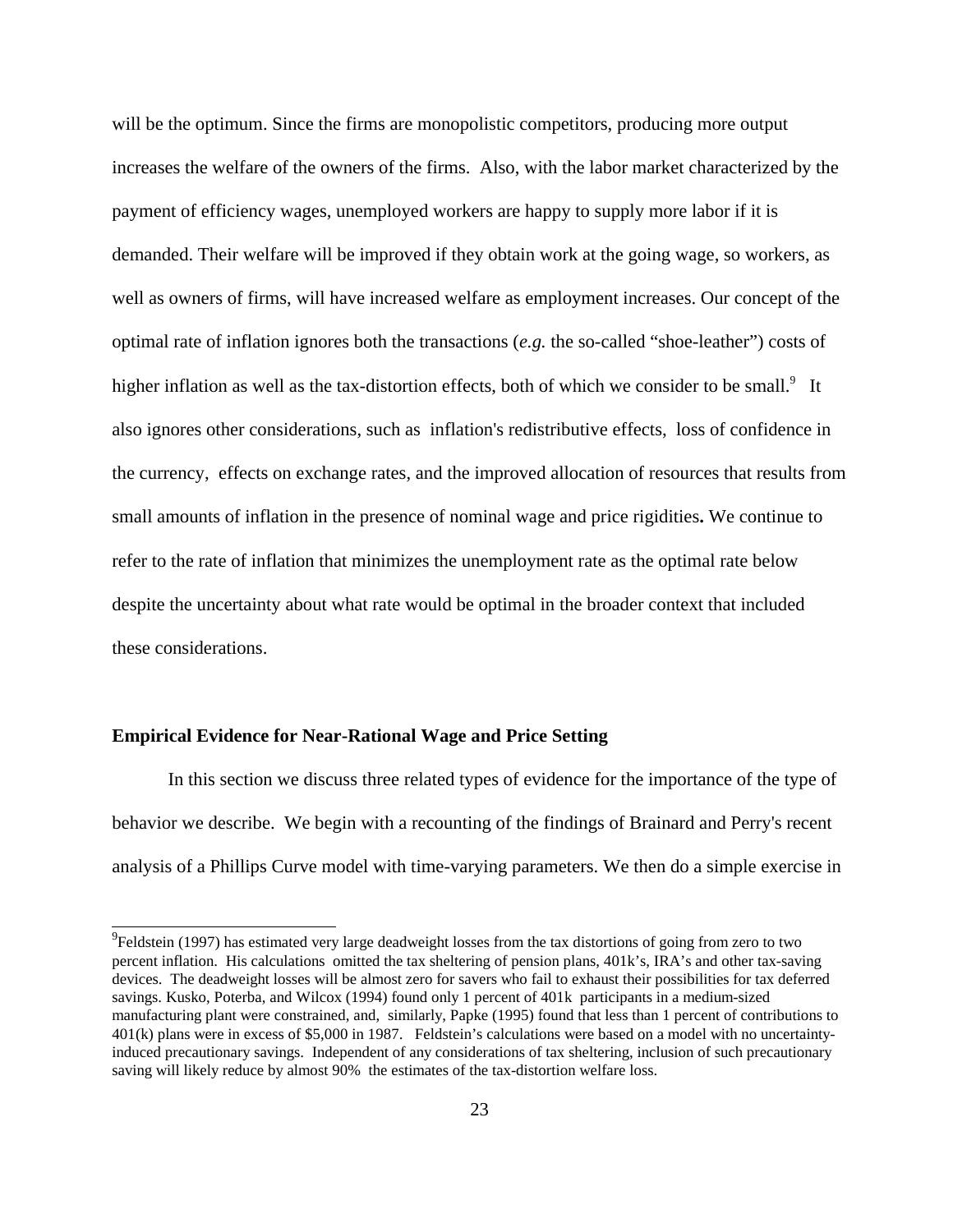which we estimate Phillips Curves on a split sample to see how the estimated coefficient of inflation differs between periods of high and low inflation. Finally, we estimate the model described in the previous section and present estimates of the optimal rate of inflation and the gains from being at the optimal rate as opposed to higher or lower rates of inflation.

## *Time Varying Parameters*

In the Brainard and Perry paper that we described at the outset, the authors were addressing how uncertainty affects policy making. Their empirical work demonstrating one key source of uncertainty reveals precisely the departures from conventional NAIRU models that our model predicts. Previous work examining how NAIRU had varied over time assumed the NAIRU framework and allowed time variation only in the intercept of the equation.<sup>10</sup> Brainard and Perry applied a general Kalman filter estimation that permits all the key Phillips curve parameters to vary—lagged inflation and unemployment as well as the intercept.—and lets the data to choose the allocation of time variation among them.<sup>11</sup> Figure 2, which summarizes their results with CPI inflation as the dependent variable, shows substantial time variation in the coefficient of the lagged inflation term and virtual stability in the intercept and the inverse unemployment rate, which they measure by the unemployment rate of 25-to-54 year old men to account for demographic changes over time. The coefficient on lagged inflation is low during periods of low inflation and approaches 1.0 only in the inflationary middle years of the period.

#### **Figure 2 about here**

<sup>&</sup>lt;sup>10</sup>For typical applications see James H. Stock and Mark W. Watson (1998) and Robert J. Gordon (1998).

<sup>&</sup>lt;sup>11</sup> See Brainard and Perry (2000).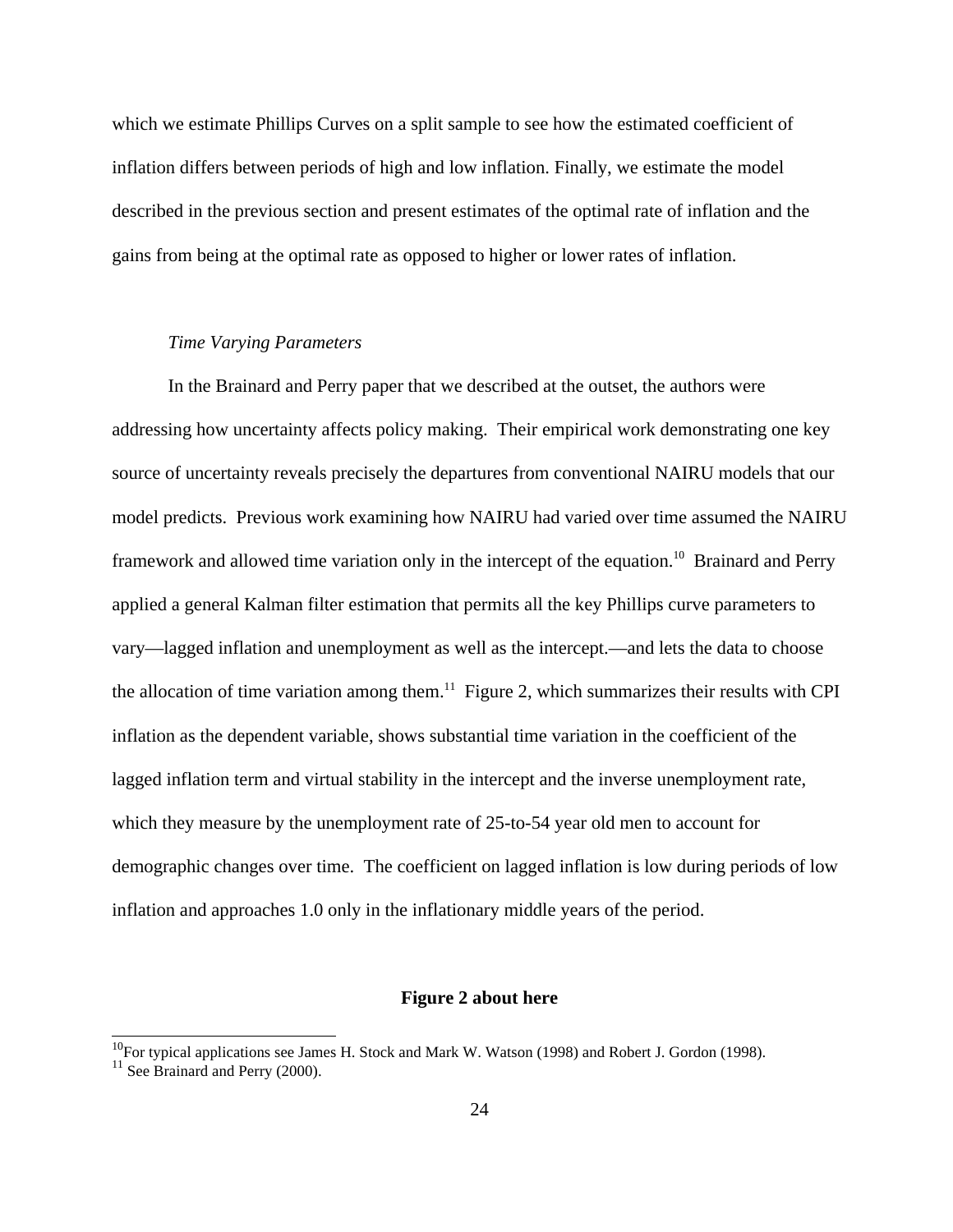The virtual stability over time in the unemployment coefficient and intercept in the Brainard-Perry time-varying estimates is also worth noting. Rather than attributing the episodes of sustained low unemployment to declines in a NAIRU that is invariant to inflation, these results attribute them instead to a change in price and wage setting behavior that accompanied periods of low inflation. The juxtaposition of coefficients on lagged inflation that change with the inflation regime with constant coefficients elsewhere is predicted by the model we have described above.

Brainard and Perry compared their Kalman filter estimates with recursive least squares estimates, which are also shown in figure 2. These comparisons suggest why conventional estimation has seemed to support the NAIRU model since it was first introduced in the inflationary mid-1970s by Modigliani and Papademos (1975). Before that time, lagged inflation in Phillips curves was consistently estimated to have a coefficient well below 1.0. But the large increase in inflation in the mid-1970s corresponded to the period of large variance in inflation and fixed coefficient estimation has been dominated by that episode ever since. If the coefficients in fact have varried over time, any procedure that assumes that they are fixed will yield misleading results. This includes the recursive estimates which treat them as fixed in each interval over which they are estiamted.

## *Periods of Low and High Inflation*

The postwar U.S. economy has experienced extended episodes of both low and moderately high inflation that permit direct comparison of the NAIRU model with our model. Conventional NAIRU models use a modified Phillips curve in which lagged inflation is taken as a measure of adaptive inflationary expectations and the coefficients on lagged inflation sum to 1.0. By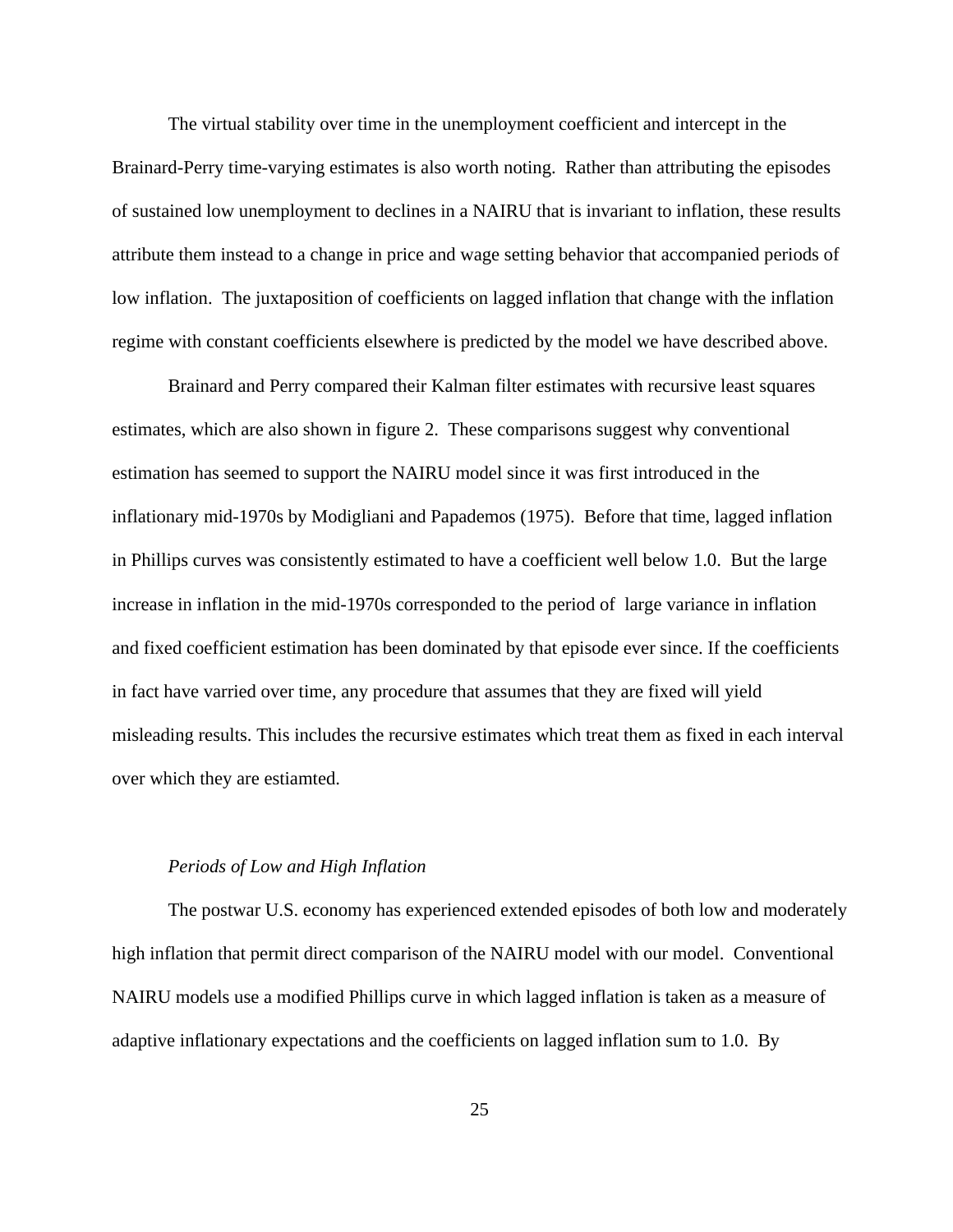contrast, our model allows the possibility that the coefficient on expected inflation will be lower in extended periods of low inflation than in extended periods of high inflation. Absent estimation biases, we would expect the coefficient to approach 1.0 in a sufficiently inflationary environment. We first look at the empirical evidence using the conventional adaptive expectations framework. We then provide evidence using direct measures of inflationary expectations that address Sargent's [1971] criticism of the assumption that the coefficient on lagged inflation must equal one in an accelerationist model. Sargent argued that a coefficient of less than one on lagged inflation may not reflect incomplete projection of inflation but rather forecasters' views that the process generating inflation does not have a unit root. By using direct measures of inflationary expectations we can rule out the possibility that our results reflect differences in how people form expectations rather than how they use them. $^{12}$ 

 In order to separately estimate wage and price Phillips curves for periods of low and high inflation, we sorted the quarters since the Korean War according to the average CPI inflation rate in the five-year period ending each quarter. We first classified quarters with average inflation rates below 3 percent as low inflation and quarters with average inflation rates above 4 percent as high inflation.<sup>13</sup> By this sorting, the low inflation quarters run from 1954:1 through 1969:1 and from 1995:3 through 1999:4, the end of our sample period. The high inflation quarters run from 1970:2 through 1986:1 and from 1990:4 through 1993:2. There are 77 quarters in the high inflation sample and 77 quarters in the low inflation sample. The mean CPI inflation rates in the two samples are 2.0 percent and 6.3 percent. This separation was used in half the wage and price

 $12$ We are grateful to a seminar participant at the Bank of Canada for suggesting this approach.

 $13By$  sorting our sample on the basis of long lags of the endogenous variable we considerably reduce concern about sample selection on the basis of an endogenous variable.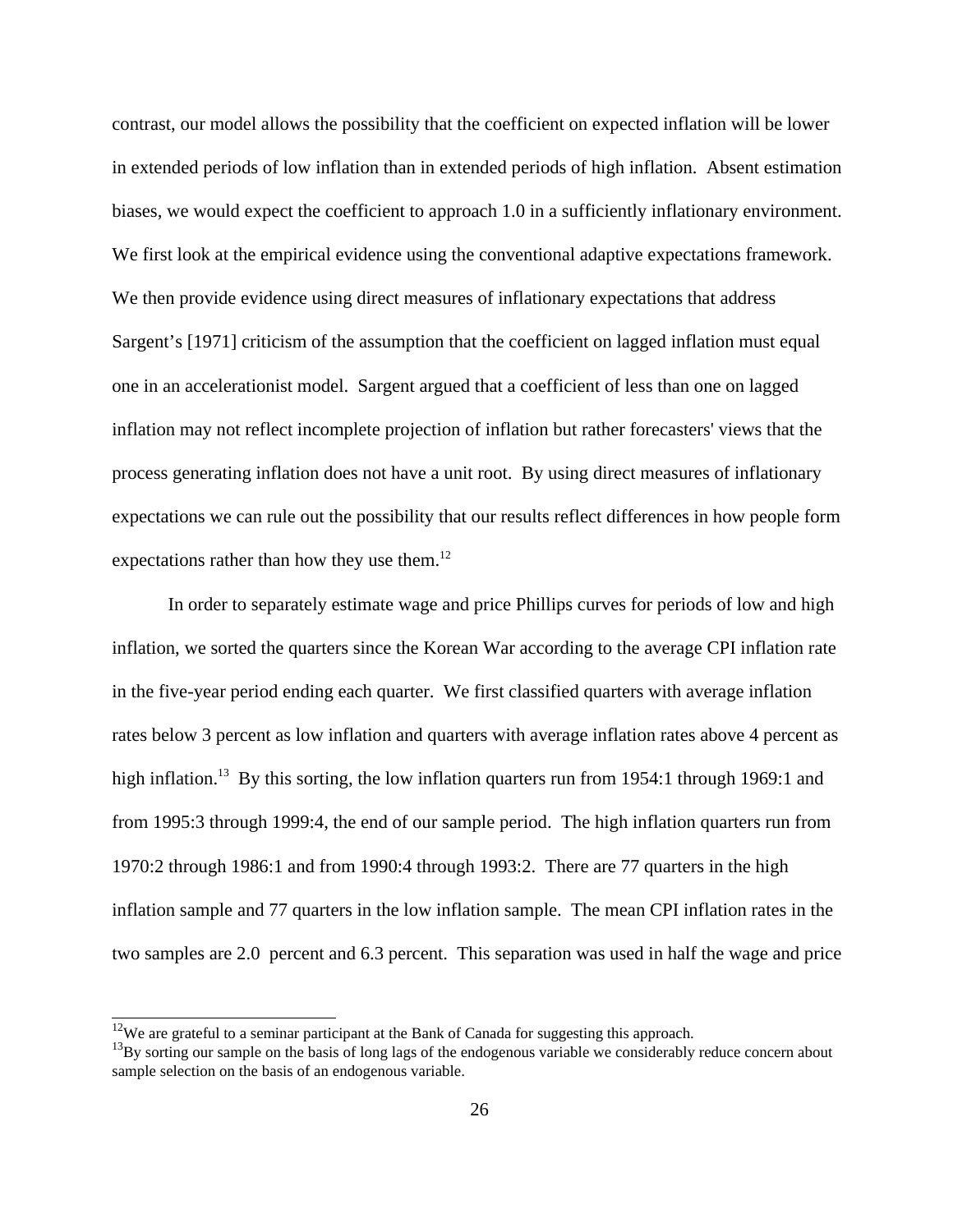inflation regressions. In the other half we limited the low inflation sample to quarters with inflation rates below 2.5 percent, which brought the sample size down to 62 quarters and reduced the mean CPI inflation rate in the low inflation sample to 1.9 percent**.**

### *Estimates with Adaptive Expectations*

 The quarterly Phillips curve equations we estimated were intended to span the specifications that analysts have used in conventional estimation of NAIRU models except for the fact that we did not constrain the coefficients on lagged inflation. To this end, we tried a large number of data combinations and specifications on both wage and price Phillips curves, and ran each separately for the low and high inflation samples just described. In all cases the dependent variable was an annualized inflation rate in either wages or prices, and the explanatory variables were current or lagged values of unemployment, price inflation and, for the wage equations, trend productivity growth. For price inflation we used the CPI, the GDP deflator and the PCE deflator and estimated price Phillips curves with each. Twelve values of lagged inflation were used as explanatory variables. For wage inflation we used the best series available for any time period, linking private ECI wages and salaries for 1980-1999 to the adjusted hourly earnings index for the nonfarm economy for 1961-1980 and to adjusted hourly earnings in manufacturing for 1954- 1961. Twelve lagged values of CPI inflation were used as explanatory variables. For unemployment we used the total rate, the 25-to-54 year old male rate, and Robert Shimer's demographically adjusted series. We used the current and three lagged values of unemployment and, alternatively, the current and eleven lagged values. For the wage Phillips curves, we used two estimates of trend productivity growth, one being the series created by Robert Gordon and the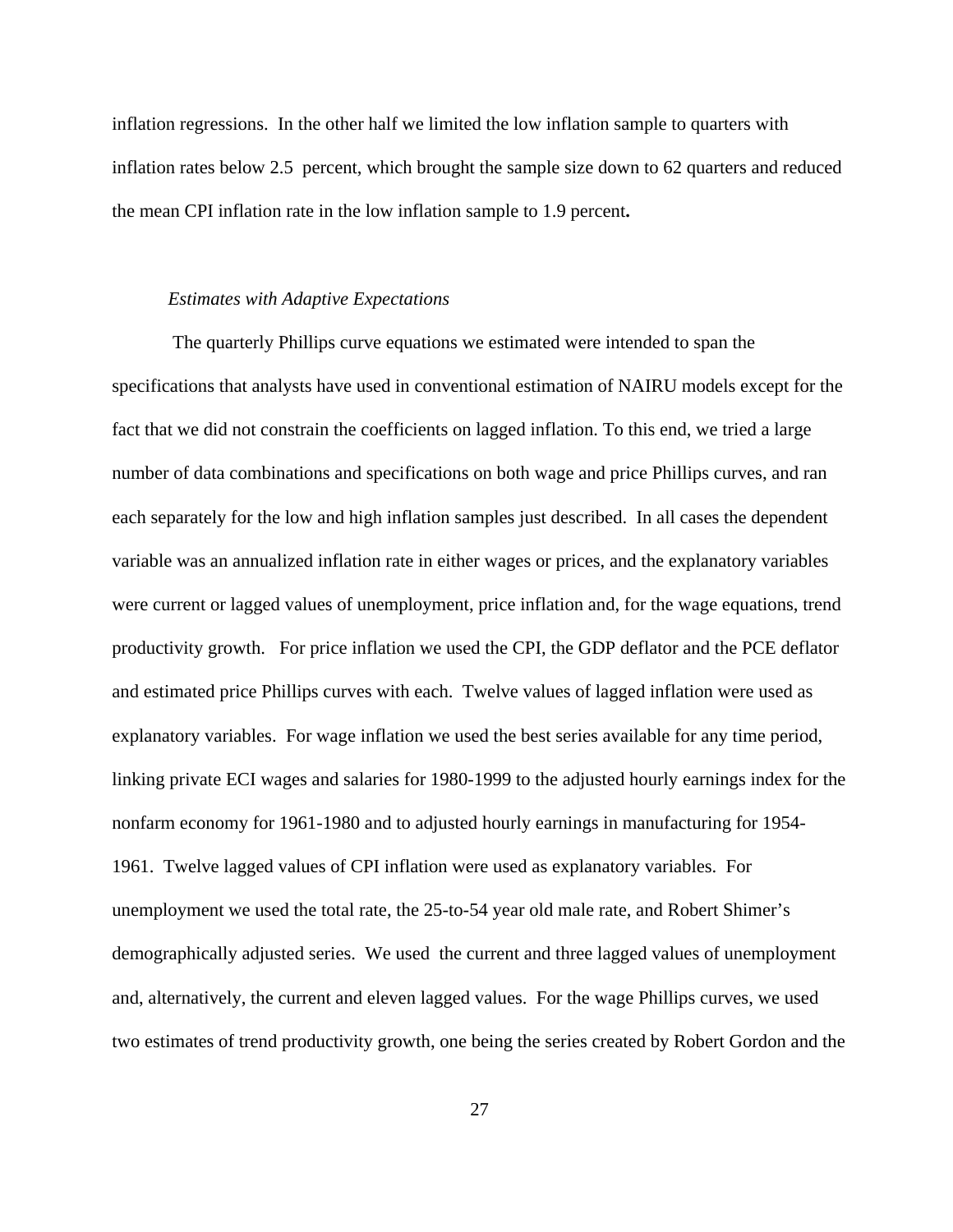other a smoothed version of that series. We ran regressions with the productivity coefficient both freely estimated and constrained to be 1.0 (for the wage inflation equations), and with just the current trend and with the current plus seven lagged values of the trend.<sup>14</sup>

#### **Figures 3 and 4 about here**

The key results are summarized in figure 3 for equations explaining wages and in figure 4 for equations explaining prices. The figures present the results of 144 and 72 specifications respectively.Each point represents the sum of the coefficients on lagged inflation estimated for the low and high inflation samples for one specification. If the sum of coefficients were similar for the two samples, the points would cluster along the forty-five degree line. If they were similar and near 1.0, the points would cluster near the upper right corner. In fact, for both wages and prices, and over the wide range of specifications and data we used, the points cluster near 1.0 on the high inflation axis, but on the low-inflation axis, they range from around zero to around 0.5 for the wage equations. This is consistent with the predictions of our model. The range on the price equations is broader and less conclusive. The third of the observations at the highest end of the range are from equations using the PCE deflator. The mean values of the coefficients on the high and low inflation axes respectively are 0.25 and 0.82 for the wage equations and 0.60 and 0.95 for the price equations.

### *Direct Measures of Inflationary Expectations*

 $\frac{14}{14}$ All equations also used the customary dummy variables for the guidepost period in the 1960s and the price control period of the 1970s, and used the difference between inflation with and without oil prices in 1979-1980 as an additional variable.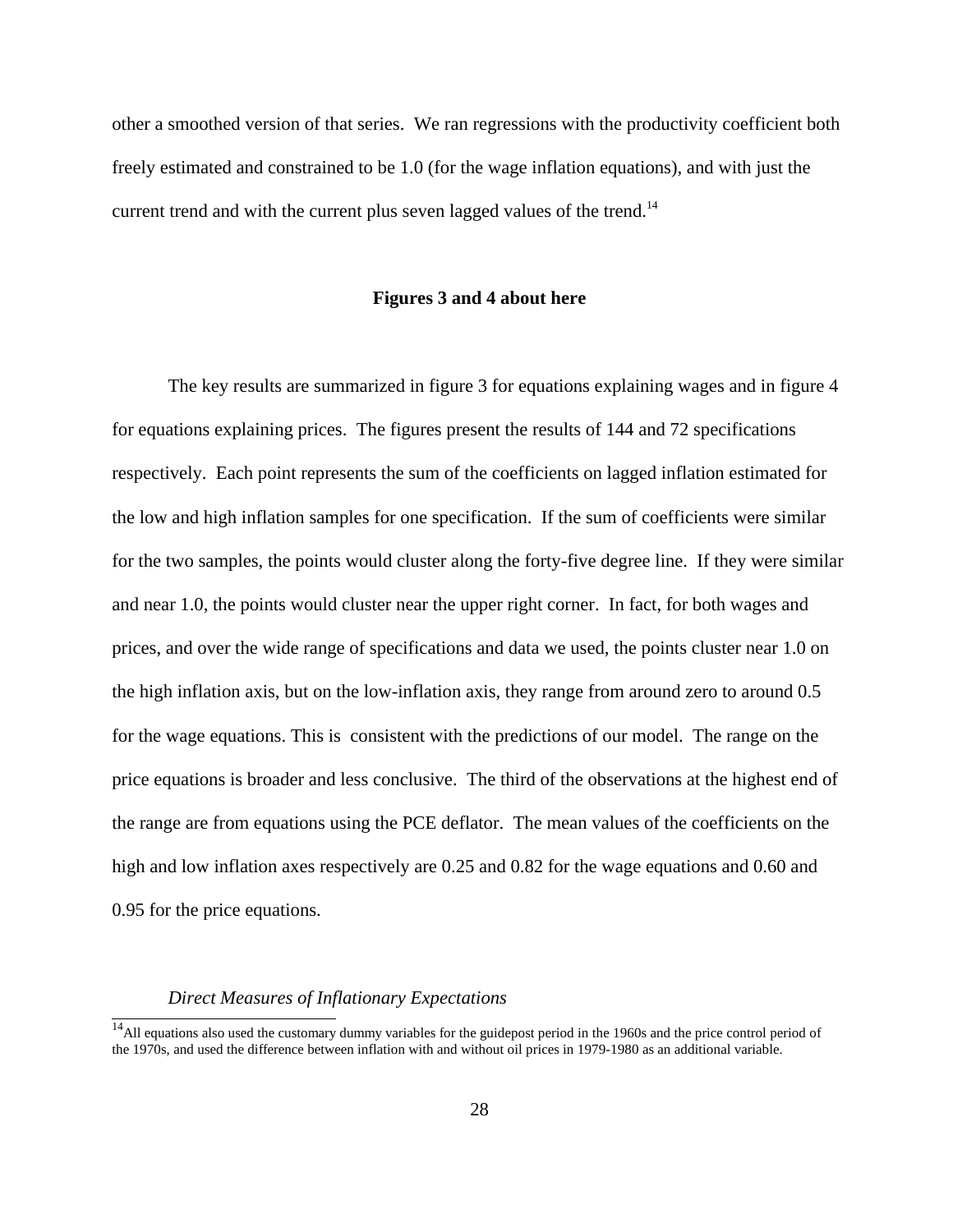As in Brainard and Perry (2000) the results just described cast doubt on conventional estimates with the NAIRU model. However they both treat expectations as adaptive and so cannot refute Sargent's (1971) criticism that rational expectations are formed differently and that the coefficient on properly measured expectations might be 1.0. We now address this issue by using direct measures of expected inflation as explanatory variables in place of distributed lags of actual inflation rates, while maintaining our division of the sample into periods of high and low inflation. The other explanatory variables are the same as those used in the regressions behind figures 3 and 4. We used the two direct measures of expected rates of inflation that are available over our sample period: one from the Survey of Consumer Finances and the other the Federal Reserve's Livingston Surveys. Figures 5 and 6 plot the estimated coefficients on expected inflation for the variously specified wage and price regressions respectively. As with the results using adaptive expectations, the coefficients on expected inflation are substantially different in the low- and high-inflation periods. For 288 wage equations the low- and high-period means are 0.29 and 0.85. For 144 price equations the means are 0.25 and 1.00.

## **Figures 5 and 6 about here**

These results support our general hypothesis even more convincingly than the results with adaptive expectations. Not only do they address the point that the relevant coefficient for natural rate theory is not necessarily the coefficient estimated with adaptive expectations, but the results are as clear about price inflation as they are about wage inflation.

One possible objection to the results presented here and in the next section is that the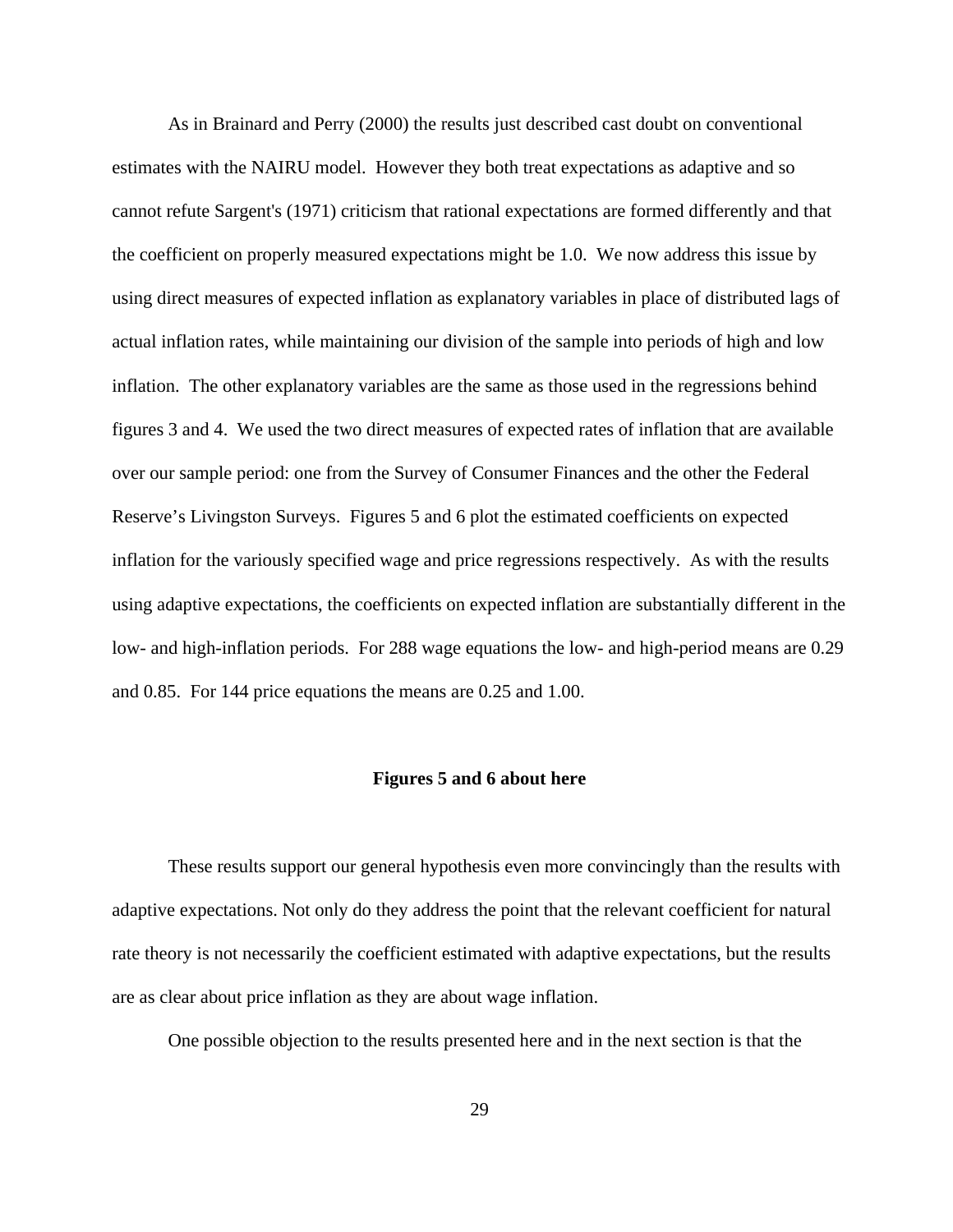lower coefficients on inflationary expectations during periods of low inflation are an artifact of measurement error. For example, if the variance of measurement error is constant while the variance of true inflationary expectations are higher in times of high inflation, then the coefficient on expectations could be biased towards zero more in times of low inflation than high inflation. We investigated this possibility. While it is true that the variance of expectations is higher in periods of high inflation, it is also true that the sampling error in both the SCF and the Livingston surveys are also higher. In fact, the sampling error is so much higher that the computed bias is *higher* in the low inflation periods imparting a bias *against* our finding that the coefficient on expectations is lower in periods of low inflation. Sampling error may not be the only source of error in the survey expectations. Neither survey may be asking the right people with the right weights. In an attempt to approximate how much error this problem might introduce we computed the bias that would be caused if the measurement error variance in expectations was equal to the variance of the residual of a regression of one of our survey expectations on the other. Again we found that the "measurement error" variance grew faster than the conditional variance of the expectations so that the bias caused would work against our finding that the coefficient on expectations was lower when inflation was low.

## **Estimating The Model**

Previously we showed how a Phillips Curve type relation can be derived from our theoretical model (equation 15). In this section we present estimates of the model and of the optimal rate of inflation and the gain in employment that is possible from moving to the optimal rate. This section will first discuss the specification of the model we estimate, then our benchmark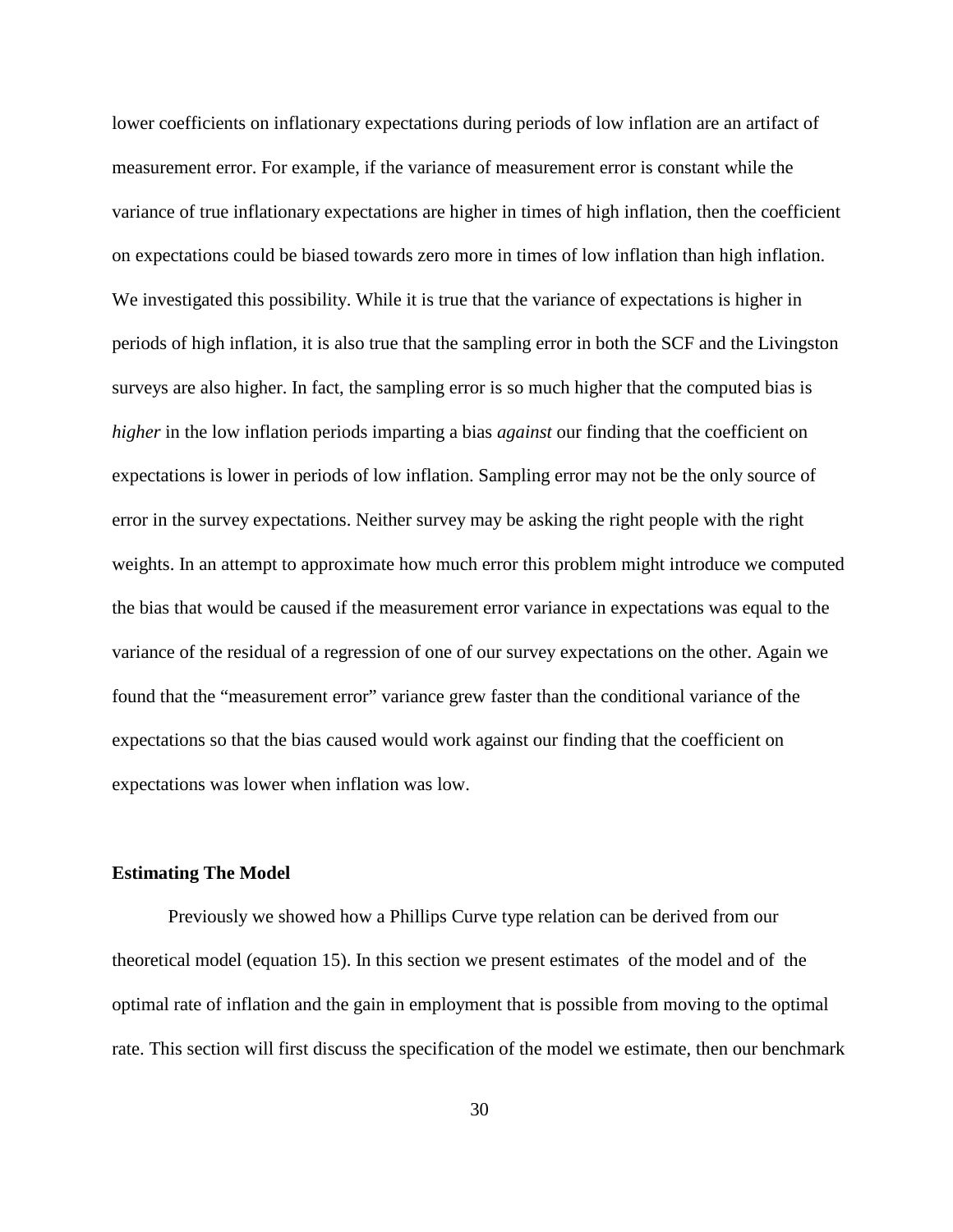results, and finally, an analysis of their robustness.

## *Specification*s

In theory, with a large enough sample, it would be possible to estimate the full model presented above. The elasticity of demand  $(\beta)$ , the parameter for the curvature of the unit cost function ( $\alpha$ ), and the parameters of the distribution of rationality thresholds ( $\mu$  and  $\sigma$ ), all have different effects on the objective function. However, in practice, it was impossible to estimate more than the mean of the distribution of rationality thresholds, and one of the other parameters because all three of them— the elasticity of demand, the curvature of the unit cost function and the standard deviation of the distribution of rationality thresholds—act in much the same way to determine the impact of past rates of inflation on the cumulative normal term. (See equation (15) above).

The lack of identification in practice can be understood if we consider a Taylor series approximation to the argument of the cumulative normal in equation (15) expanded around a value of zero inflation. There is no reason to expect that the argument will be exactly zero at zero inflation so the constant term will likely be present. As we have shown above, the first derivative of the firm's loss function with respect to inflation is zero at zero inflation and very small at most rates of inflation less than 10 percent. Thus the first order term of the Taylor series expansion of the argument of the cumulative normal will also be zero. Second and higher order terms will be present, but analysis we have conducted of the loss function suggests that with inflation between zero and ten percent, with elasticity of demand between 2 and 10, with curvature of the unit cost function from .05 to .95, and any value of the standard deviation of the distribution of rationality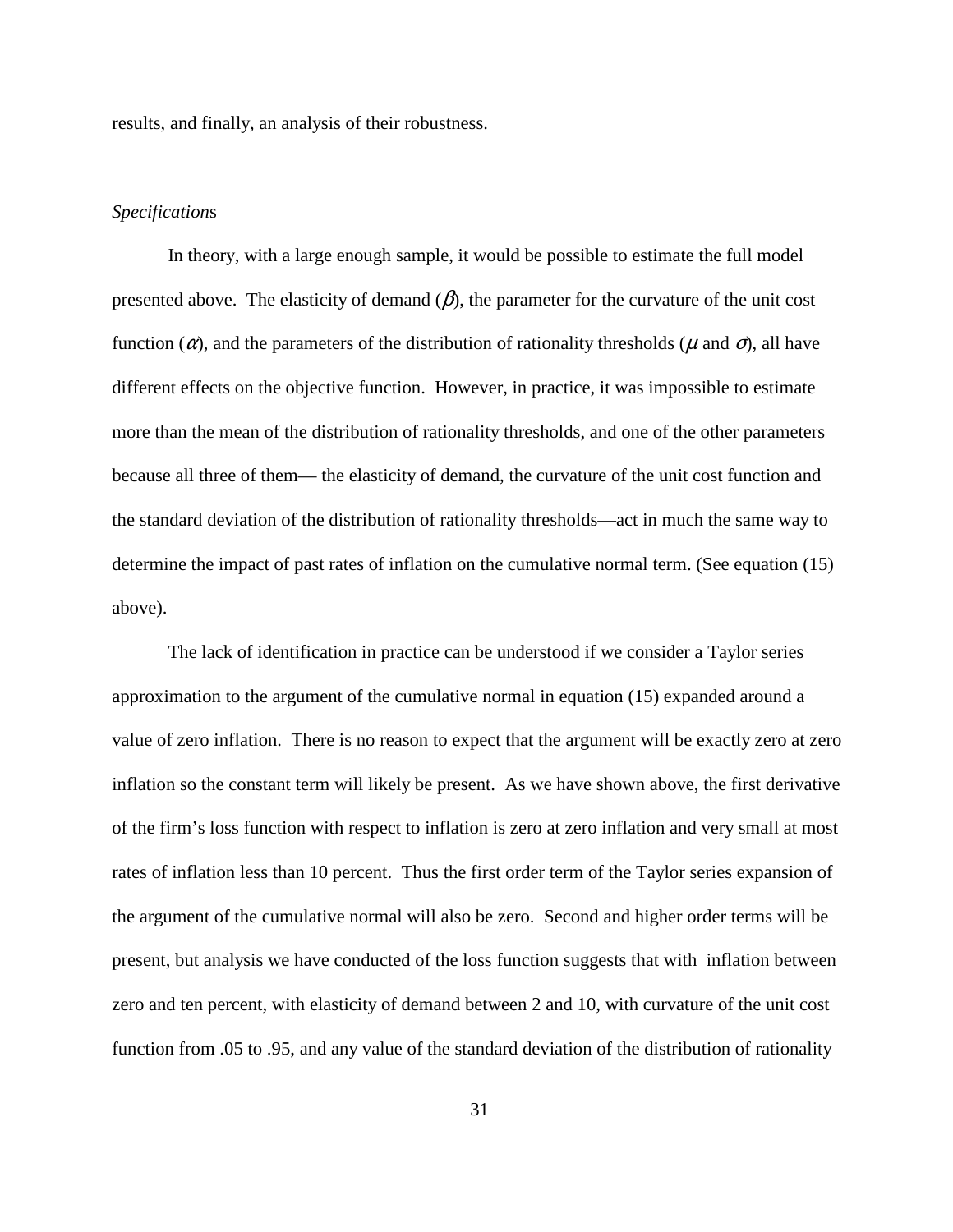thresholds, the third order and higher terms are unimportant. An approximation of the loss function of the form  $E \pi^2$ , where  $E$  was chosen so that the approximation was exactly equal to the loss at 5% inflation, was never off by more than 3% of the loss. One parameter is all that is necessary to capture the effects of all three parameters from the model ( $\alpha$ ,  $\beta$ , and  $\sigma$ ) on the derivative of the argument of the cumulative normal with respect to inflation.

We thus estimate a Phillips curve of the form:

(17) 
$$
\pi = d + \Phi(D + E \pi_L^2) \pi^e - e u + g X + \epsilon
$$

where  $\pi$  is the rate of inflation,  $\Phi$  is the cumulative standard normal density function,  $\pi$ <sup>e</sup> is inflationary expectations, *u* is a term capturing the effects of current and lagged unemployment on inflation, *X* is a matrix of dummy variables for oil shocks and price controls,  $\epsilon$  is the error term, and  $d$ ,  $D$ ,  $E$ ,  $e$  and  $g$  are parameters to be estimated.<sup>15</sup>

The term  $\pi$ <sub>L</sub> represents the effects of past inflation on the likelihood that people will act rationally towards inflation. Our theory tells us nothing about the way in which inflation should matter other than the sign of *E*, so we proxy  $\pi$ <sub>*L*</sub> with several different parsimonious specifications. The first is a geometrically declining weighted moving average of past values of inflation:

 $\pi_{I} = (1 - \delta) \pi_{I-1} + \delta \pi_{-1}$ **(18)**

<sup>&</sup>lt;sup>15</sup>This specification ignores the parameter "a" from the theoretical model. In theory that parameter could be estimated, but we do not take the theoretical model that literally. Instead we imagine that there is a continuum of reactions to increasing inflation with people putting more and more weight on it until their behavior resembles that of the rational economic actor in the standard model. The model we estimate here can be thought of as a model where a fraction  $(1-\Phi)$ of people are ignoring inflation, or the phi function can be thought of as approximating a more general function that reflects how much weight the average person is putting on inflation in making economic decisions.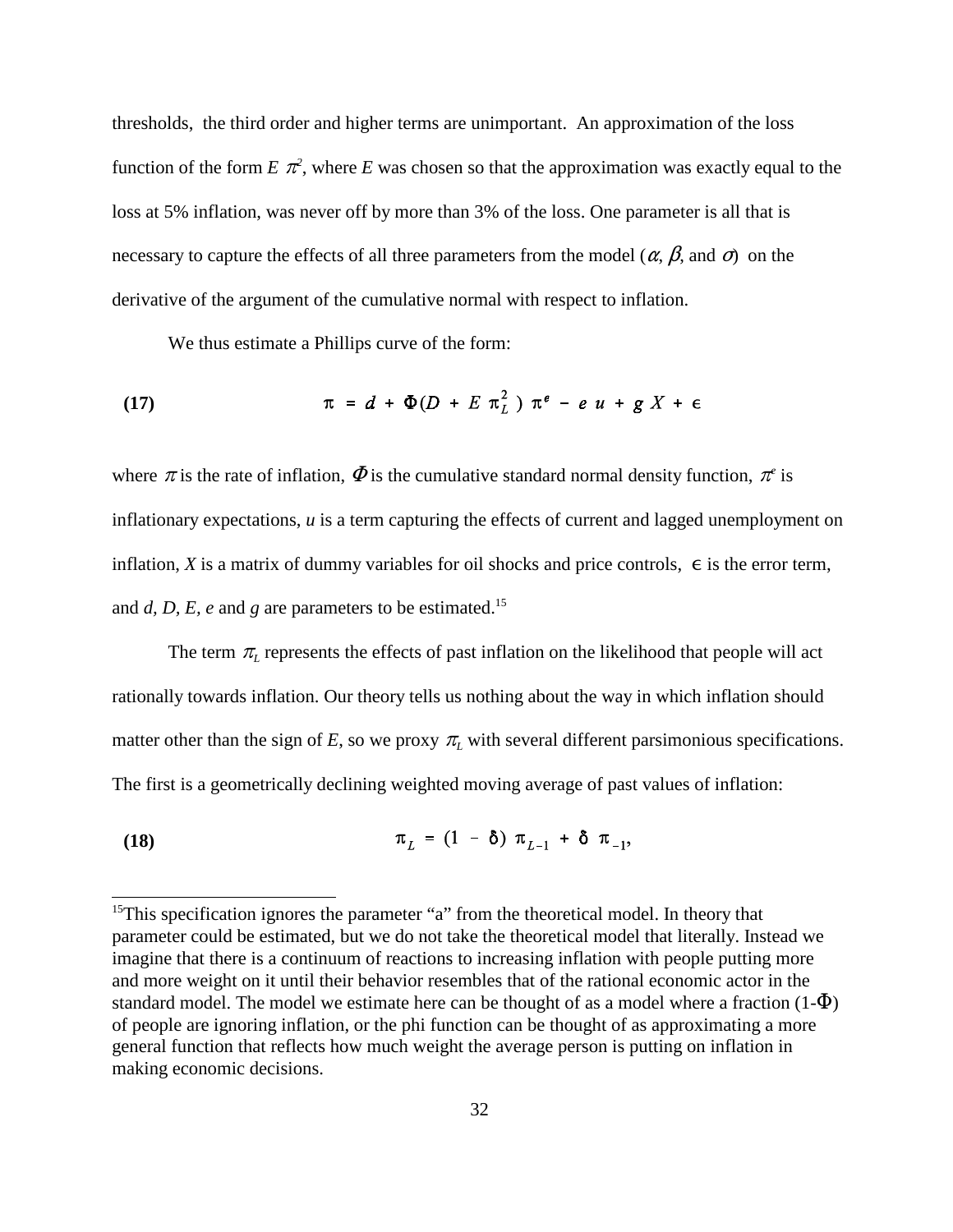where  $\delta$  is a parameter to be estimated.

Alternatively we estimate  $\pi$ <sub>*L*</sub> as

(19) 
$$
\pi_L = \frac{\sum_{i=1}^{24} (1 - i\lambda) \pi_{-i}}{\sum_{\substack{i=1 \ i\lambda < 1}}^{24} (1 - i\lambda)}
$$

where the parameter  $\lambda$  is estimated. Our final two specifications for  $\pi$ <sub>L</sub> treat it as a 4-year moving average of past inflation with equal weights, or with the relative weights of quarters from each year are estimated (three additional parameters).

It is standard practice to proxy inflationary expectations with lagged values of inflation in Phillips Curve estimation. In many specifications discussed below we follow that tradition. When we do, we use either a 12 quarter unrestricted lag or one of the methods used to construct  $\pi_{L}$  to construct  $\pi^e$ . However, we also want to rule out the possibility that changes in the coefficient on  $\pi$ <sup>e</sup> might reflect changes in the process by which expectations are formed rather than how they are used. Thus we also use direct survey measures of inflationary expectations for  $\pi^e$  in some specifications.

Our different specifications include several different measures of unemployment and also different numbers of lags. The unemployment term, *u*, is constructed using one of three data series. The first is the aggregate U.S. unemployment rate from the Current Population Survey. Because this variable may be influenced by changing demographics, we have also considered two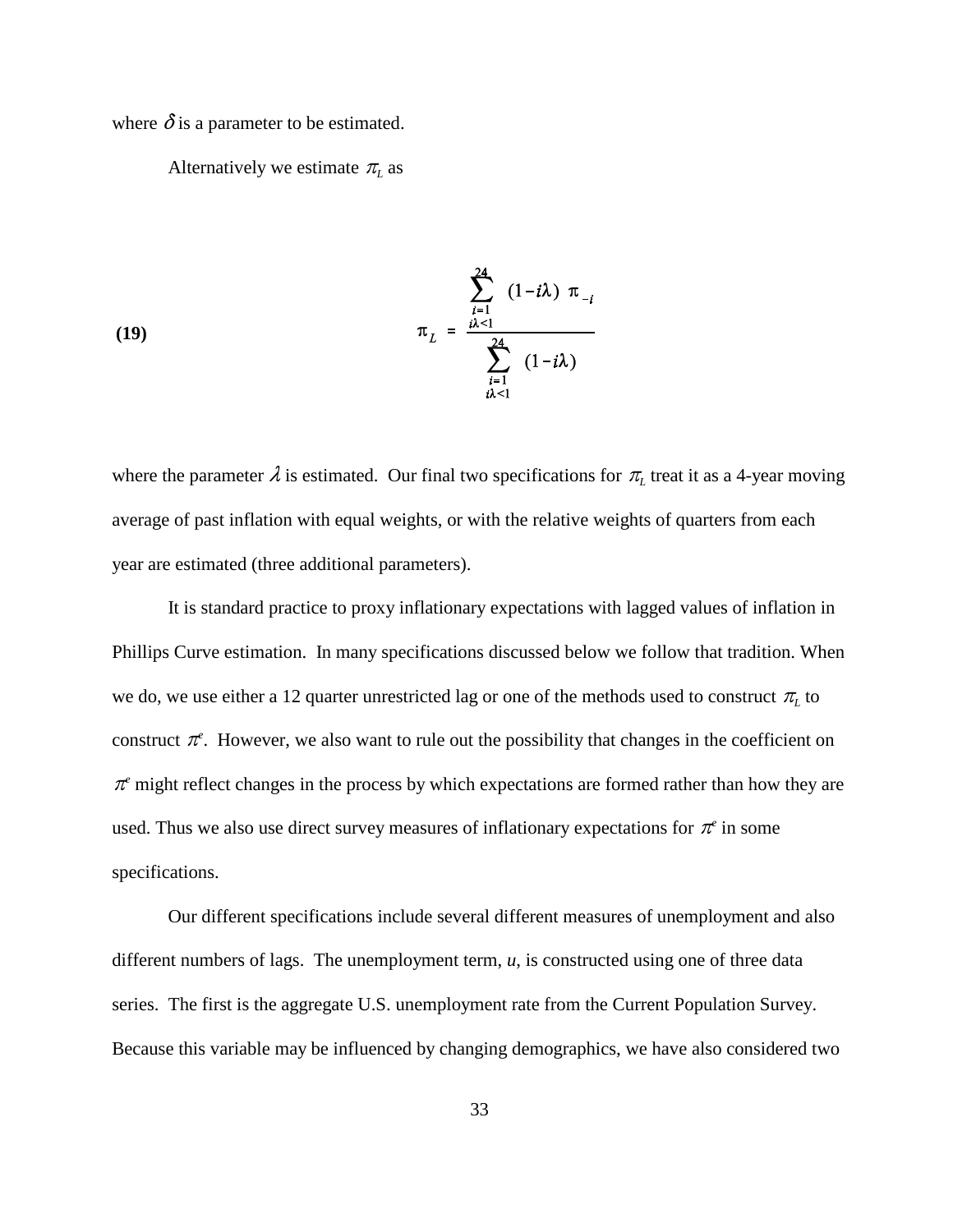alternative measures: the unemployment rate for prime age males and Shimer's demographically corrected series. (See Shimer, 1998). We also vary the number of unemployment lags from zero to 11 quarters.

For the dependent variable we variously use four different measures of inflation: the annualized percent change in the consumer price index (CPI-UXG), the gross domestic product deflator, the personal consumption expenditures deflator, and the index of wage and salary compensation constructed by Brainard and Perry (2000). When we use the percent change in the compensation index as the dependent variable we subtract off a measure of trend productivity growth. The three specifications of this trend are: A measure based on Gordon (1998), the measure we constructed for our 1996 paper, and a 16-quarter moving average.

Since the form of the Phillips curve here is similar in some respects to the one in our previous paper (Akerlof, Dickens and Perry (1996)) that modelled the implications of downward nominal wage rigidity, we also examine the question of whether we can succesfully estimate a Phillips curve which embodies the insights from that model as well as the current one. Below we estimate a number of specifications that augment equation (17) with the term for nominal rigidity from that previous paper.<sup>16</sup> When we nest that model we must also estimate its key parameter—the standard deviation of desired wage changes along with the other parameters from the current model. (See Akerlof, Dickens and Perry (1996, Appendix A) for its specification.)<sup>17</sup>

The model was estimated with quarterly US data from the first quarter of 1954 through the

<sup>&</sup>lt;sup>16</sup>The inclusion of the term for nominal rigidity could be motivated if we included firm profitability or firm specific labor market considerations into the productivity function. That would produce heterogeneity in desired wage setting with firms constrained by the floor of no nominal wage decrease forced to pay a higher wage as in the model in our previous paper.

<sup>&</sup>lt;sup>17</sup>We leave out the term for change in profits, which could not be robustly estimated.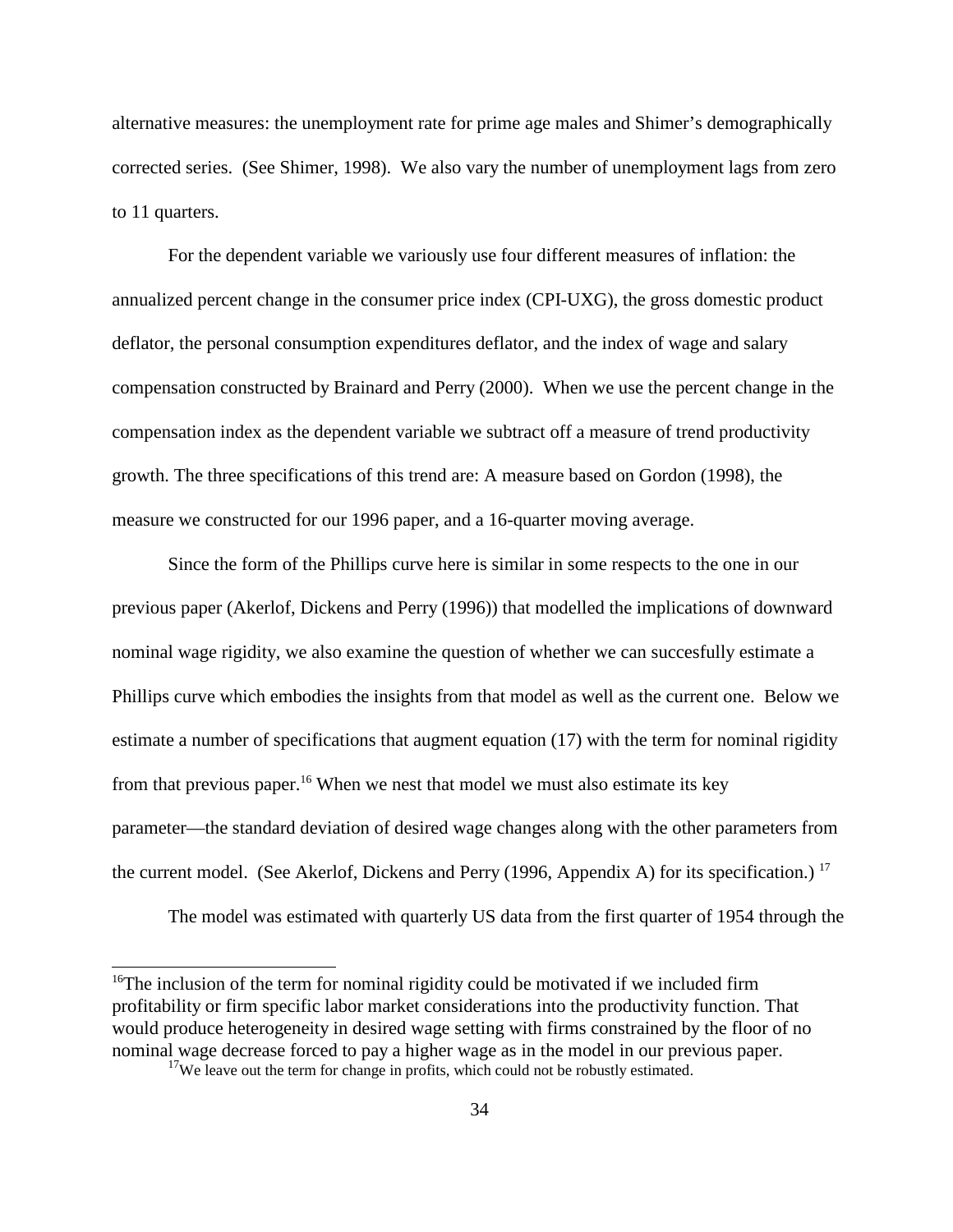last quarter of 1999, though we vary the end date in some specifications to check the extent to which our results depend on the experience of the 1990s. Data sources and the specification of the dummy variables for price controls and oil shocks can be found in the appendix.<sup>18</sup> All the parameters of the model were estimated simultaneously by non-linear least squares.

## *Results*

Table 2 presents results for four different estimates with five types of variation: in the dependent variable, in the method of constructing  $\pi^e$  and  $\pi_L$ , in the unemployment measure and its lags, in the sample period and in the inclusion of the term for nominal rigidity.

| <b>Table 2</b><br><b>Estimated Parameters for Near Rational Phillips Curve</b><br>(standard errors in parenthesis) |                      |                      |                 |                                       |  |  |  |  |
|--------------------------------------------------------------------------------------------------------------------|----------------------|----------------------|-----------------|---------------------------------------|--|--|--|--|
|                                                                                                                    | Dependent Variable   |                      |                 |                                       |  |  |  |  |
| Independent Variables and<br>Characteristics                                                                       | <b>CPI</b>           | GDP deflator         | PCE deflator    | Compensation<br>Index-prod.<br>growth |  |  |  |  |
| Constant                                                                                                           | .042<br>(.009)       | .028<br>(.008)       | .024<br>(.011)  | .017<br>(.003)                        |  |  |  |  |
| Unemployment                                                                                                       | $-.54$<br>(.12)      | $-.45$<br>(.12)      | $-.40$<br>(.16) | $-.39$<br>(.07)                       |  |  |  |  |
| D (Constant in coefficient<br>on expectations)                                                                     | $-.70$<br>(.39)      | $-0.88$<br>(.45)     | $-.23$<br>(.47) | $-.32$<br>(.22)                       |  |  |  |  |
| (Coefficient of $\pi_{I}^{2}$ in<br>E<br>coef on expectations)                                                     | 601<br>(180)         | 2824<br>(1119)       | 1210<br>(552)   | 1311<br>(355)                         |  |  |  |  |
| Standard deviation of<br>desired wage change from<br>term for nominal rigidity                                     | term not<br>included | term not<br>included | .020<br>(.013)  | term not<br>included                  |  |  |  |  |
| Method for constructing $\pi_{\text{L}}$                                                                           | geometric            | 16q MA<br>(equal     | geometric       | linear                                |  |  |  |  |

<sup>&</sup>lt;sup>18</sup>We use dummy variables rather than an import price or energy price measure because we believe that these were atypical events that had atypical effects on the economy.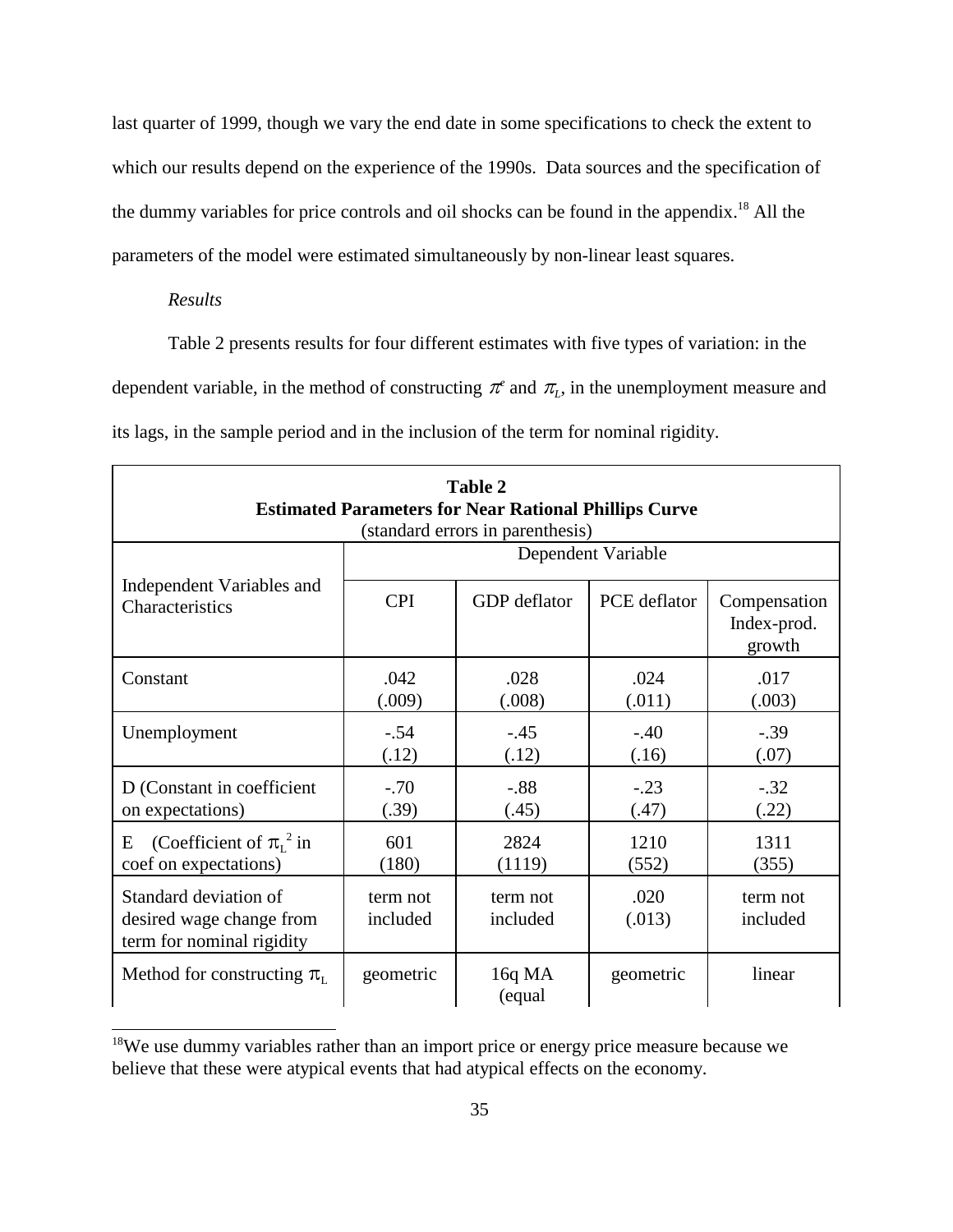|                                            |                 | weights)                |                  |                |
|--------------------------------------------|-----------------|-------------------------|------------------|----------------|
| Method for constructing $\pi$ <sup>e</sup> | <b>SCF</b>      | 12 unrestricted<br>lags | geometric        | Livingston     |
| Unemployment measure<br>and number of lags | Total<br>0 lags | Total<br>11 lags        | Shimer<br>7 lags | Male<br>3 lags |
| Sample Period                              | 54:1-89:4       | 54:1-99:4               | 54:1-99:4        | 54:1-99:4      |
| <b>Natural Rate</b>                        | 7.7             | 6.4                     | 6.1              | 4.3            |
| <b>Optimal Rate of Inflation</b>           | 3.2             | 1.6                     | 2.3              | 2.0            |
| Lowest Sustainable Rate of<br>Unemployment | 4.6             | 4.4                     | 4.6              | 2.2            |
| Durbin-Watson Statistic                    | 1.4             | 2.0                     | 1.9              | 1.1            |
| $R^2$                                      | .792            | .698                    | .707             | .764           |

Our first focus of attention is the estimated value of the cumulative normal multiplying inflationary expectations when inflation is zero. In the theoretical model this corresponds to the fraction of firms behaving in a fully rational fashion at zero inflation. The model predicts that this fraction will be less than unity, and also that as inflation increases above zero, the fraction of rational firms will rise. Both of these predictions yield tests of the model.

The NAIRU specification for the Phillips curve is nested in our model and can be obtained if the value of *D* is sufficiently high. For example, if *D* were 2 or higher the coefficient on inflationary expectations would never fall below .97 and there would be little room for changing experience with inflation to affect the coefficient on inflationary expectations. All of the four estimated values of D imply coefficients on expected inflation less than .5 at zero inflation. The lowest implies a coefficient of .19. In all four cases a value of *D* which would imply a coefficient of .9 or greater (1.28) can be rejected at conventional levels of significance.

The instantaneous effect of increasing inflation above zero can be computed as one minus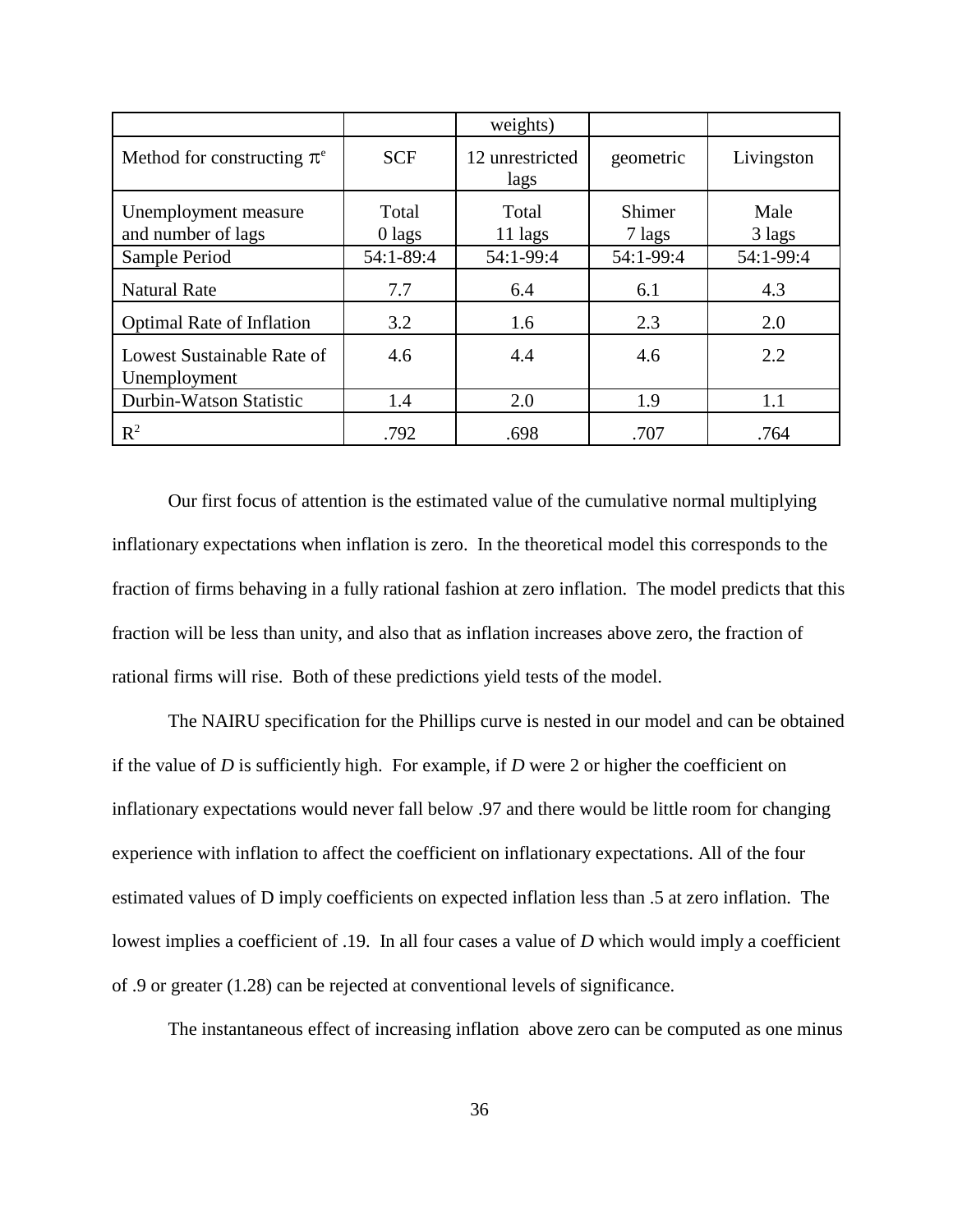the cumulative normal evaluated at *D* divided by the sum of the coefficients on unemployment and its lags. Those values are about -1.5 or larger (in absolute value) in the specifications presented here. Thus to a first-order approximation raising inflation from zero to one percent will cause a reduction in unemployment of 1.5 percentage points or more.

The term which most distinguishes our model from that of the textbooks is the coefficient of the square of lagged inflation in the cumulative normal multiplying inflationary expectations (*E*). If *E* is zero, the coefficient on expectations will not vary with past rates of inflation. Our theory says it should and that is what we find in each of the specifications we have estimated. In all four specifications presented above *E* is large, and more than twice its estimated standard error. Going from zero to five percent inflation would increase the argument of the cumulative normal by 1.5 to 7.1 depending on the specification. Except with CPI inflation as the dependent variable, the coefficient on inflationary expectations is above .95 by the time inflation has reached 4 percent. For the CPI-specification the coefficient is .6 at 4 percent inflation and rises above .95 at about 6.5 percent.

Besides allowing us to estimate the effect of inflation on the use of inflationary expectations, estimating our model also allows us to calculate an optimal rate of inflation and the potential employment gains of moving to that optimum. We have computed the optimal rate of inflation for the four models in table 2 from the estimated parameters numerically. We have also computed the natural rate in each model and the Lowest Sustainable Rate of Unemployment or LSRU—the unemployment rate at the optimal rate of inflation. The optimal rate of inflation ranges from 1.6 percent to 3.2 percent. The difference between the natural rate and the LSRU ranges from 1.5 to 3.1 percentage points. Figures 7 a,b,c, and d show the long-run relationship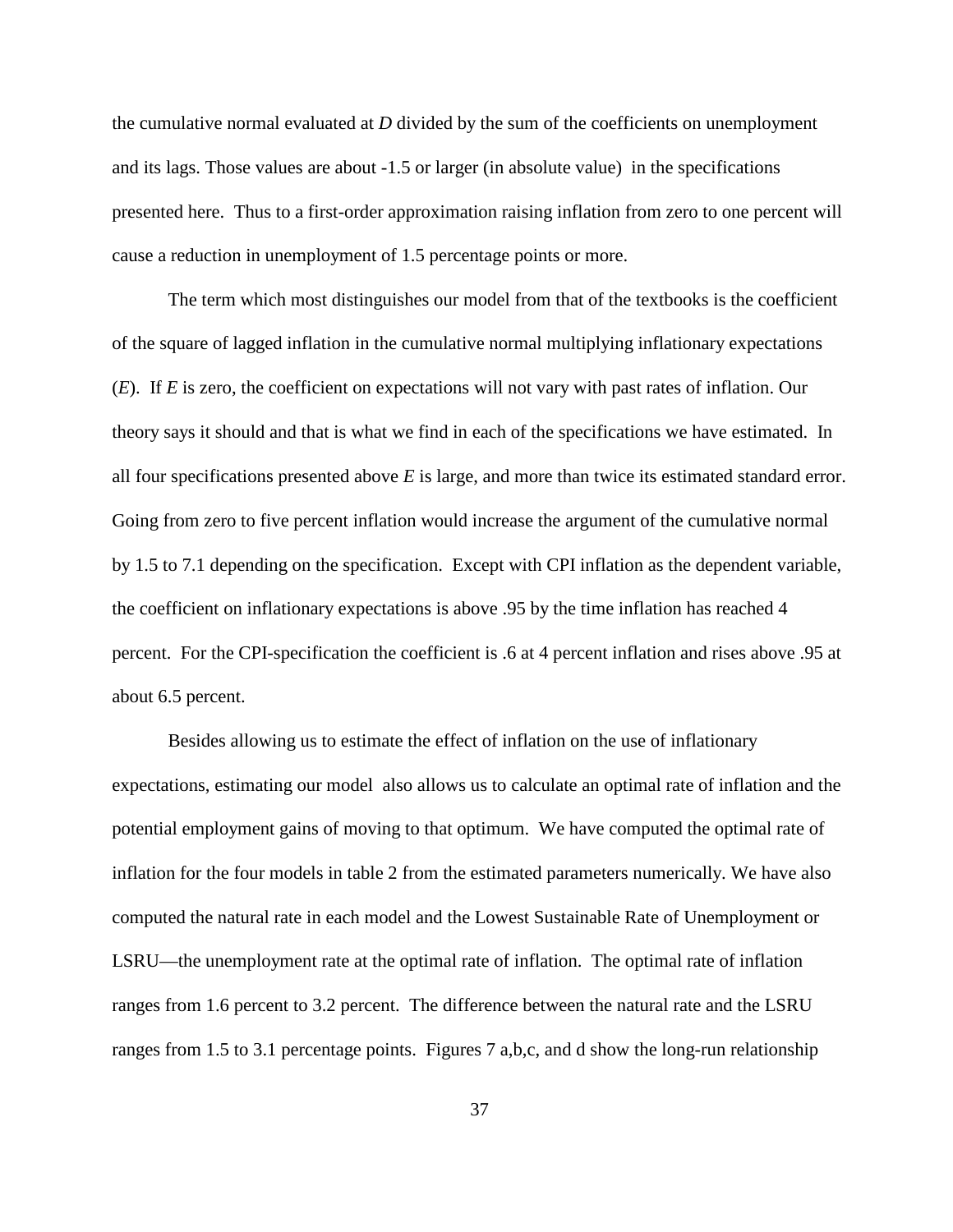between inflation and unemployment implied by each of the four specifications estimated in table 2.

The values of the coefficient of inflationary expectations implied by our parameter estimates is plotted in figures 8a,b,c, and d for each of our four specifications. In all cases coefficient values vary considerably over the sample. In all four specifications the coefficient on inflation reaches a maximum value of one for at least a year at some point during the sample period in the early to mid 80s. The four specifications differ in the exact timing of the increase in the 70s, in how the 50s and 90s are treated, and in the date of the end of the period of a coefficient of one on inflation.

These figures can be compared to the time path Brainard and Perry estimated for the coefficient on inflation. Our estimates imply considerably more abrupt changes and more persistence. They also imply more variation. However, it must be remembered that the method Brainard and Perry used to estimate their values for the coefficient on inflation imposes smoothness on the changes. When we smooth our estimates (not shown) they begin to resemble the time path that Brainard and Perry found with one major difference. The Brainard Perry estimates peak earlier and fall off more abruptly than our smoothed estimates.

We have varied the specifications presented above to anticipate possible objections to our results. The specification with the CPI as the dependent variable shows that our results do not depend on the experience of the 90s which may be atypical. Since non-linear estimation is difficult when many parameters are being estimated, we have generally used very parsimonious specifications for the lags on past price inflation when constructing inflationary expectations. One might object that this parsimony forces the coefficient on inflation to do the work that a richer lag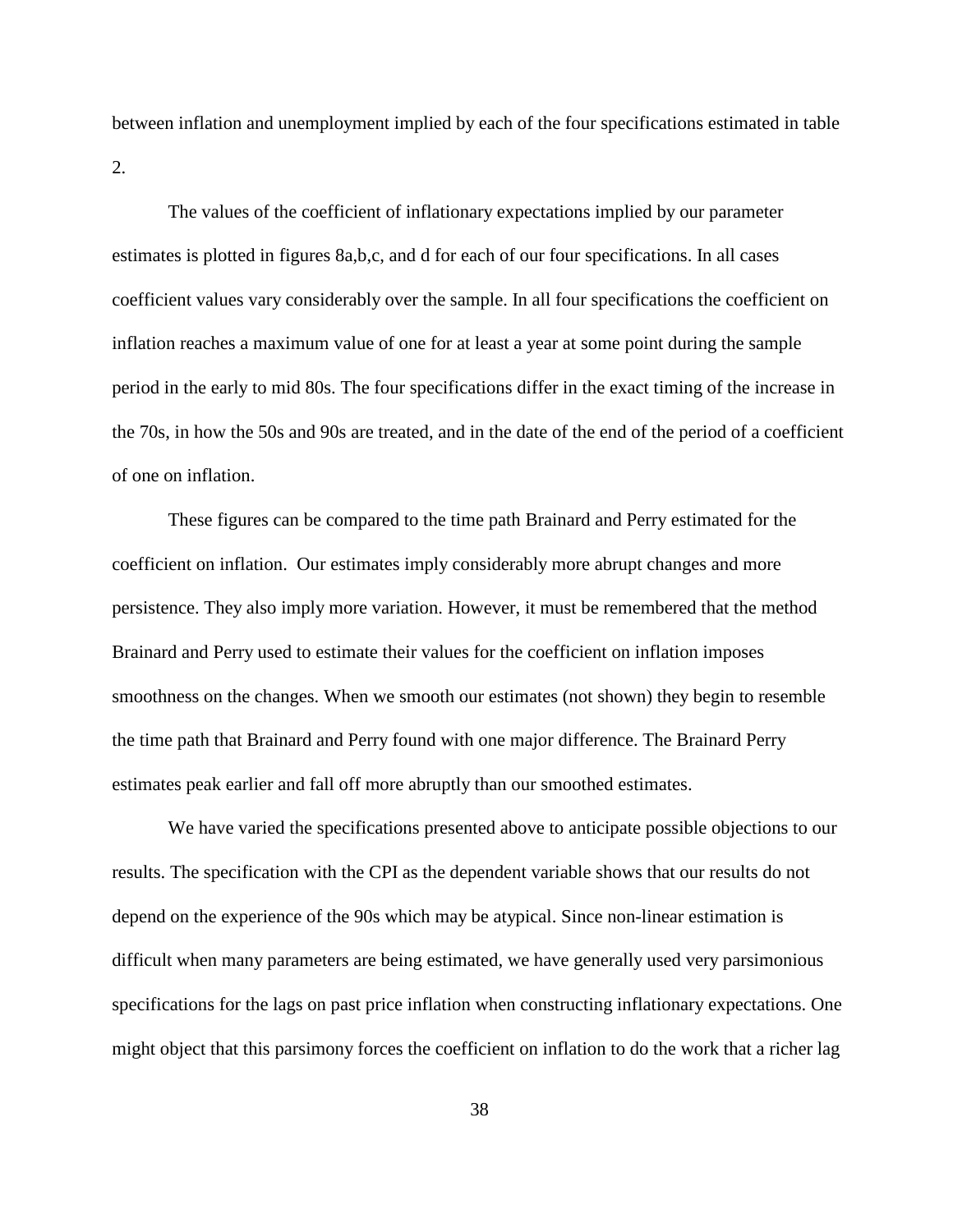structure would do. The specification where the GDP deflator is the dependent variable answers this by matching the richest possible lag structure for price expectations (12 quarter unrestricted) with the most parsimonious specification of the term in the coefficient of expectations. Likewise, in most specifications, including lagged unemployment, and/or our term for nominal rigidity does not change our fundamental results.

Our Durbin-Watson statistics for the two specifications using survey expectations show considerable serial correlation. We have not attempted to correct for this problem because we lack a credible instrument for price expectations which are endogenous with respect to the error in the Phillips curve. We are unhappy with this drawback of the analysis, but estimates of our model we have tried using simulated data suggest that the bias from ignoring the serial correlation in the parameters we care about is minor.

## *Robustness of Results*

As we have noted above, there are many aspects of the specification that are not dictated by the theory. Our approach to this problem has been to estimate a wide array of different specifications to determine whether our primary results are sensitive to changes in the specification.

Because both the estimation of the model and the numerical analysis of the results currently require human intervention, we have not been able to mechanize the process of sensitivity testing. Thus we have not been able to do an exhaustive specification search. Instead we estimated 218 different specifications. Many were run to test specific concerns. However, most were chosen randomly.<sup>19</sup> Our survey of the results of these specifications yields the

<sup>&</sup>lt;sup>19</sup>We set a goal of 200 specifications, met that goal, and then estimated a few more to check specific concerns that arose in the process of evaluating the 200 specifications. In randomly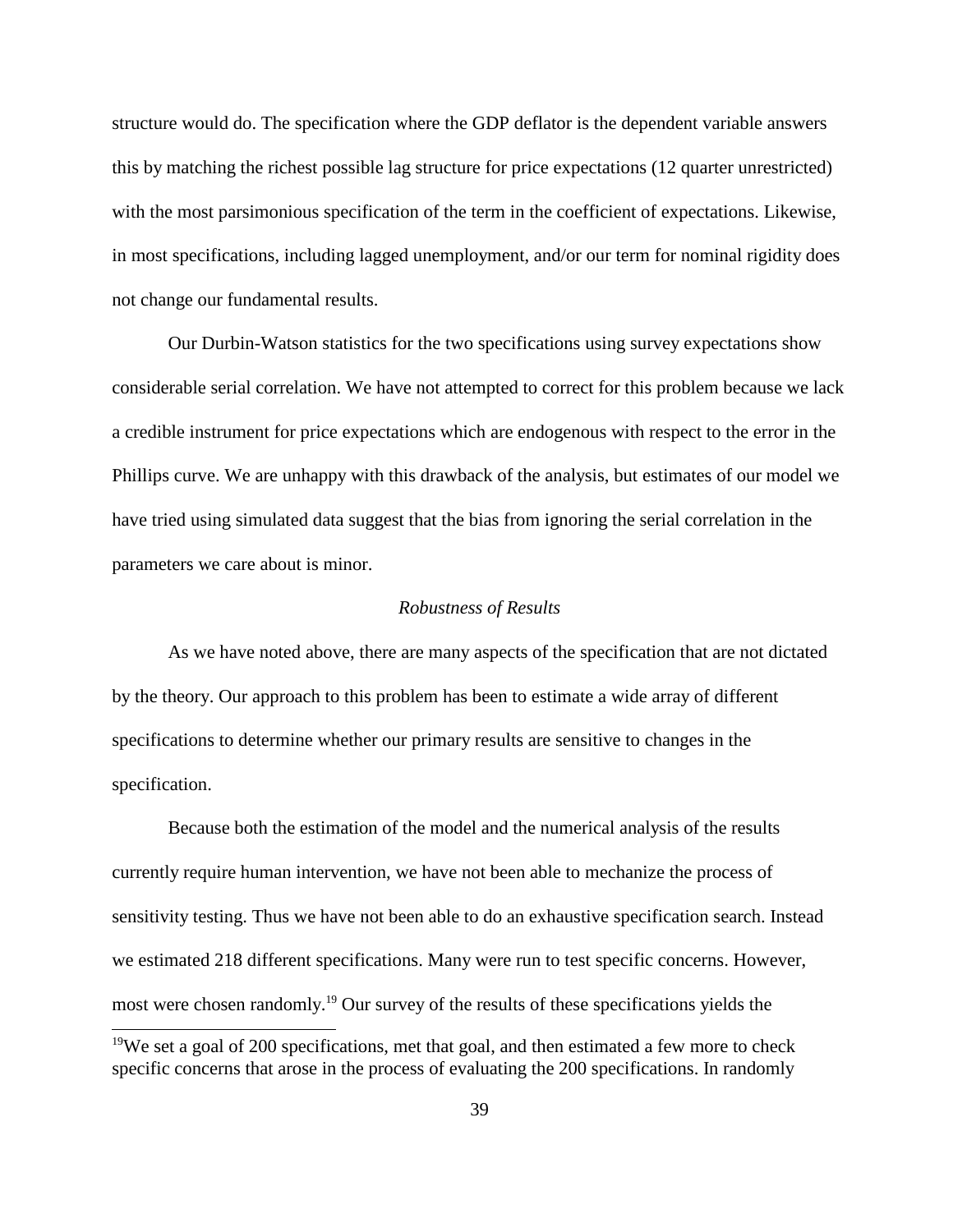following generalizations:

### **Figure 9 about here**

1) Most important, nearly all the point estimates imply that significant gains in employment are possible by increasing inflation from zero to a rate above 1.5 percent. This can be seen in figure 9 which plots for each specification the optimal rate of inflation and the reduction in unemployment that obtains from increasing inflation from zero to the optimal rate. There were only 12 specifications where the estimated gain was less than 1 percentage point and only one where it was negligible. This specification was a wage Phillips curve with a rich lag structure for price expectations while the inflation term in the coefficient on expectations was constrained to be an equally weighted sixteen quarter moving average of past inflation. Allowing a richer specification for the impact of inflation on the use of expectations eliminates this result. Of the other eleven specifications where the estimated impact is less than one percent, all are at least a half a percentage point. Most of the specifications are wage equations, and none use the PCE deflator as the dependent variable. Only one uses survey expectations. In no case are the parameters of the inflation coefficient very precisely estimated so that values more typical of other specifications cannot be ruled out.

choosing specifications we allowed all options with equal probability except that we found that the 12 quarter unrestricted lag on inflation for the price expectations term was always computationally burdensome so we did not include those specifications in those that were randomly chosen. 2). It is not possible to robustly identify the relative importance of the effects of nominal rigidity vs. the effects of near rationality. The majority of specifications that included our term for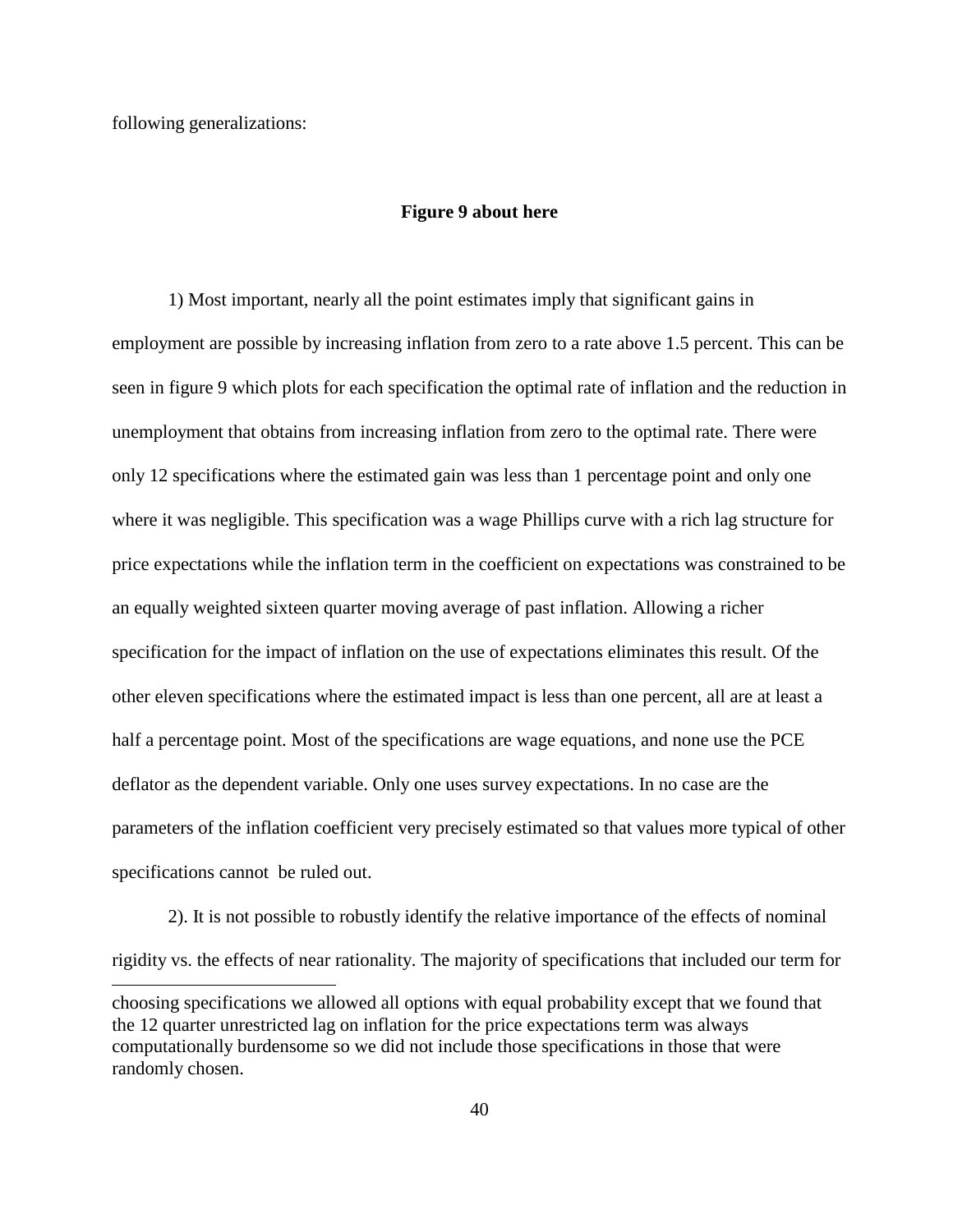the effects of nominal rigidity give results like those for the PCE in table 2. These do suggest a role for both nominal rigidity and near rationality. However, in many specifications that include both effects, the effect of past inflation on the coefficient of expectations is not measured precisely being about the same size as its estimated standard error.<sup>20</sup> In other cases, the optimization routine was trying to drive estimates of the standard deviation of desired wage changes to zero. In six specifications not represented in figure 9 we obtained converged estimates for the parameters, but the estimated values for sigma were sufficiently large that there was no single rate of inflation at which the unemployment rate was minimized. It simply fell to the natural rate asymptotically as in the models estimated for our 1996 paper.

3) We encountered few problems with applying non-linear estimation. We did look for and find a few cases where there were multiple local minimums, but these reflected minor differences in the lag structures that were not substantive. Of the 218 specifications we estimated we were unable to obtain converged values for about 30. This might be a serious concern because under the hypothesis of fully rational behavior the model's parameters are not identified and it might be that the non-linear estimation program is trying to drive the constant term in the coefficient on inflationary expectations to infinity in order to drive the coefficient on expectations to  $1<sup>21</sup>$ However, this is not what was happening in any of the cases of convergence problems that we encountered.<sup>22</sup>

 $20$ In contrast, when the term for nominal rigidity was not included the coefficient on the square of past inflation was nearly always 1.7 times its estimated standard error or more.

<sup>&</sup>lt;sup>21</sup>When we generated standard data with a standard Phillips Curve model and attempted to estimate our model on it this is what happened.

 $22$  Instead we had one of three other problems: 1) the program was trying to drive the sigma to zero, 2) the program was driving the constant term in the coefficient of expectations to *negative* infinity and the coefficient on the square of past inflation to infinity in order to eliminate coefficient values between 1 and the lower floor, or 3) in some very rich specifications the first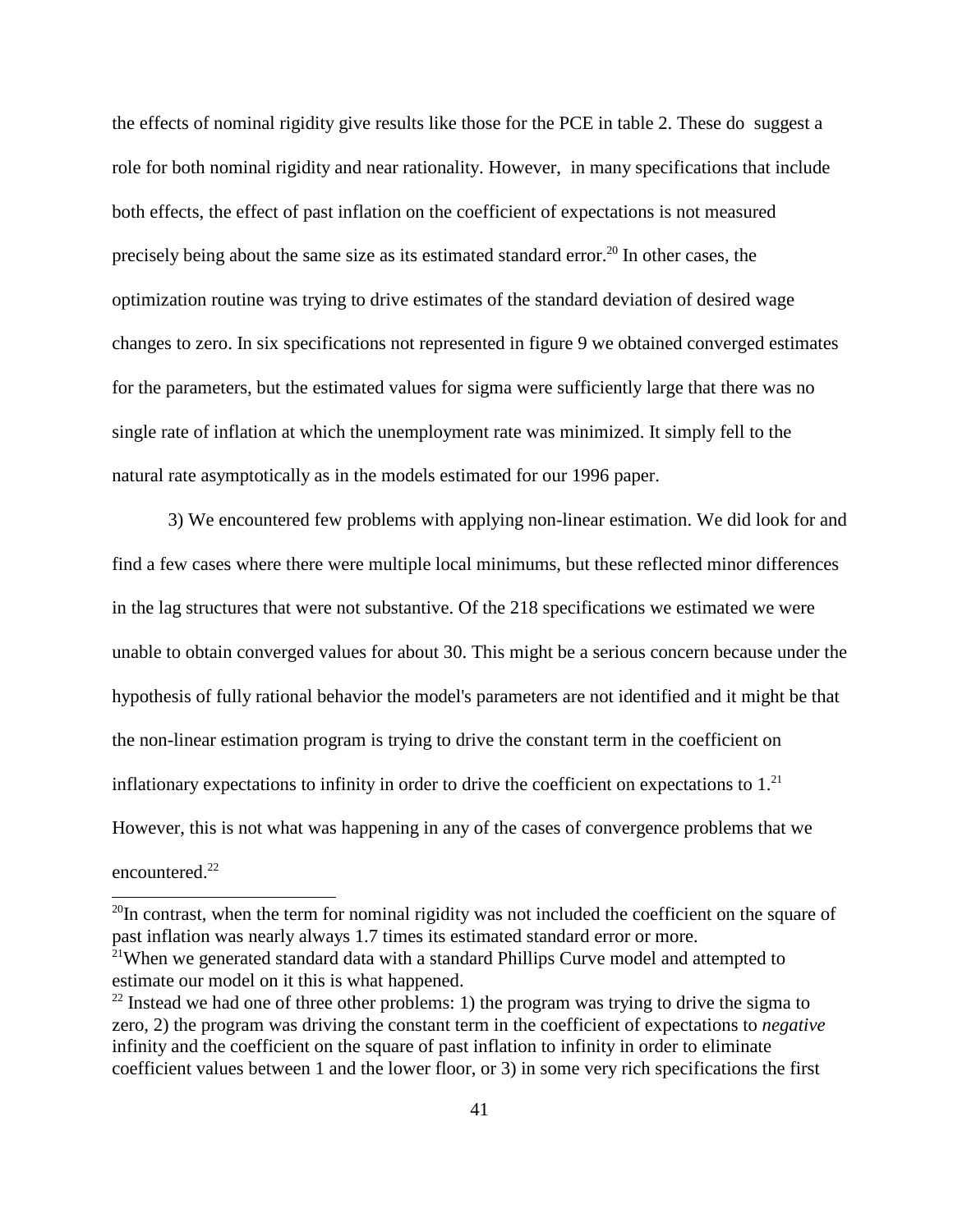Overall, the results from estimating our model support the theory we have laid out. They suggest that the macroeconomic policy should aim for an optimal rate of inflation that is in the range of 1.5 to 4 percent. Either higher or lower rates seem likely to result in lower output and employment.

## **Conclusion**

This paper provides an alternative to natural rate models of unemployment. Natural rate models provide a wonderful economics "just-so" story based on the idea that firms and workers take full account of expected inflation in setting current wages and prices. This behavior produces a unique long run unemployment rate that is consistent with any steady rate of inflation and a short run Phillips curve in which unemployment above or below the natural rate causes inflation to decelerate or accelerate.

derivatives of a group of unrelated parameters became so close to co-linear that it was impossible to invert the approximation to the Hessian used in the maximization routine. Our model of the macro economy rests on behavioral underpinnings that are supported by a range of related evidence including the psychological literature on decision making and perception, direct survey evidence on how people react to inflation, and the advice of compensation professionals. We propose that when inflation is low it is not especially salient, and wage and price setting will respond less than proportionally to expected inflation. At sufficiently high rates of inflation, by contrast, anticipating inflation becomes important and wage and price setting responds fully to expected inflation. This behavioral difference between our model and the natural rate model has significant implications both for estimating the relation between inflation and real activity in the macro economy and for informing the conduct of macroeconomic policy.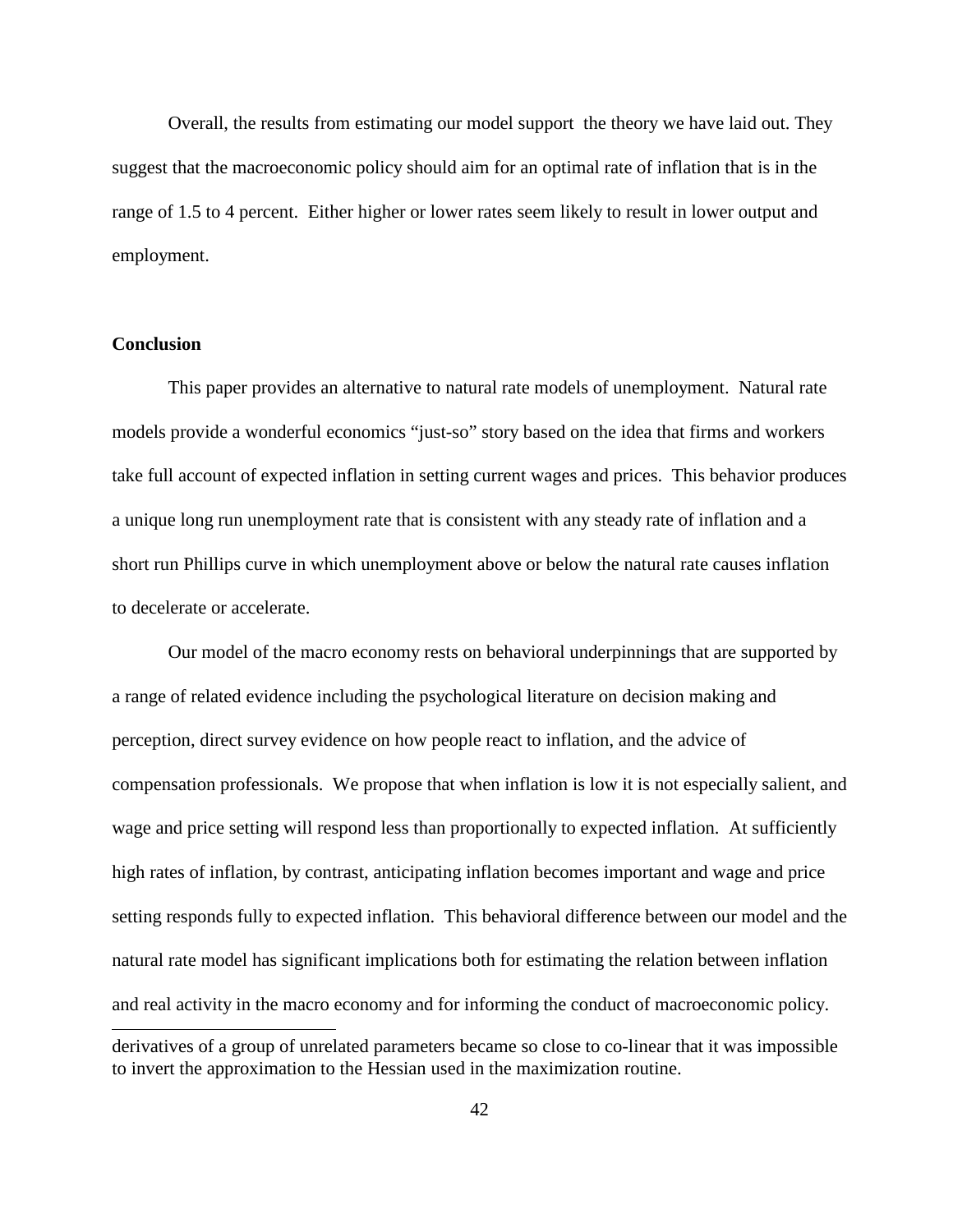Our model is supported by the evidence. Estimates of coefficients on expected inflation, whether as conventionally measured by lagged inflation or as measured by direct surveys of expectations, are greater when inflation is high than when it is low. Estimates of our model provide further support. Rather than a natural rate of unemployment that is invariant to the rate of inflation, our model traces out a range of equilibrium unemployment rates associated with different ongoing inflation rates. The optimal unemployment rate is the minimum of this range. The natural unemployment rate is a special case: it is the equilibrium unemployment rate at high inflation rates (and ignoring downward wage rigidity, at zero inflation). It is noticeably above the optimal unemployment rate. The optimal rate of inflation is low, perhaps not far from current values, but not zero. Operating with an inflation rate either higher or lower than the optimal leads to a higher rate of unemployment in the long run.

The distinctive feature of our model is especially important for estimation. In recent years, as low inflation rates have come to be the norm, NAIRUs estimated from the empirical counterpart of the natural rate model have proven to be misleading guides to policy makers and economic analysts. In the mid-1990s, these models typically projected 6 percent as the lowest sustainable unemployment rate, yet real output has grown at a 4-percent annual rate since then and the unemployment rate has fallen to 3.9 percent. The NAIRUs estimated for the early 1960s, the previous period of moderate inflation, also appear unrealistic. When adapted for estimation, the model we have developed should provide more useful estimates of the attainable levels of employment and output to serve as guides for stabilization policy and as anchors to longer run projections.

Not only does our model fit the facts better than NAIRU models, it is also more cogent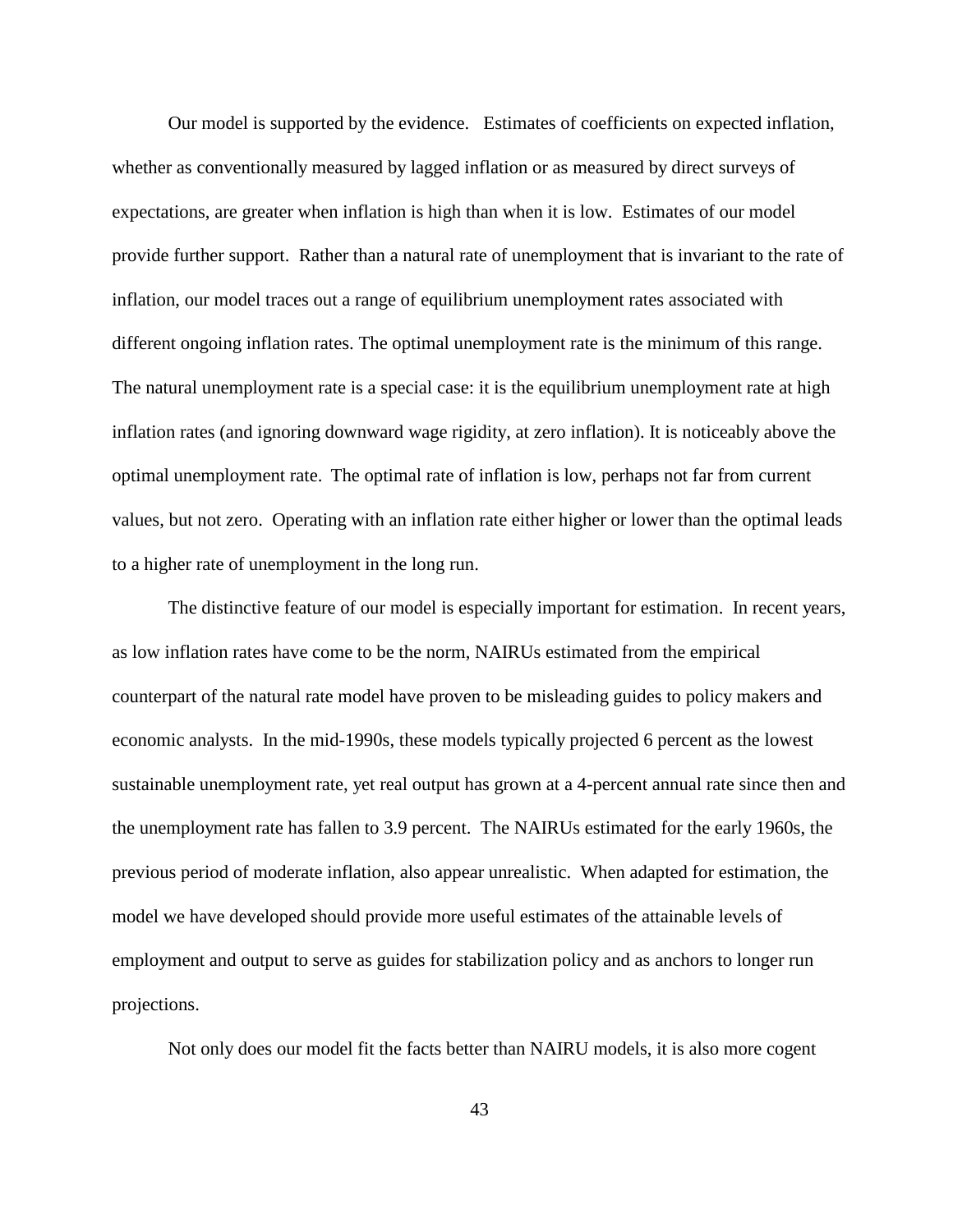theoretically. NAIRU models serve well as what Irving Fisher would call "the first approximation." They are derived from the assumption that all people behave according to what economists call economic rationality, or else their deviations from that behavior perfectly cancel out. This paper relies, as a first approximation, on exactly such economic thinking. But Irving Fisher also urged economists to make "the Second [and even the Third] Approximation." With aggregate Phillips Curves such further approximations involve departures from perfectly rational decision-making. The evidence available on the subject suggests that the lay public in setting wages and prices do not have the same model of the economy as economists. Given the complication of their decisions and, for the most part, their lack of training as economists, it would, indeed, be surprising if they did. It is thus highly unlikely that the welter of *interdependent* intuitively-based decisions of a real economy will produce a coefficient of inflationary expectations on wage and price inflation that is always exactly one. This paper has offered a theory for such a departure as price and wage setters under-adjust for inflation when it is not very salient and when the cost of such behavior is low. This theory yields an optimal level of inflation and unemployment. It also fits the facts.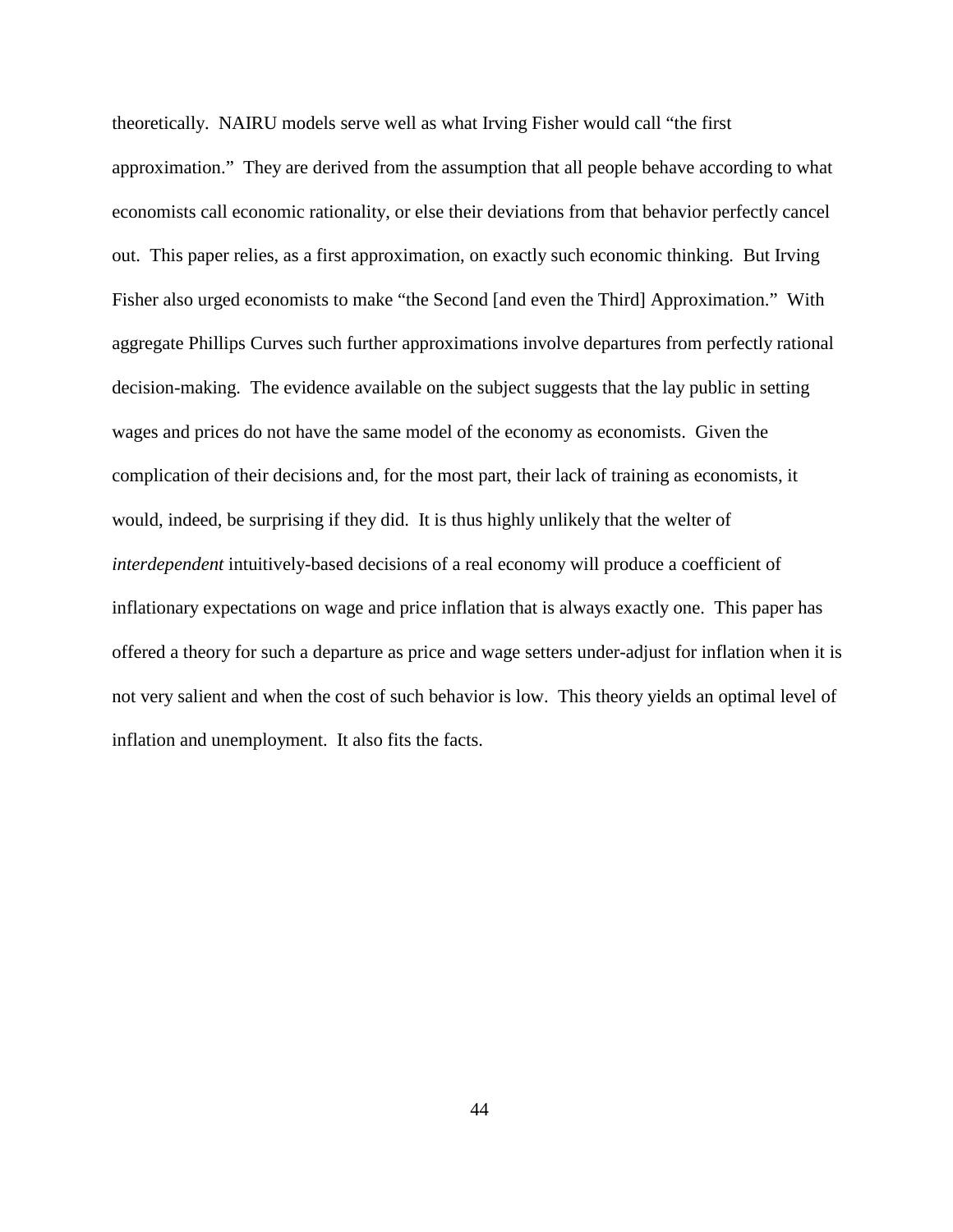#### **References**

- Akerlof, George A., William T. Dickens, and George L. Perry. 1996. "The Macroeconomics of Low Inflation," *BPEA* 1:1996, 1-76.
- Akerlof, George A., and Janet L. Yellen. 1985. "A Near Rational Model of the Business Cycle with Wage and Price Inertia," *Quarterly Journal of Economics,* 100 (Supplement), 823-38.
- Ball, Laurence, N. Gregory Mankiw, and David Romer. 1988. "The New Keynesian Economics and the Output-Inflation Tradeoff," *BPEA,* 1988:1, 1-82.
- Blanchard, Olivier J. 1999. *Macroeconomics: Second Edition.* Upper Saddle River, NJ: Prentice Hall.
- Blinder, Alan S., and others. 1998. *Asking About Prices: A New Approach to Understanding Price Stickiness.* New York: Russell Sage Foundation.
- Brainard, William C., and George L. Perry. 2000. "Making Policy in a Changing World." In *Economic Events, Ideas, and Policies: The 1960s and After*, edited by William Brainard and George Perry. Brookings (forthcoming).
- Davis, Steven J., John C. Haltiwanger, and Scott Schuh. 1996. *Job Creation and Job Destruction.* Cambridge, Mass.: MIT Press.
- Eckstein, Otto and Roger Brinner. 1972. "The Inflation Process in the United States," Joint Economic Committee of the Congress of the United States. Washington: Government Printing Office.
- Fair, Ray C. 2000 "Testing the NAIRU Model for the United States," *The Review of Economics and Statistics,* 82 (1,February), 64-71.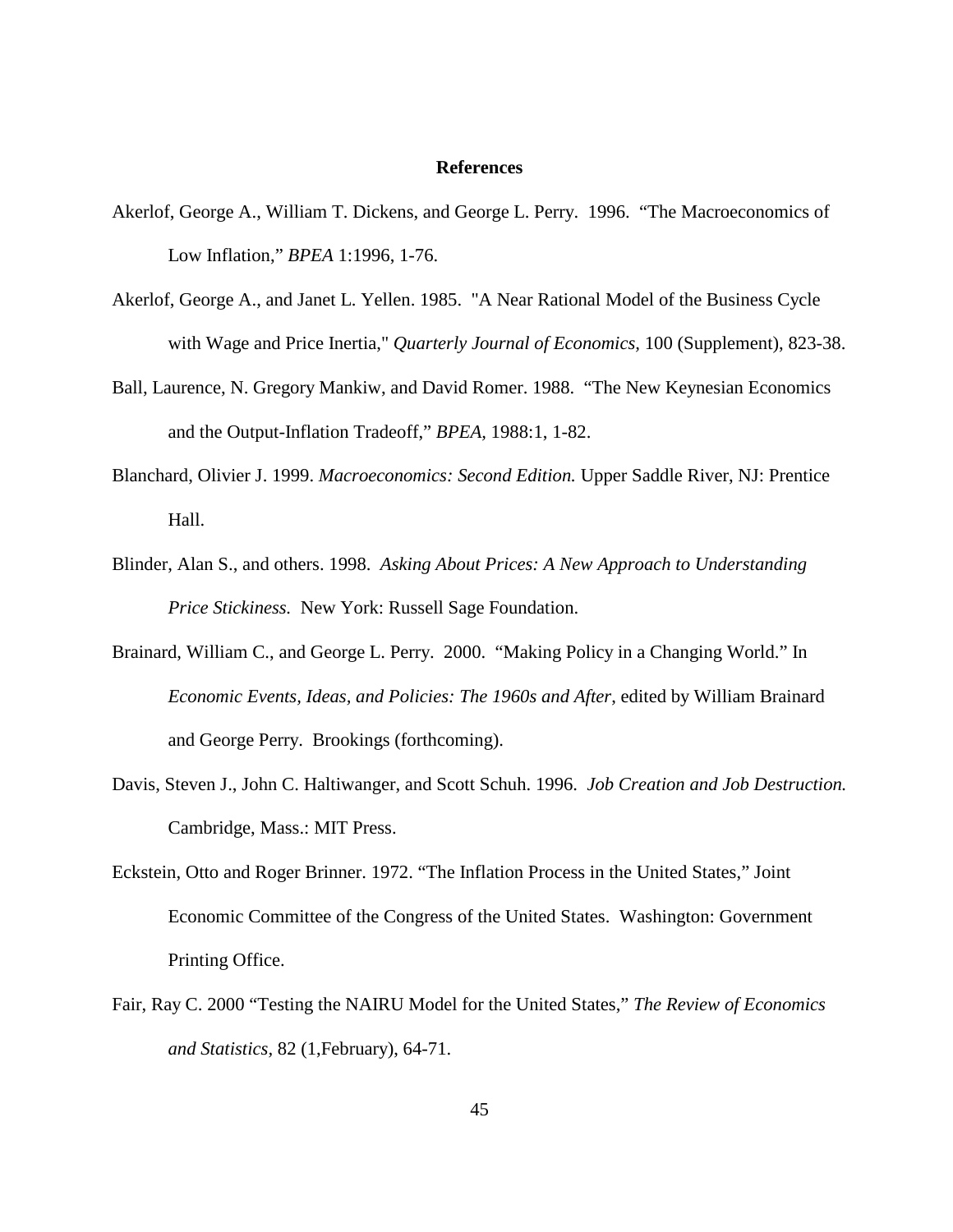- Feldstein, Martin. 1997. "The Costs and Benefits of Going from Low Inflation to Price Stability," in *Reducing Inflation: Motivation and Strategy,* edited by Christina D. Romer and David H. Romer. Chicago: University of Chicago Press.
- Friedman, Milton. 1968. "The Role of Monetary Policy," *The American Economic Review*, 58 (March), 1-17.

Gleitman, Henry. 1996. *Basic Psychology.* New York: Norton.

- Gray, Jo Anna. 1978. "On Indexation and Contract Length," *Journal of Political Economy,* 86 (February), 1-18.
- Gordon, Robert J. 1997. "The Time-Varying NAIRU and Its Implications for Economic Policy," *Journal of Economic Perspectives,* 11 (Winter), 11-32.
- \_\_\_\_\_\_\_\_\_\_\_\_\_. 1998. "Foundations of the Goldilocks Economy: Supply Shocks and the Timevarying NAIRU." *BPEA* 2:1998, 297-346.
- Greenspan, Alan. 1989. Statement before the Committee on Banking, Finance and Urban Affairs of the U.S. House of Representatives, January 24. *Federal Reserve Bulletin* (March).
- Hendricks, Wallace E. and Lawrence M. Kahn. 1985. *Wage Indexation in the United States: Cola or Uncola ® ?* Cambridge, MA: Ballinger**.**
- Holland, A. Steven. 1995. "Inflation and Wage Indexation in the Postwar United States," *Review of Economics and Statistics* 77 (February), 172-176.
- Kahneman, Daniel and Amos Tversky. 1979. "Prospect Theory: An Analysis of Decision under Risk," *Econometrica* 47 (March), 263-92.

King, Robert G. And Mark W. Watson, 1994 :The Post-War U.S. Phillips Curve: A Revisionist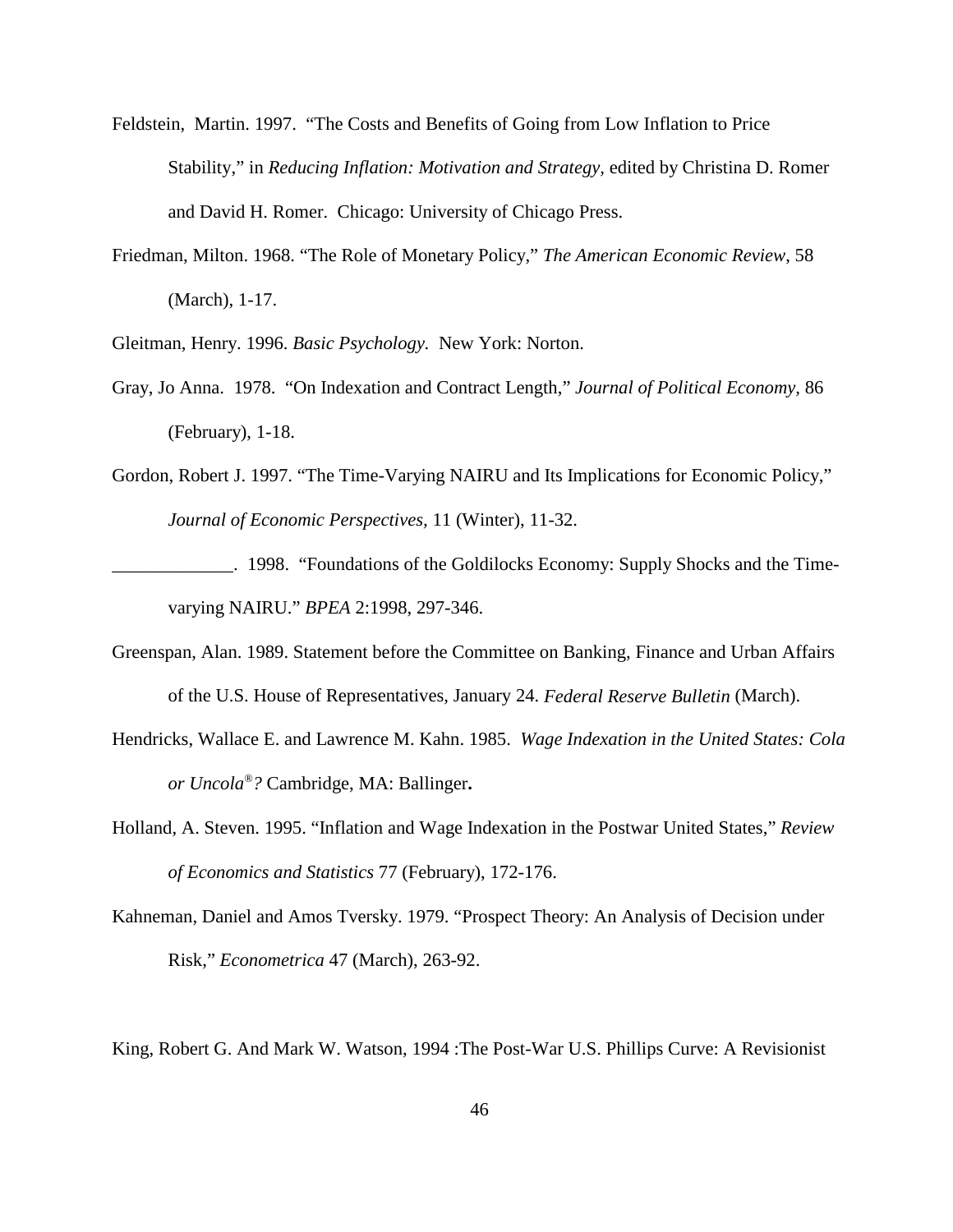Econometric History," Carnegie-Rocherster Conference Series on Public Policy, 41, 157- 219.

- Kunreuther, Howard. 1978. *Disaster Insurance Protection Public Policy Lessons.* New York: Wiley.
- Kusko, Andrea, James M. Poterba, and David W. Wilcox, "Employee Decisions With Respect to 401(k) Plans: Evidence from Individual Level Data." NBER Working Paper 4635. Cambridge, MA: National Bureau of Economic Research, February, 1994.
- Krueger, Anne O. 1991. "Report of the Commission on Graduate Education in Economics," *Journal of Economic Literature,* 29 (September), 1035-53.
- Leonard, Jonathan S. 1987. "In the Wrong Place at the Wrong Time: The Extent of Frictional Unemployment," in *Unemployment and the Structure of Labor Markets,* edited by Kevin J. Lang and Jonathan S. Leonard. New York: Basil Blackwell.
- Levine, David I. 1993. "Fairness, Markets, and Ability to Pay: Evidence from Compensation Executives," *American Economic Review,* 83 (December), 1241-59.
- Lucas, Robert E., Jr. 1973. "Expectations and the Neutrality of Money," *Journal of Economic Theory,* 4 (April), 103-24.
- Mankiw, N. Gregory. 1985. "Small Menu Costs and Large Business Cycles: A Macroeconomic Model of Monopoly," *Quarterly Journal of Economics* 100 (May) 529-37.
- Milkovich, George T. and Jerry M. Newman. 1984. *Compensation.* Plano, TX: Business Publications.
- Modigliani, Franco and Lucas Papademos. 1975. "Targets for Monetary Policy in the Coming Year." *BPEA* 1:1975, 141-65.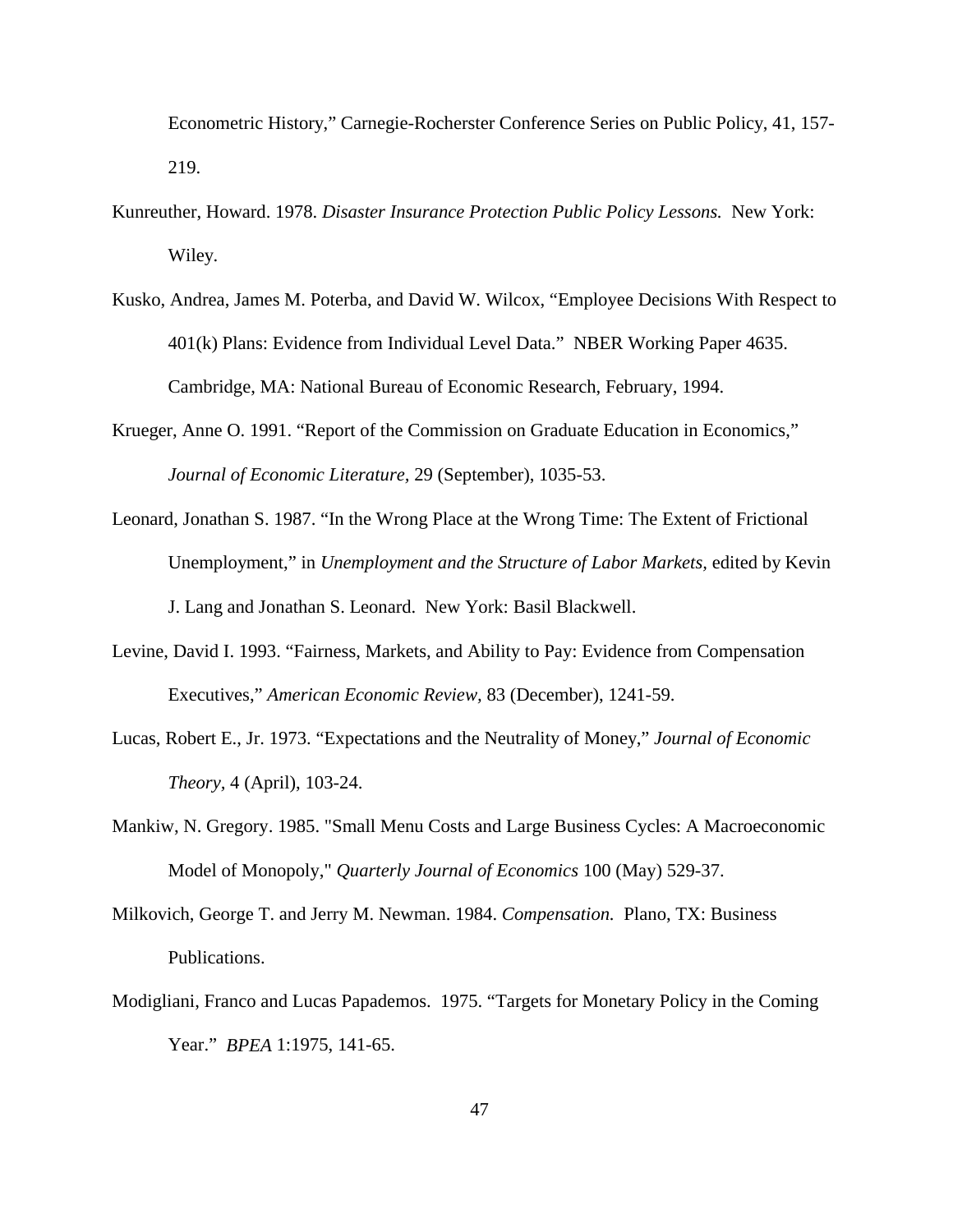- Nisbett, Richard and Lee Ross. 1980. *Human Inference: Strategies and Shortcomings of Social Judgment.* Englewood Cliffs, NJ: Prentice-Hall.
- Papke, Leslie E. 1995. "Participation in and Contributions to 401(k) Pension Plans: Evidence from Plan Data," *Journal of Human Resources* (Spring), 30, 311-45.
- Phelps. Edmund S. 1968. "Money Wage Dynamics and Labor-Market Equilibrium," *The Journal of Political Economy*, 76 (July, Part 2), 678-711.
- Rock, Milton L., and Lance A. Berger. 1991. *The Compensation Handbook: A State of the Art Guide to Compensation Strategy and Design,* Third Edition. New York: McGraw-Hill.
- Sargent, Thomas J. 1971. "A Note on the 'Accelerationist' Controversy," *Journal of Money Credit and Banking,* 3 (August), 721-5.
- 1973. "Rational Expectations, the Real Rate of Interest, and the Natural Rate of Unemployment," *BPEA,* 2:1973, 429-72.
- Shafir, Eldar, Peter Diamond and Amos Tversky. 1997. "Money Illusion," *Quarterly Journal of Economics,* 112 (May), 341-74.
- Shiller, Robert J. 1997. "Why Do People Dislike Inflation?", in *Reducing Inflation: Motivation and Strategy,* edited by Christina D. Romer and David H. Romer. Chicago: University of Chicago Press.
- Shimer, Robert J. 1998. "Why Is the U.S. Unemployment Rate So Much Lower?"In *NBER Macroeconomics Annual*, edited by Ben S. Bernanke and Julio Rotemberg. Cambridge, Mass: National Bureau of Economic Research.
- Staiger, Douglas, James Stock and Mark W. Watson. 1997. "The NAIRU, Unemployment and Monetary Policy," *Journal of Economic Perspectives,* 11 (Winter), 33-49.